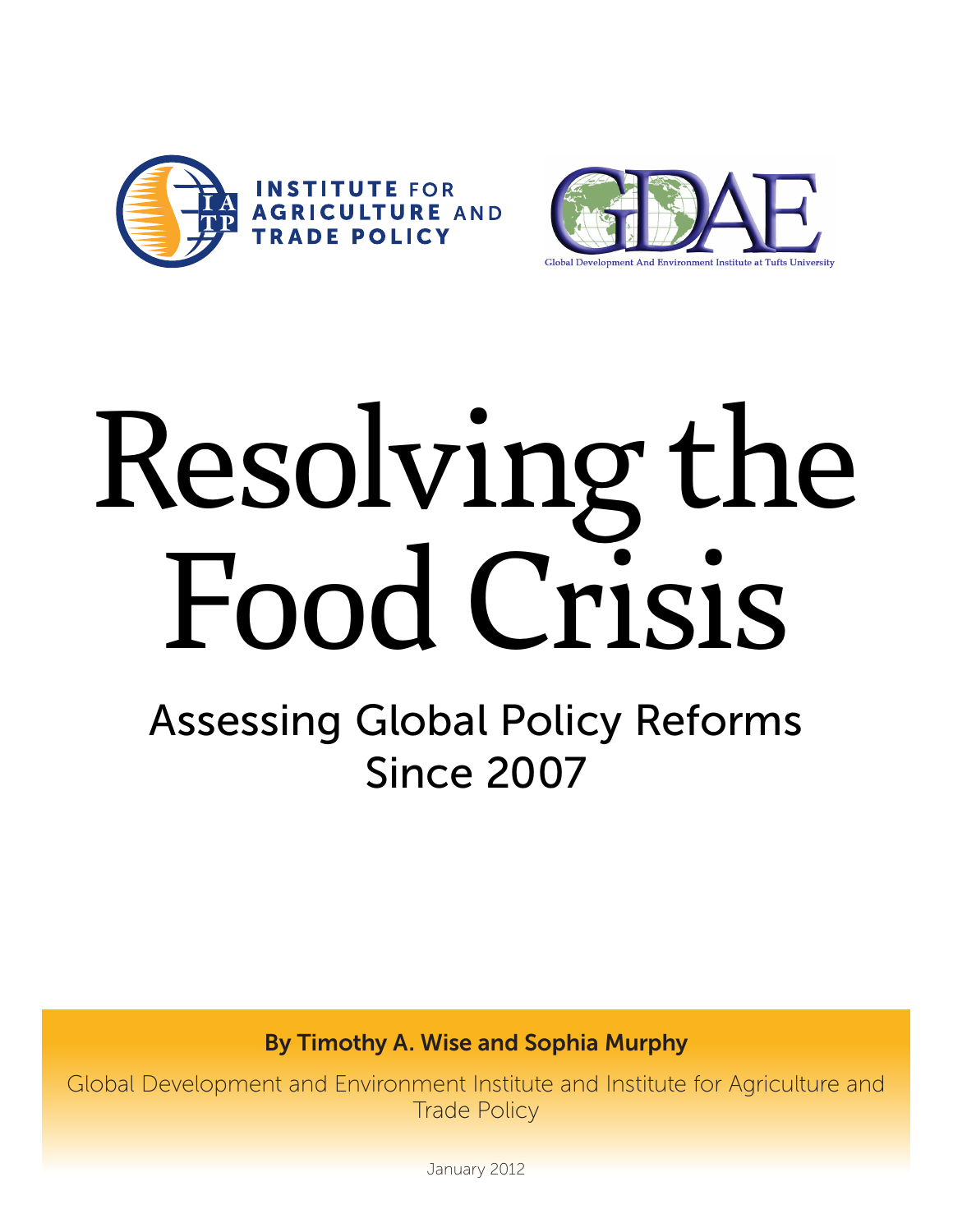*Resolving the Food Crisis: Assessing Global Policy Reforms Since 2007* 

By Timothy A. Wise and Sophia Murphy Global Development and Environment Institute and Institute for Agriculture and Trade Policy

**About the authors:** Timothy A. Wise is the Director of the Research and Policy Program at the Global Development and Environment Institute (GDAE) at Tufts University, Medford, Mass. Sophia Murphy is a senior advisor to IATP's Trade and Global Governance program.

**Published by:** IATP and the Global Development and Environment Institute (GDAE) at Tufts University, 44 Teele Ave., Medford, MA 02155, 617-627-3530.

Author's note and acknowledgements: This report would not have been possible without the invaluable research assistance provided by Elise Garvey. The authors would like to thank the many colleagues who reviewed drafts and offered valuable advice. Any errors or omissions are, of course, the responsibility of the authors. We thank Rockefeller Brothers Fund for the financial support that made this report possible.

> Published January 2012 © 2012 IATP and GDAE. All rights reserved.

The Institute for Agriculture and Trade Policy works locally and globally at the intersection of policy and practice to ensure fair and sustainable food, farm and trade systems.

More at iatp.org and gdae.org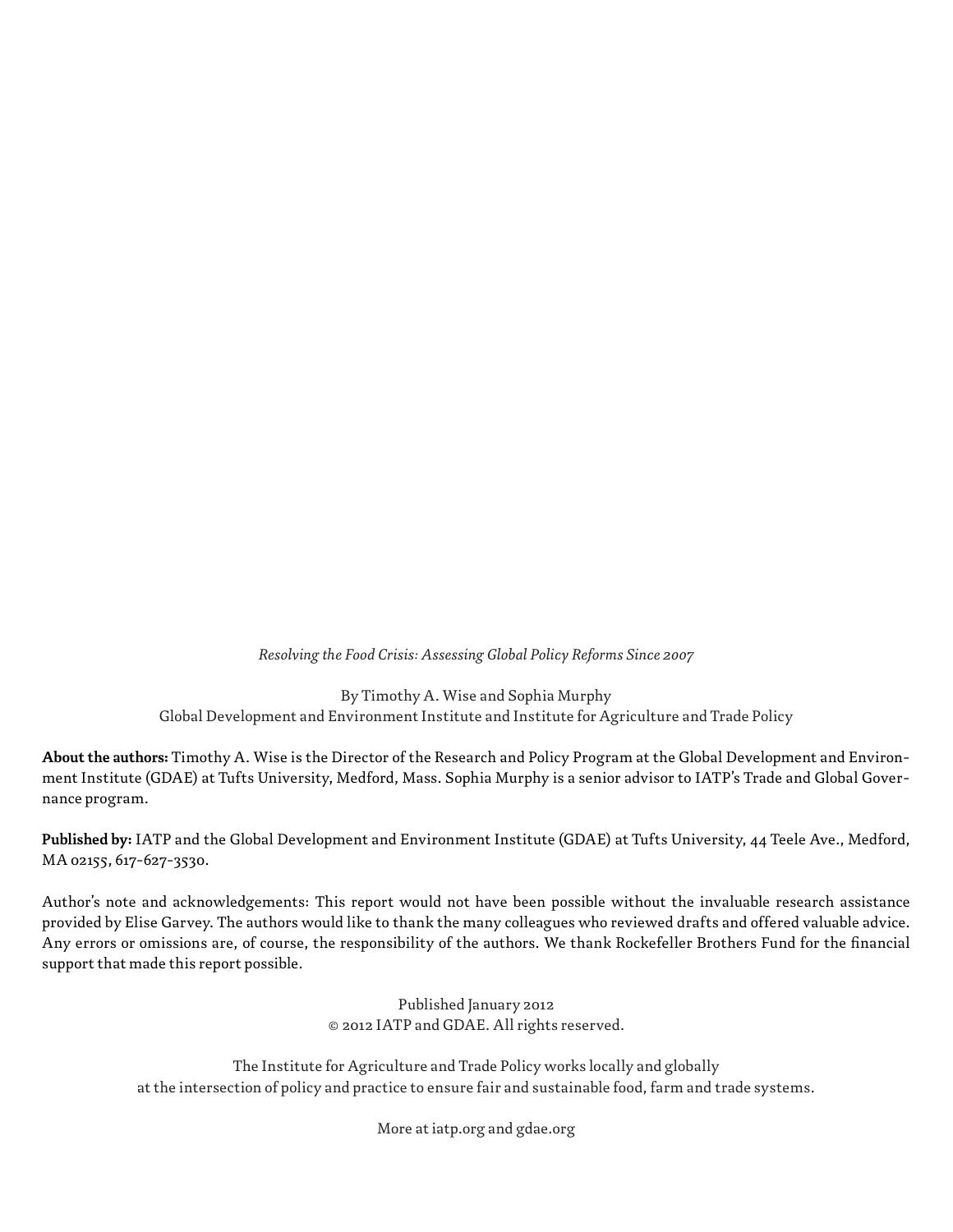# **TABLE OF CONTENTS**

| Funding for agriculture and rural development: Some new wine, mostly old bottles 27 |  |
|-------------------------------------------------------------------------------------|--|
|                                                                                     |  |
|                                                                                     |  |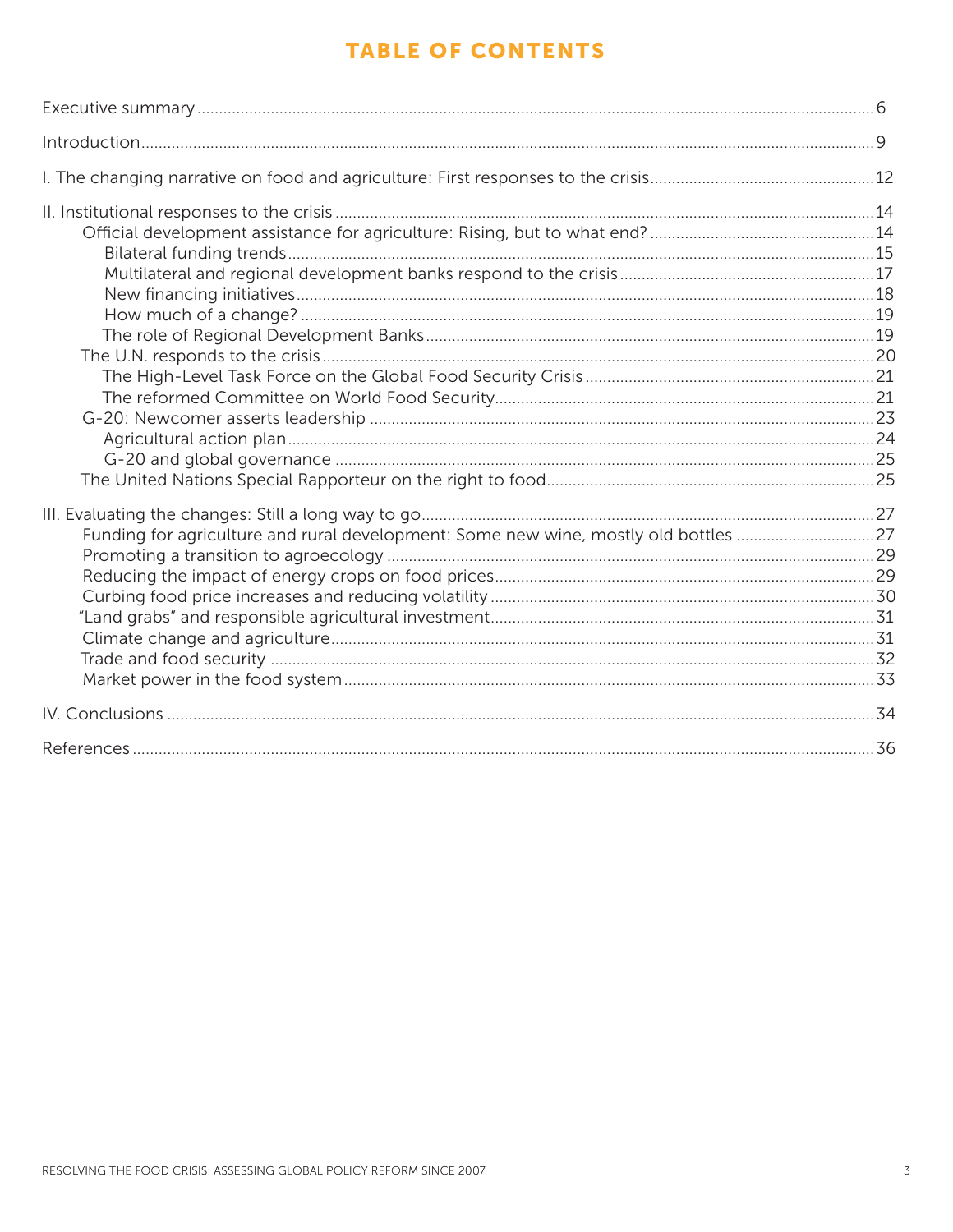### List of Abbreviations

| ADB          | Asian Development Bank                                                             |
|--------------|------------------------------------------------------------------------------------|
| AfrDB        | African Development Bank                                                           |
| AGRA         | Alliance for a Green Revolution in Africa                                          |
| AMIS         | Agricultural Market Information System                                             |
| ARD          | Agriculture and Rural Development                                                  |
| ASEAN        | Association of Southeast Asian Nations                                             |
| CAADP        | Comprehensive Africa Agriculture<br>Development Programme                          |
| CAP          | Common Agricultural Policies                                                       |
| <b>CFA</b>   | Comprehensive Framework for Action                                                 |
| CFS          | Committee on World Food Security                                                   |
| CGIAR        | Consultative Group on International<br>Agricultural Research                       |
| <b>CSM</b>   | Civil Society Mechanism                                                            |
| <b>CSO</b>   | Civil Society Organizations                                                        |
| <b>DFID</b>  | United Kingdom Department for<br><b>International Development</b>                  |
| EС           | <b>European Commission</b>                                                         |
| ECOWAS       | Economic Community of West African States                                          |
| <b>EFSG</b>  | <b>European Food Security Group</b>                                                |
| FAO          | Food and Agriculture Organization                                                  |
| <b>GAFSP</b> | Global Agriculture and Food Security<br>Programme                                  |
| FtF          | <b>USAID Feed the Future</b>                                                       |
| GFRP         | Global Food Crisis Response Program                                                |
| <b>GMO</b>   | Genetically-Modified Organism                                                      |
| <b>GSF</b>   | Global Strategic Framework                                                         |
| HLPE         | High Level Panel of Experts                                                        |
| HLTF         | High Level Task Force on the Global Food<br><b>Security Crisis</b>                 |
| IAA          | <b>Inter-Agency Assessment</b>                                                     |
| IAASTD       | International Assessment for Agricultural<br>Knowledge, Science and Technology for |

Development IAWG InterAgency Working Group IDB Islamic Development Bank

World Bank

IFAD International Fund for Agricultural Development

IFC International Finance Corporation of the

IFPRI International Food Policy Research Institute

| <b>IOSCO</b>  | <b>International Organization of Securities</b><br>Commissions                                            |
|---------------|-----------------------------------------------------------------------------------------------------------|
| ISFP          | FAO Initiative on Soaring Food-prices                                                                     |
| <b>IMF</b>    | <b>International Monetary Fund</b>                                                                        |
| LDC           | <b>Least Developed Countries</b>                                                                          |
| LIFDC         | Low-Income Food-Deficit Countries                                                                         |
| NEPAD         | New Partnership for Africa's Development                                                                  |
| <b>ODA</b>    | Overseas Development Assistance                                                                           |
| ODI           | Overseas Development Institute                                                                            |
| <b>OECD</b>   | Organisation for Economic Co-operation<br>and Development                                                 |
| $P_4P$        | <b>Purchase for Progress</b>                                                                              |
| PRAI          | Principles for Responsible Agricultural<br>Investment                                                     |
| REDD          | U.N. Collaborative Programme on Reducing<br>Emissions from Deforestation and<br><b>Forest Degradation</b> |
| U.N.          | <b>United Nations</b>                                                                                     |
| <b>UNFCCC</b> | United Nations Framework Convention on<br>Climate Change                                                  |
| U.N.ICEF      | United Nations Children's Fund                                                                            |
| <b>UNCTAD</b> | United Nations Conference on Trade<br>and Development                                                     |
| <b>USAID</b>  | United States Agency for International<br>Development                                                     |
| WВ            | World Bank                                                                                                |
| WDR           | World Development Report                                                                                  |
| WFP           | World Food Programme                                                                                      |
| <b>WTO</b>    | World Trade Organization                                                                                  |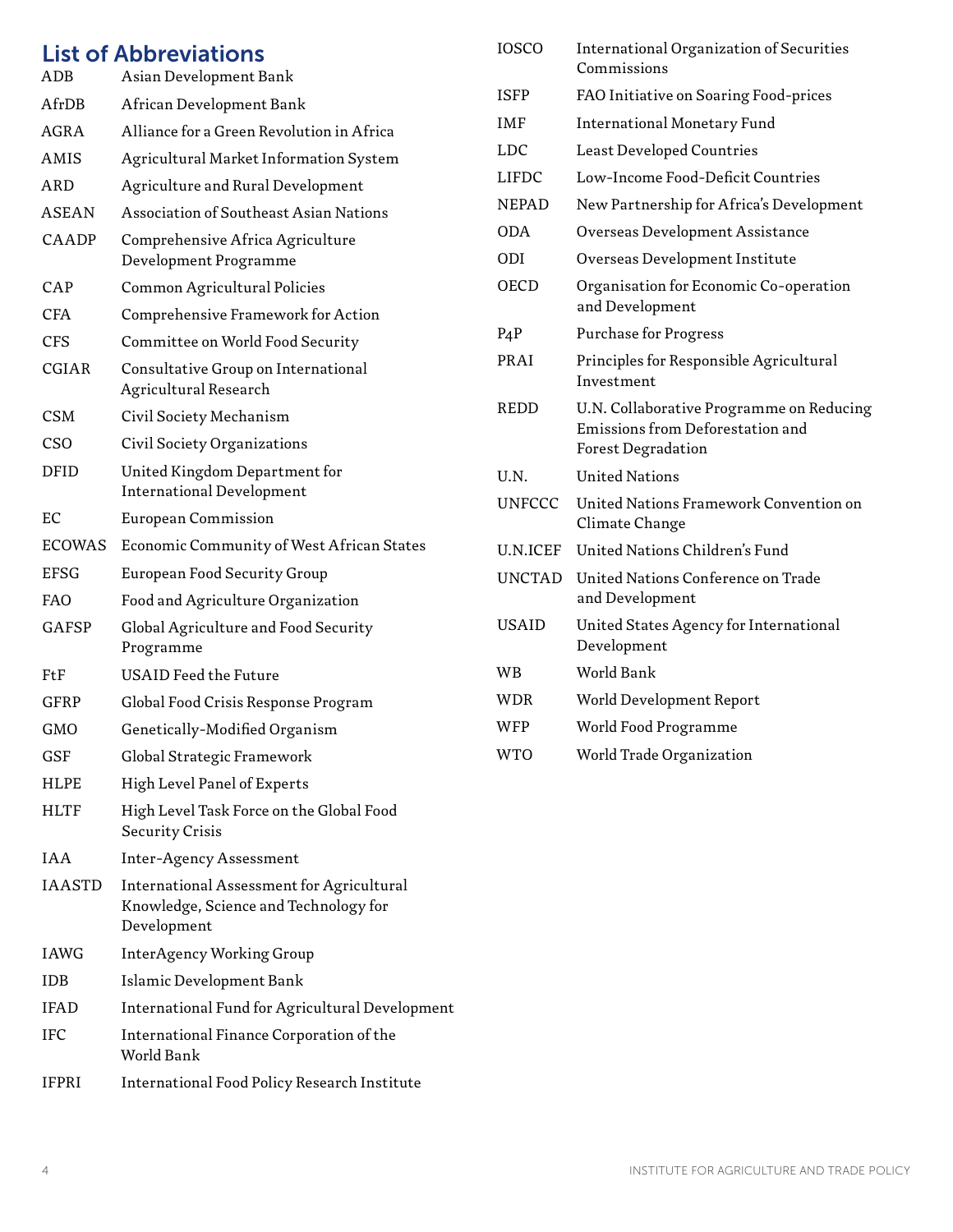# Global Food Governance Timeline

FAO Food Price Index: 127

Gates Foundation launches Agriculture Development program

Gates and Rockefeller launch AGRA

Agriculture reaches low point of ODA to Africa at 4 percent

Ag accounts for only 8 percent of World Bank Supposed to a transfer of ODA to at 4 percent<br>Ag accounts for<br>Percent of World<br>Lending to Africa

FAO Food Price Index: 200

U.N. launches High-Level Task Force

Rome Declaration

G-8 Agriculture minister meeting

First CFA

Accra Agenda for Action (Aid effectiveness)

CGIAR Independent Review, start of reform process CGIAR Independent<br>
Review, start of reform<br>
process<br>
WFP launches<br>
Purchase for Progress

WFP launches

FAO Food Price Index: 185

GAFSP established

World Bank AgriFin launched

PRAI created

Updated CFA

G-20 Seoul Meeting

First formal meeting of reformed CFS (CFS 36)

2010 IFPRI report confirms importance of biofuel expansion on De reform<br>2010 III<br>Confirre prices)

2007

FAO Food Price Index: 159

WDR: Agriculture for Development

FAO launches initiative on Soaring Food Prices

U.S. expands biofuel mandate under Energy Independence Security Act

2009

FAO Food Price Index: 157

U.N. High-Level Meeting on Food Security for All in Madrid

L'Aquila Joint Statement and Pledge

Final version of CFS Reform Document (adopted at CFS 35)

G-20 Pittsburgh meeting (Call for GAFSP)

World Bank Agriculture Action Plan 2010–2012

IAASTD released

USAID launches Feed the Future—\$3.5 billion for 3 years



FAO Food Price Index: Peak: 238 (February) 215 (November)

Interagency Reports on Price Volatility, RAI, and Nutrition and Humanitarian Supplies

G-20 Agriculture ministers meeting

HLPE Price Volatility and Land Tenure and Investment Reports

CFS 37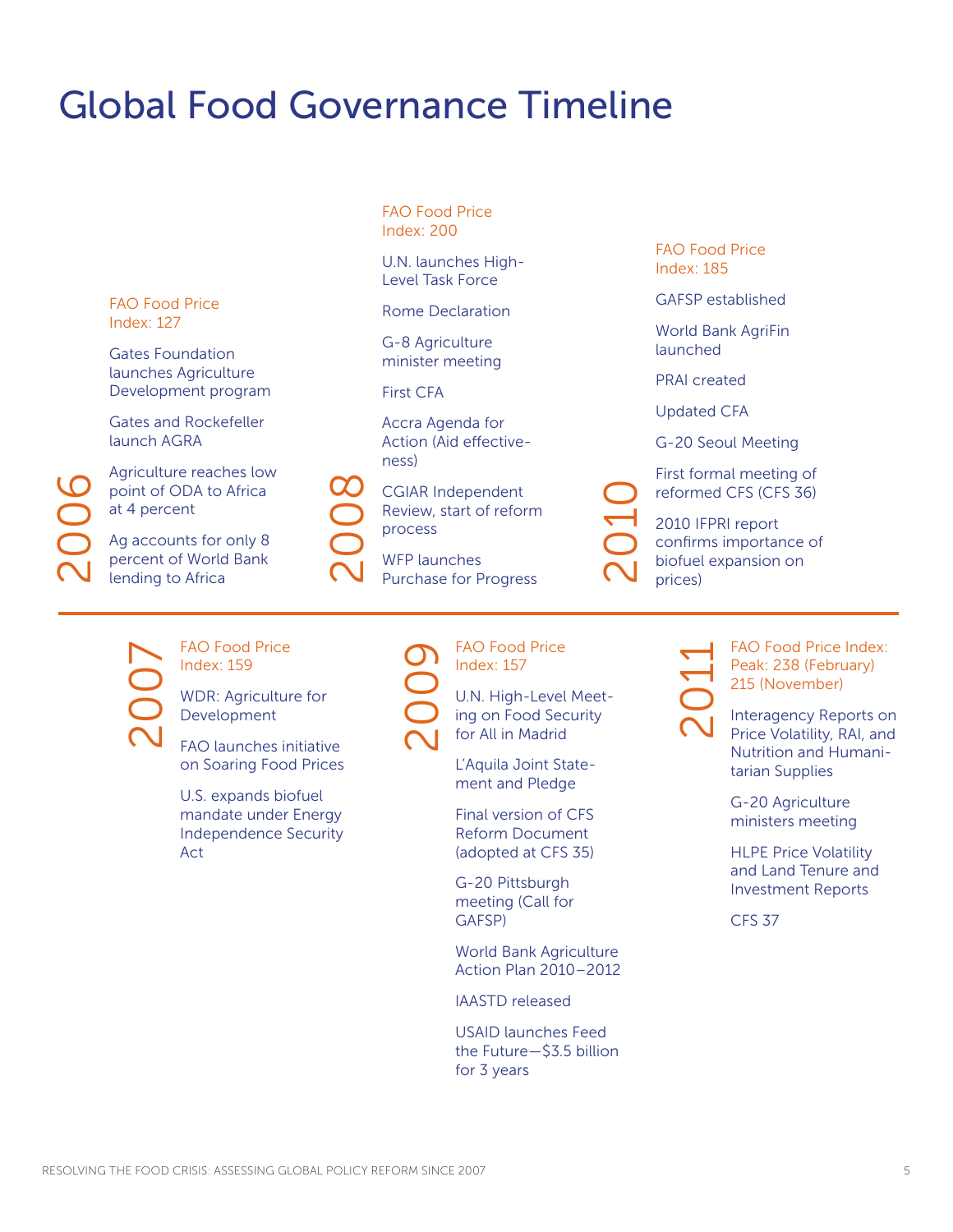## EXECUTIVE SUMMARY

The recent spikes in global food-prices in 2007-08 served as a wake-up call to the global community on the inadequacies of our global food system. Commodity prices doubled, the estimated number of hungry people topped one billion and food riots spread through the developing world. A second price spike in 2010-11, which is expected to drive the global food import bill for 2011 to an astonishing \$1.3 trillion, only deepened the sense that the policies and principles guiding agricultural development and food security were deeply flawed. There is now widespread agreement that international agricultural prices will remain significantly higher than precrisis levels for at least the next decade, with many warning that demand will outstrip supply by 2050 unless concerted action is taken to address the underlying problems with our food system.

The crisis certainly awakened the global community. Since 2007, governments and international agencies have made food security a priority issue, and with a decidedly different tone. They stress the importance of agricultural development and food production in developing countries, the key role of small-scale farmers and women, the challenge of limited resources in a climate-constrained world, the important role of the state in "country-led" agricultural development programs, the critical role of public investment. For many, these priorities represent a sea change from policies that sought to free markets from government policies seen as hampering efficient resource allocation. Now that those policies and markets have failed to deliver food security, the debates over how countries and international institutions should manage our food system are more open than they have been in decades.

The purpose of this report is to look beyond the proclamations and communiqués to assess what has really changed since the crisis erupted. While not exhaustive, the report looks at: Overseas Development Assistance, both in terms of how much and what is funded; Multilateral Development Banks' policies and programs; selected U.N. agencies and initiatives, notably the Committee on Food Security (CFS); the G-20 group of economically powerful governments; and the U.N. Special Rapporteur on the right to food, who has injected a resonant "right to food" approach to the issue.

We seek to identify substantive changes from prevailing practices. In particular, we look for changes that challenge the following trends:

■ low levels of investment in developing-country agriculture in general and small-scale agriculture in particular;

- reduced support for publicly funded research and development and increased reliance on private research and extension;
- a reliance on international trade to meet domestic food needs in poor countries that can ill-afford the import dependence and declining local production;
- a bias toward cash crops for export over food production for domestic markets;
- increasing land use for non-food agricultural crops such as biofuels for industrial uses;
- support for high-input agricultural methods over more environmentally sustainable low-input systems;
- inadequate attention to the linkages between climate change and food security;
- deregulation of commodity markets and increasing financial speculation in agricultural commodities, including staple food crops as well as land.

#### Findings

Our review suggests that on the positive side, the food crisis was an important catalyst for change. As high prices persisted and public protest mounted, many governments were confronted with "moments of truth," the cumulative result of which was to question some of the assumptions that had driven food and agriculture policy over the past few decades. This prompted renewed attention to agricultural development, reversing the long-standing neglect of agriculture as a vital economic sector. It also brought some important new funding, though at levels still far short of what is needed.

The stated priorities for much of that funding suggest distinct improvement over the policies of the past few decades. The needs and political voices of small-scale farmers and women; environmental issues, including climate change; and, the weaknesses of international markets now receive more attention. The additional funding for these important areas is also driven by greater openness to country-led programs with strong state involvement, a marked change from past priorities.

Our review suggests areas of great concern, though. We see neither the necessary urgency nor the willingness to change policies that contributed to the recent crisis. New international funding is welcome, but only \$6.1 billion of the G-8's pledged \$22 billion, three-year commitment represents new money, and those pledges have been slow to materialize and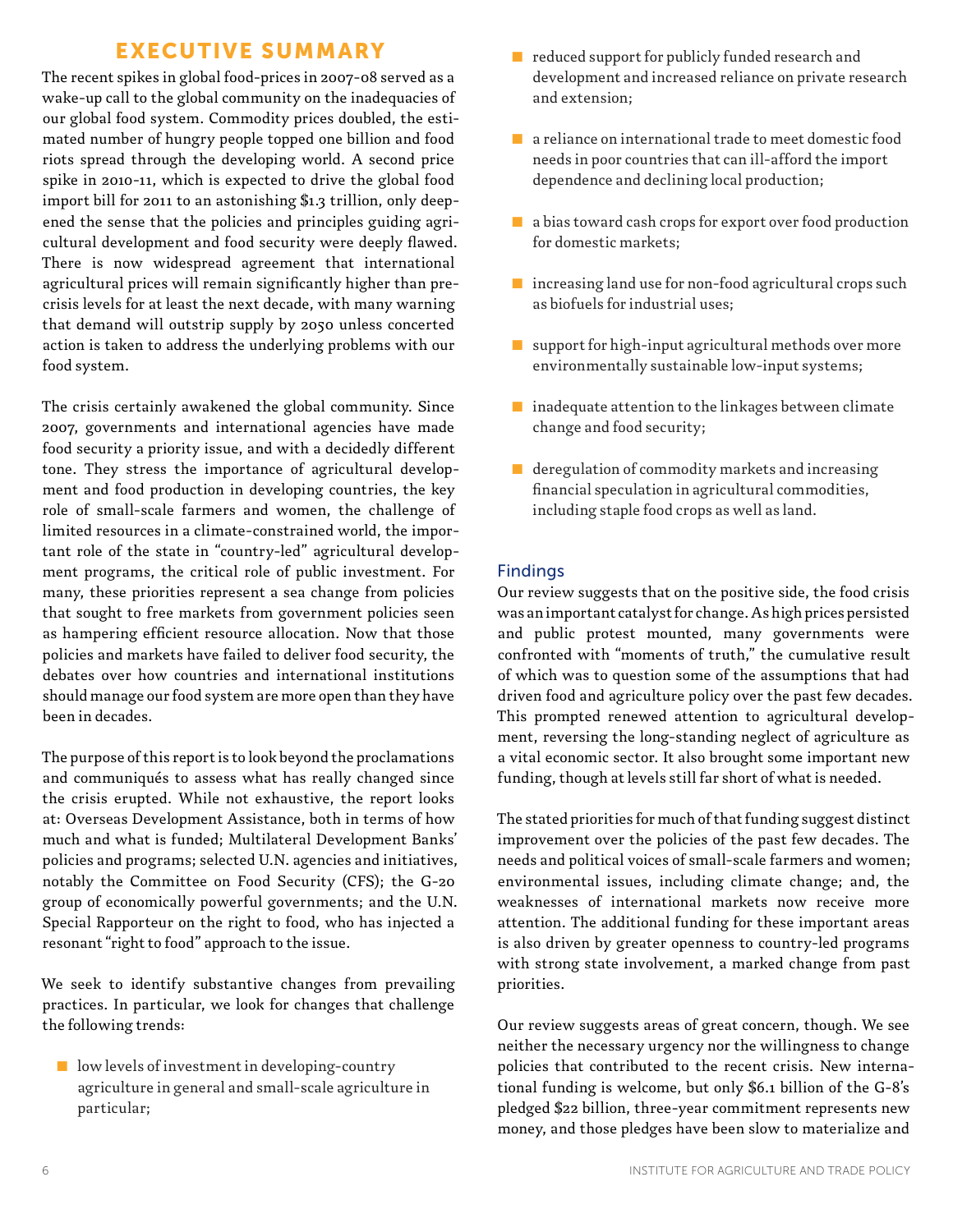are now threatened with cutbacks as developed countries adopt austerity measures. The overwhelming priority is to increase production. There are reasons to focus on this, specifically within low-income net-food importing countries. The setting of production targets at the global level, however, encourages an expansion in industrial agriculture and the consolidation of land holdings, including land grabs, and ignores environmental constraints and equity issues.

Beyond funding, we find that the policies that contributed to the recent food-price crisis have gone largely unchanged, leaving global food security as fragile as ever. The world needs policies that discourage biofuels expansion, regulate financial speculation, limit irresponsible land investments, encourage the use of buffer stocks, move away from fossil fuel dependence and toward agro-ecological practices, and reform global agricultural trade rules to support rather than undermine food security objectives.

Unfortunately, we find that the international institutions

reviewed have shown too little resolve to address these issues. Although at the G-20 the world's most economically powerful nations have asserted leadership on food security, their actions have been tepid if not counterproductive. This has had a chilling effect on reform efforts elsewhere in the international system, most notably at the United Nations. This raises important governance issues. The U.N.'s

*A paradigm shift is underway, caused by the deepening integration of agricultural, energy, and financial markets in a resource-constrained world made more vulnerable by climate change.* 

CFS is formally recognized by most institutions as the appropriate body to coordinate the global response to the food crisis, because of both its mandate and its inclusive, multi-stakeholder structure. Yet in practice the G-20 has systematically constrained the reform agenda. Similarly, the WTO's recent efforts to give the Doha Agenda more relevance by including food security issues in the form of restrictions on exporting countries' use of export tariffs have failed, because many of the exporters (most of the G-20 members) refuse to surrender that policy space. Not surprisingly, importing countries' wish for the same policy space with regard to their imports are now more determined than ever to insist on their rights.

The recent food-price crisis exposed the fragility of the global food system. A paradigm shift is underway, caused by the deepening integration of agricultural, energy and financial markets in a resource-constrained world made more

vulnerable by climate change. Powerful multinational firms dominate these markets. Many benefit from current policies and practices and their interests are a dominant influence in national and global policies—slowing, diverting, or halting needed action. This leaves international institutions promoting market-friendly reforms but resistant to imposing the concomitant regulations required to ensure well-functioning food and agricultural markets.

Three areas in particular demand decisive action:

■ Biofuels expansion – There is a clear international consensus that current policies to encourage biofuel expansion, particularly in the United States and Europe, are a major contributor to rising demand, tight supplies and rising prices. Yet international institutions, from the G-20 to the U.N. High-Level Task Force to the CFS, have diluted their demands for actions to address this problem.

 $\blacksquare$  Price volatility – High spikes in prices remain a major

problem for poor people worldwide, and for foodimporting developing countries in particular. The policy goal, for effective market functioning and for food security, should be relatively stable prices that are remunerative to farmers and affordable to consumers. We find few concrete actions toward this goal. There is strong evidence that financial speculation contributed to recent food-price

volatility, though there remains considerable debate on the subject. As an FAO report on the topic noted, there is no demonstrated benefit to the public of allowing such speculation, and the potential costs are huge. Precautionary regulations are warranted but few have been taken. Similarly, the lack of publicly held food reserves contributes to the shortages that make speculation possible while leaving vulnerable countries at risk. Reserves should be explored more actively than simply as emergency regional humanitarian policy instruments.

 $\blacksquare$  Land grabs – The scale and pace of land grabs is truly alarming, driven by financial speculation and land-banking by sovereign wealth funds in resourceconstrained nations. The consensus is that such investments are not good for either food security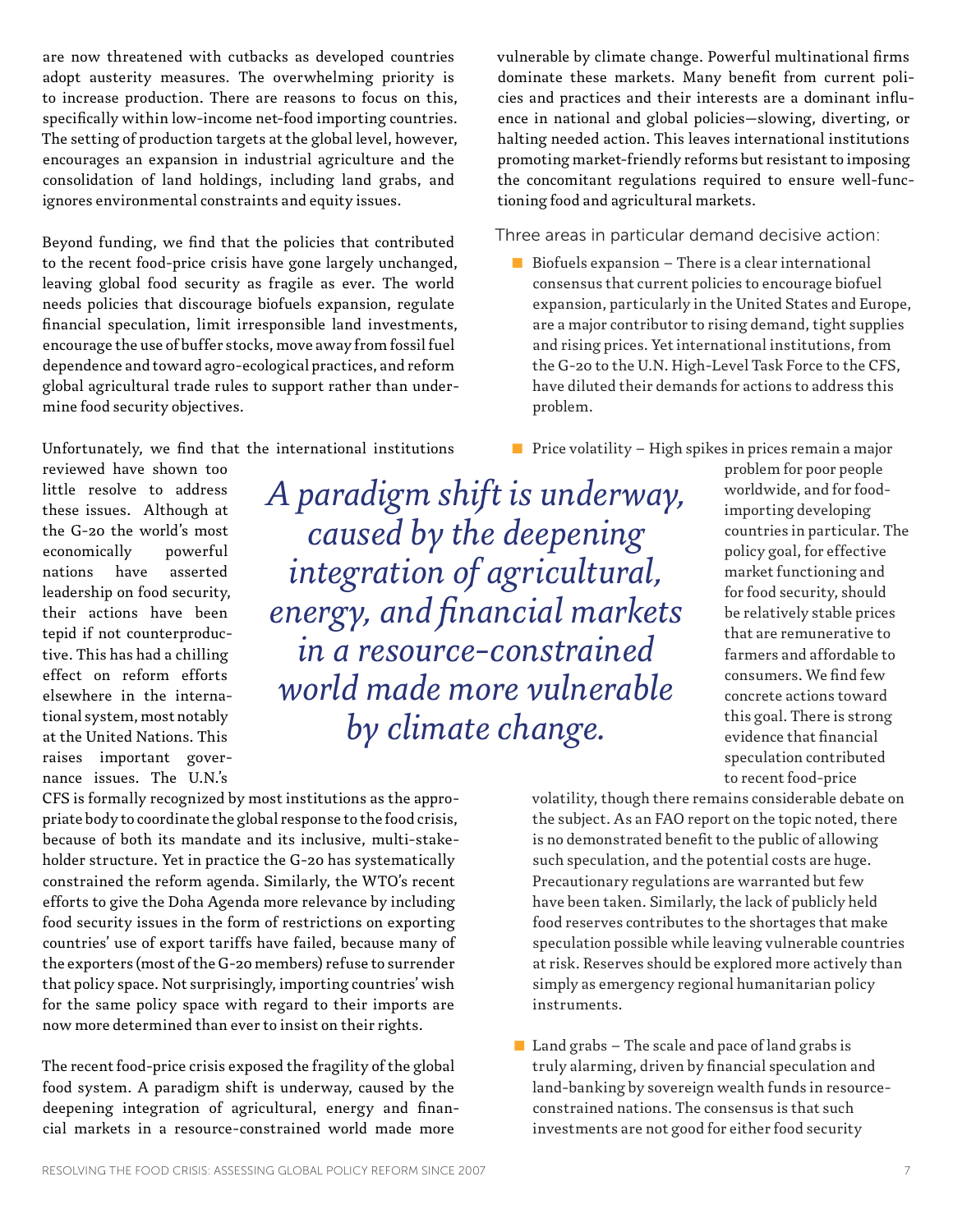or development. As laudable as recent efforts are to promote "responsible agricultural investment," these initiatives risk being "too little too late" for a fast-moving phenomenon. Meanwhile, international institutions, such as the World Bank, must do more to protect small-scale producers' access to land.

Fortunately, many developing countries are not waiting for international action or permission to more aggressively address the problems that can be dealt with at a national or regional level. Many of the Comprehensive Africa Agriculture Development Program (CAADP) projects in Africa, for example, emphasize the kinds of changes that are needed. CAADP has four pillars: land and water management, market access, food supply and hunger, and agricultural research. Bangladesh and other countries used food reserves to reduce the impact of the food-price spikes in far more ambitious efforts than the G-20 is proposing to support in West Africa.

Developing-country governments will be central to bringing about such changes. They need the policy space to pursue their own solutions and they need the support of the international community to demand deeper reform in developed-country policies. The evidence discussed in this report suggests the paradigm shift has started but is incomplete. Many developing-country governments have chosen to step away from the prevailing orthodoxy of the last several decades and are again exploring a larger role for the public sector in governing agriculture and food. Donors, too, have shown some willingness to re-order priorities and to give greater space to agriculture, and to changing priorities within agricultural spending to acknowledge the need for more inclusive and sustainable outcomes. But they still resist more fundamental reform and continue to promote private investment and liberalized markets, relying on humanitarian aid and social safety nets to try to help those who are displaced by the policies.

Perhaps not surprisingly, developed-country governments have yet to make the needed changes to their domestic policies. Comfortable with re-ordering development priorities, governments of rich countries have proved unwilling to look at their domestic agricultural economies to see what changes are needed there. If the most powerful countries are not willing to make the changes at home that would help international markets perform better, they should at a minimum stop undermining international efforts, at the U.N. and within and among developing countries, to address the fundamental causes of the food crisis.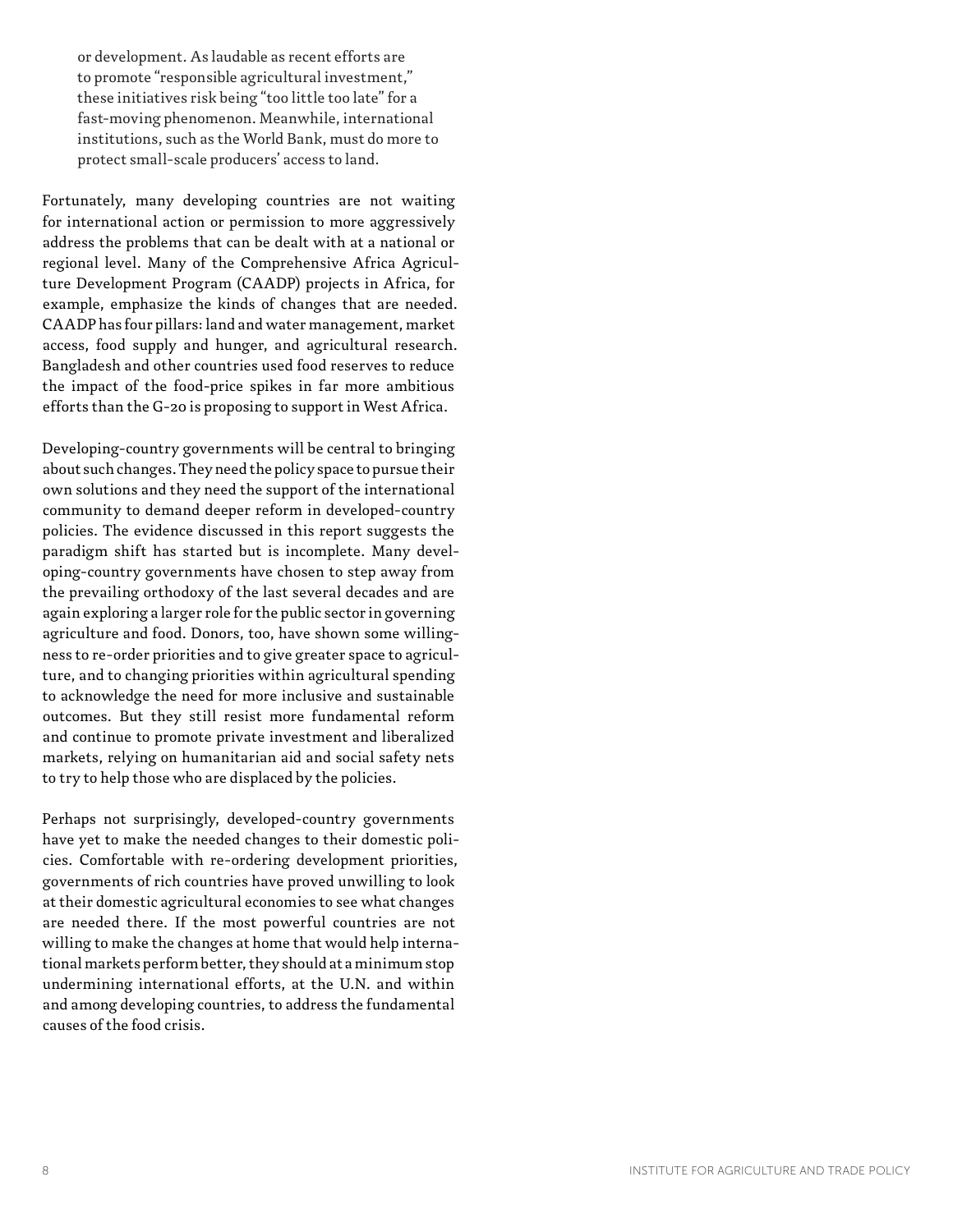#### INTRODUCTION

The authors may not have known it at the time, but the World Bank's World Development Report 2008, "Agriculture for Development," presaged what has come to be known as the new food crisis. Just as the World Bank published its first WDR on agriculture in over 25 years, agricultural commodity prices shot up, food riots broke out in many countries, and the inadequacies of our global food system were laid bare. The price spikes were soon followed by a global financial crisis and deep recession, delivering a second blow to the poor, particularly in developing countries. While global commodity prices retreated somewhat by 2009, by mid-2010 they resumed their climb, again reaching crisis levels as the global economic recovery stalled. It was clear to all that the earlier price spikes were not an exceptional event. Projections suggest international agricultural commodity prices will remain high for at least a decade (OECD-FAO 2011).

The extent of the crisis has been well documented. The U.N. Food and Agriculture Organization's (FAO) regular "World Food Situation" reports show real prices on international markets roughly doubling during the two price spikes, and generally trending upward since the mid-2000s (FAO 2011b). Estimates vary on the impacts on world hunger, but the FAO reported that the initial crisis added some 100 to 200 million people to the ranks of the hungry, pushing the total to more than one billion after the 2007 price spikes (FAO 2009). The price increases, which affected all major staple food crops, were part of a larger run-up in commodity prices(FAO 2011b). For food-importing developing countries, the increases are a

severe blow. A recent FAO report estimates the global food import bill will increase \$250 billion from 2010 to an astonishing \$1.29 trillion in 2011 (FAO 2011c).

While there is broad agreement on the factors that contributed to the crisis, there is little consensus on their relative importance. Principal factors include: rapid increases in the use of agricultural crops and land for energy; increasing demand for feed crops as diets shift to include more meat and fish in some of the large, rapidly growing developing countries; low levels of publicly held inventories of key food crops; border measures during the crisis that exacerbated price increases; trade policies that had, over time, weakened developing countries' food-production capacity; weather-related interruptions to supplies in key exporting countries; the possible contribution of climate change to such interruptions, or to disruptions of other agricultural ecosystems; a long-run slowdown in yield increases for key food crops, in part due to reductions in agricultural research and development; increasing financial speculation in agricultural commodity markets; and the depreciation of the dollar.

A paradigm shift is underway, caused by the deepening integration of agricultural, energy and financial markets in a resource-constrained world made more vulnerable by climate change. As world population grows, meat consumption increases demand for feed, and industrial biofuel production expands there is concern that demand will outstrip supply by 2050 unless concerted action is taken to address the underlying problems (Evans 2011; Fan, Torero et al. 2011; HLPE 2011b). One of the underlying problems is the persistent unequal distribution of and access to the food we can grow.



# FAO Monthly Food Price Indices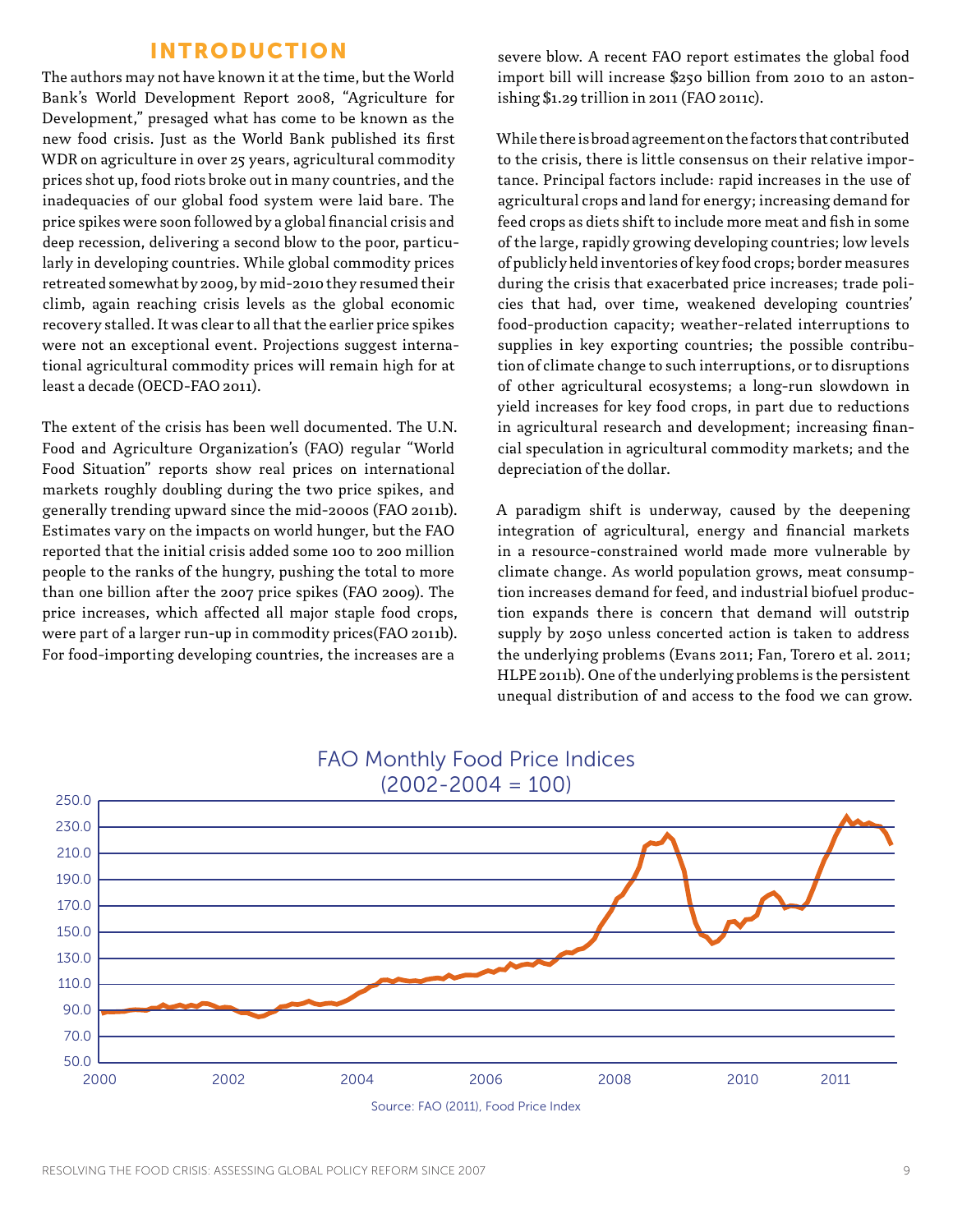In the medium term, there is widespread agreement that agricultural prices will remain higher over the next decade, a marked change from the depressed agricultural commodity prices that prevailed in most of the previous two decades (FAO 2011d).

Among developing countries, faith that international trade can guarantee supplies has given way to renewed attention to domestic food production, in part to reverse the dramatic increase in food import dependence (see graph). They also pursued national and regional efforts to establish food reserves, not just to ensure access to food but also to moderate price swings. Rich country donors, meanwhile, renewed a long-neglected commitment to agricultural development, and they have made strong commitments to increase agricultural investment. At the international level, existing institutions raised the priority given to agriculture and safety nets designed to protect access to food, while new institutions were formed to address the ongoing crisis.

The purpose of this paper is to assess what has changed since the crisis erupted. Our goal is to examine the changing architecture for the global governance of food and agriculture, outline the main policies and priorities of major institutions and governments, and review the ways in which these have led to changes in practice, both in funding levels for agricultural development and in the priorities evident in the programs that are supported.

Responses to the food-price crisis have been chronicled and analyzed along the way. The FAO offered an excellent analysis of the state of commodity markets back in 2004 (FAO 2004), then provided a detailed review of the impact of the 2007-08 crisis on developing countries, based on assessments

in 58 countries (Viatte, De Graaf et al. 2009). IFPRI offered a detailed analysis of causes and consequences, as well as policy implications (Headey and Fan 2010). Margulis (2010) provided a helpful assessment of the emerging institutional structure for global agricultural governance, complementing Shaw (2009). McKeon (2011) also assessed governance through the crisis period, offering a thorough and prescriptive analysis of evolving institutional structures. Clapp (2009) reviewed the early responses to the crisis in light of WDR 2008 and the IAASTD report, identifying areas of agreement—production, public investment, role of small-scale farmers, biofuels—and disagreement—industrial vs. low-input agriculture, biotechnology, trade, speculation. Mousseau (2010) provided perhaps the most comprehensive overview as of 2010, including an interesting analysis of developing countries' efforts to defend their populations from international price spikes and households' efforts to protect food security by increasing remittances.

In examining the new crisis-era governance of food and agriculture, we seek to build on these studies by identifying substantive changes from prevailing practices. Past policies featured low levels of investment in developing-country agriculture in general and small-scale agriculture in particular; reduced support for publicly funded research and development and increased reliance on private research and extension; a reliance on international trade to meet domestic food needs resulting in rising import dependence and declining local production; a bias toward cash crops for export over food production for domestic markets; increasing land use for nonfood agricultural crops such as biofuels; support for high-input agricultural methods over more environmentally sustainable low-input systems; inadequate attention to the linkages between climate change and food security; deregulation of



#### Agricultural Trade Balance of Least Developed Countires, 1961–2009

Source: FAO (2011) TradeSTAT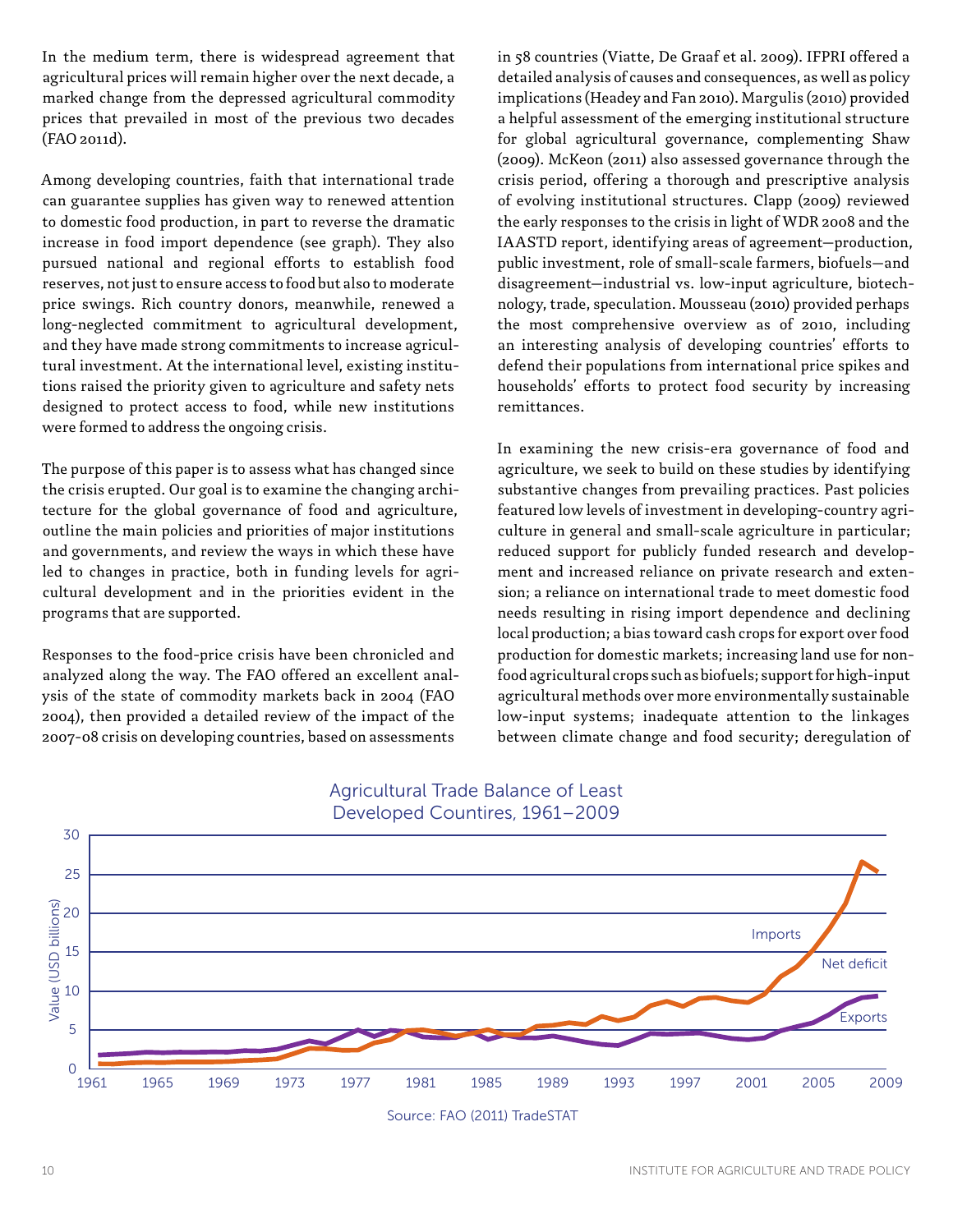commodity markets and increasing financial speculation in agricultural commodities, including staple food crops, as well as in land.

In this context, we look at a number of indicators to gauge the extent to which the recent spikes in food prices, and the flurry of commentary and international meetings, have brought about substantive changes in key institutions' policies and programs. They are based on the authors' analysis of the underlying causes of the recent crisis and the long-term threats to global food security. They include:

- levels of financial support for agriculture and rural development;
- relative priority given to small-scale farmers in general, and women in particular;
- relative priority given to low-input environmentally sustainable practices, including agroecology. (The authors recognize there is a debate over definitions and terms for agriculture that is more in harmony with nature. Here we use the terms low-input, environmentally sustainable, and agroecology somewhat interchangeably.);
- relative priority given to the production of food crops for domestic consumption;
- $\blacksquare$  relative priority given to enhancing productivity with native seeds as opposed to relying primarily on hybrids or GMOs;
- $\blacksquare$  the balance between public and private financing, and between market mechanisms and government action;
- policies to reduce the impact of energy crop development on food prices;
- policies to reduce price volatility, including measures to address financial speculation and support strategic food reserves;
- policies that promote responsible agricultural investment, particularly in land;
- policies that recognize the contribution of agriculture to climate change, its potential contribution to climate change mitigation, and the necessity of adapting agricultural practices to respond to changing weather patterns;
- $\blacksquare$  policies that curb the concentration of market power among transnational firms in the food system; and
- protecting policy space for developing countries to manage their food and agricultural policies.

This report is by no means exhaustive, and we do not assess each of the above indicators for each institution. Instead, we select from among those indicators that seem most relevant in each case. In Part I, we outline the significant changes in the global narratives on food and agricultural development following the 2007-08 price spikes. In Part II, we examine in some detail the changes in policy and practice in five key sets of institutions: overseas donors; the World Bank and the regional development banks; the United Nations, including the FAO, the High Level Task Force and the Committee on World Food Security; the G-20 group of countries; and the United Nations Special Rapporteur on the Right to Food. (The authors recognize that many institutions are actively responding to the food-price crisis, from the OECD to IFAD to developing-country initiatives. We regret not being able to survey all of these important contributions in this report.) In Part III we return to the list of indicators above to assess the extent to which these global institutions have met the challenge of reshaping global policies and practices on food and agriculture. We conclude in Part IV with some observations on the priorities going forward and some examples of the kinds of effective, high-impact policies and programs that deserve support and that can be built on to develop global solutions.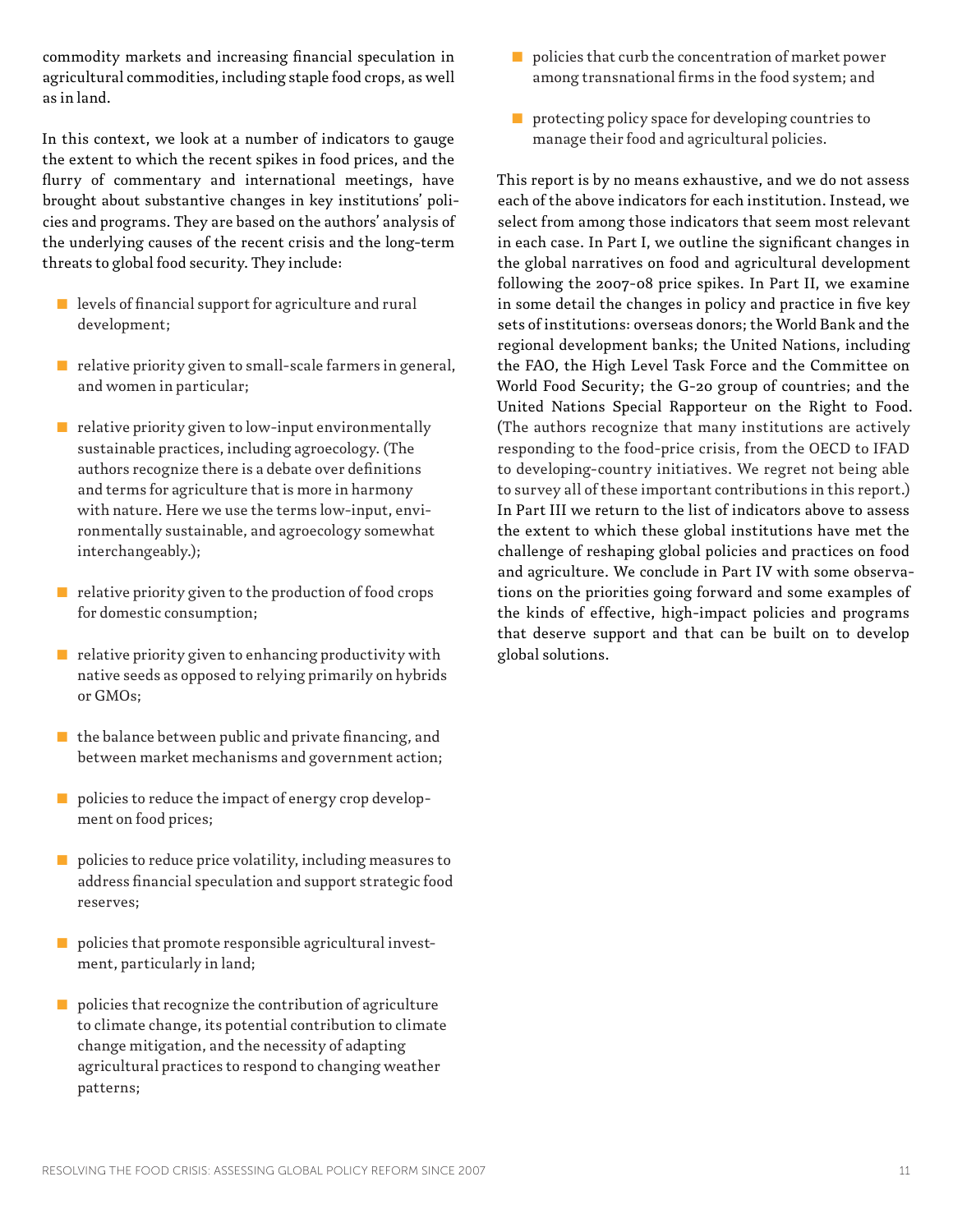# **I. THE CHANGING NARRATIVE** ON FOOD AND AGRICULTURE: FIRST RESPONSES TO THE CRISIS

The food-price spikes of 2007-08 fanned the flames under national and international efforts to re-examine the policies and practices related to agricultural development, but important pre-crisis research had already gotten those fires smoldering. The World Bank's 2008 World Development Report, "Agriculture for Development," represented the first sign of significant movement in international priorities (World Bank 2007). It had been 25 years since the World Bank had focused its annual research report on agriculture, and the inattention to the issue in its research was reflected the Bank's practice. As a share of project lending, agriculture declined from 30 percent in 1980-82 to just 7 percent in 1999-2001 (World Bank 2009, page 7). On the eve of the food-price crisis, the WB acknowledged the mistake and reasserted agriculture's importance in the economic development process, particularly for less-developed, agriculture-based economies such as those in sub-saharan Africa.

And not just any agriculture. The report noted the particular importance of small-scale agriculture in poverty reduction: "Improving the productivity, profitability, and sustainability of smallholder farming is the main pathway out of poverty in using agriculture for development." The report's authors also recognized the critical role of government in overcoming market failures. They called on governments and international agencies to increase the assets of poor farmers (particularly access to land, water, education, and health care), to raise the productivity of small-scale producers, and to generate opportunities in the rural non-farm economy. They recognized the importance of environmental constraints, including climate change, and they paid serious attention to the constraints and disadvantages confronting women farmers.

WDR 2008 was not a paradigm shift. As a wide range of critics pointed out at the time, the report retained the Bank's heavy bias in favor of agribusiness and market-based policies, and of course in favor of deeper trade liberalization in agriculture (see, for example, Murphy and Santarius 2007; Oxfam 2007; Patel 2007). But it did represent a dramatic shift in the importance given to agricultural development and the recognition of the role of small-scale producers.

A raft of more critical research followed, much of which called for more far-reaching reforms in the governance and practice in international food and agriculture. Perhaps most notable was the exhaustive International Assessment for Agricultural Knowledge, Science and Technology for Development (IAASTD). Initiated by the World Bank and the FAO in 2002, the project brought together 400 experts, under the direction

of a widely representative multi-stakeholder group. Their report, issued as a book with additional regional publications in 2009, presented a stark call for a change in business-asusual policies and a shift to more sustainable agricultural practices. The authors stressed the viability of agroecology and the importance of public investment that prioritized small-scale agriculture(IAASTD 2009a). IAASTD proved controversial among some governments, not the least for its critique of genetically modified crops, which it stressed were expensive and of little benefit to small-scale producers. The opposition of important actors (such as the U.S. government) undermined the report's impact. But it remains an impressive blue-ribbon literature review that highlights the need for reforms that go deeper than the World Bank recommendations.

Meanwhile, food riots spread around the globe early in 2008, in response to rising prices. A cascade of declarations and initiatives followed. In April 2008 the U.N. Secretary General named a High-Level Task Force (HLTF) on the Global Food Security Crisis, which brought together the heads of U.N. agencies, World Bank, IMF, WTO, and OECD. They developed a Comprehensive Framework for Action (CFA) for the various parts of the U.N. and multilateral system within three months based on the FAO's existing Anti-Hunger Program, with a two-track approach focused on assisting vulnerable populations and building "resilience". A revised CFA was issued in 2010 (HLTF 2010).

In late 2007, FAO created its Initiative on Soaring Food-prices. In June 2008, the FAO called a special session of its annual Conference to discuss the crisis. This was followed by the High-Level Meeting on Food Security for All, in Madrid in January 2009, which brought together U.N. agencies, other inter-governmental agencies, NGOs, academics and others. FAO also conducted a series of inter-agency assessments in 2009, to look at what was needed to respond to the crisis (Viatte, De Graaf et al. 2009). The inter-agency assessments, organized as part of the 2007 initiative, focused on increasing production and also on small-scale producers. The IAA were explicitly about short and medium-term responses, were based on an inter-agency response (in particular, FAO cooperated with WFP) and they explicitly addressed the financial needs related to their recommendations.

G-8 leaders added food security to their agenda at the 2008 summit in Hokkaidō, Japan. The final declaration encouraged countries to release food stocks where they had a surplus and called for export restrictions to be removed (G-8 2008). The following year, in L'Aquila, Italy the G-8 issued a strong declaration on the need to increase agricultural production. They backed the declaration with a commitment to raise \$22 billion over three years for agricultural investment. This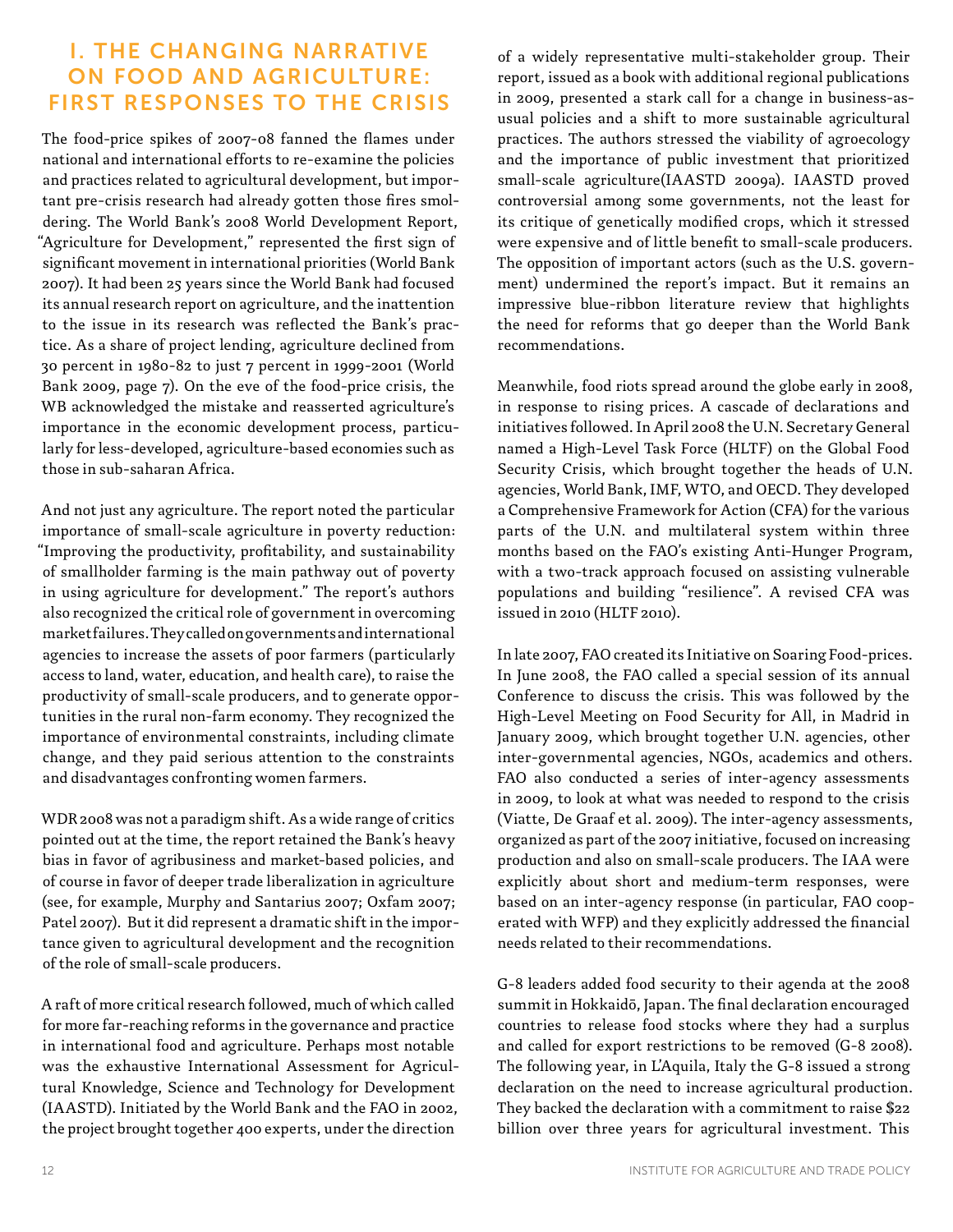led to the creation of the Global Agriculture and Food Security Program (GAFSP) to serve as a central fund for longerterm agricultural investment in developing countries. G-20 leaders subsequently made food security one of their priority areas of focus, an agenda that came to include, under France's leadership in 2010, addressing commodity price volatility and speculation, slowing land grabs by promoting "responsible agricultural investment," and reviewing nutrition and humanitarian aid.

The World Bank, using the WDR2008 as a framework, launched the Global Food Crisis Response Program (GFRP) in May 2008 to combine social protection with a medium-term supply response. It put in \$1.5 billion of its own funding and opened the fund to contributions from other donors. The Bank in 2010 developed a three-year Agricultural Action Plan, with a commitment to raise funding levels from \$4.1 billion/year to between \$6.2 and \$8.3 billion/year. The World Bank, with support from private donors, also helped increase funding for the Consultative Group on Agricultural Research (CGIAR), the network of international agencies that carry out publicly funded research on agricultural productivity.

The FAO, for its part, took the lead in overseeing the rapid re-formation of the Committee on World Food Security (CFS) to serve as the multi-stakeholder coordinating body for the international response to the food-price crisis. Up and running by 2010, the CFS committed to developing a Global Strategic Framework (GSF) and named a High Level Panel of Experts (HLPE) to conduct needed research and advise on priority issues, including high prices and volatility, land grabs, climate change, and social protection.

Meanwhile, the Global Donor Platform brought together major providers of overseas development assistance to coordinate aid to agriculture through so-called country-led programs. The U.S. government established its new Feed the Future initiative, presented as a new model with higher funding for U.S. aid to agriculture. Other significant providers of ODA are represented as well, including DFID (the UK's Department for International Development), whose important work on rural development and agriculture prior to the price spikes had helped lay the groundwork for the new approach. Private foundations also stepped up their involvement with the Gates Foundation providing leadership and significant funding.

Developing-country governments did not wait for permission from donors to take their own new approaches to food security and agricultural development. Some were defensive, reacting to the restrictions on exports that a number of exporting countries put in place to ensure domestic supplies, which exacerbated the price spikes. Others signaled a more fundamental shift, as a number of poor net-food importing

countries adopted new policies to reduce their dependence on food imports. African governments reaffirmed earlier commitments to increase agricultural development budgets to at least 10% of government expenditures. And new South-South cooperation took shape, such as Brazil's support for agricultural research in Africa.

The food-price crisis focused global attention on the governance of food and agriculture in important new ways. Major international institutions and governments had on the table before them issues that had languished on the back burners of global policy for decades. Now they were front and center: public agricultural investment, small-scale producers and women in agriculture, commodity speculation and volatility, food reserves, sustainable versus high-input agriculture, climate change and its impact on food production. How did the global community respond?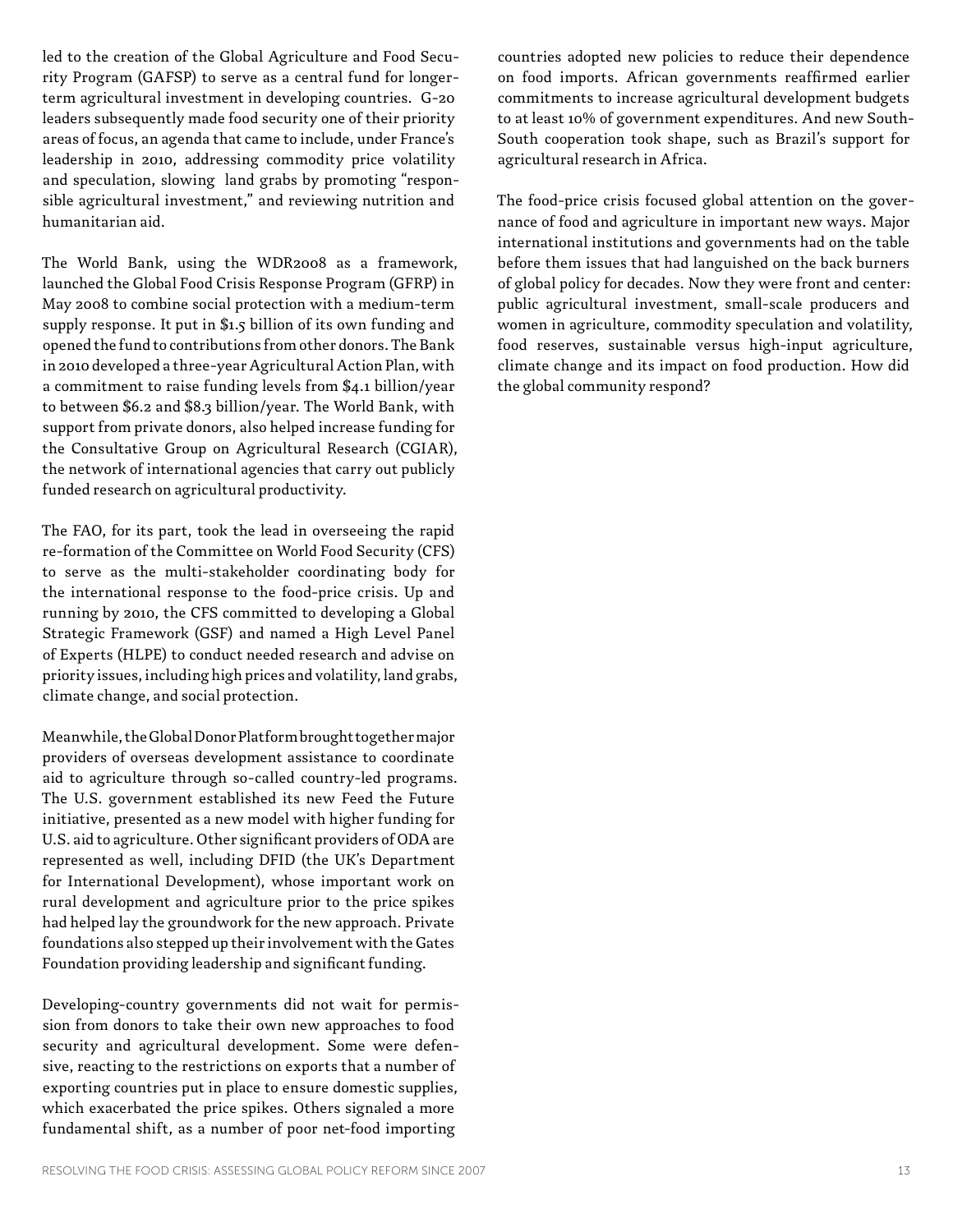# II. INSTITUTIONAL RESPONSES TO THE CRISIS

In this section we review the changes in the policies and practices of five broad institutional groupings: Overseas Development Assistance, the World Bank, the U.N.-related agencies, the G-20, and the office of the Special Rapporteur on the Right to Food.

# Official development assistance for agriculture: Rising, but to what end?

As the U.N. agencies mobilized to develop a coordinated response to the crisis, government leaders stepped up their commitments as well, even as the global financial crisis turned from a U.S. housing crisis to a global recession. In July 2009, leaders of the G-8 countries committed to providing \$20 billion over three years to address the food security crisis. "Food security, nutrition and sustainable agriculture must remain a priority issue," they stated in the L'Aquila Joint Declaration on Global Food Security. Funding would go not just to emergency food aid but to short, medium, and longterm agricultural development in developing countries (G-8 2009, page 1). The declaration endorsed the leading role of the U.N. agencies in responding to the crisis.

The funding commitments, led by the European Commission, United States, Japan, and Germany, were significant (see graph), growing to \$22 billion over three years, though only \$6.1 billion of the pledges represented new (rather than reprogrammed) money (G-8 2010) and the pledges

represented one-time commitments, not long-term increases. Also significant were the outlines of the kind of agricultural development it was intended to support. Leaders called for a "comprehensive approach" that included "increased agriculture productivity, stimulus to pre and post-harvest interventions, emphasis on private sector growth, small-scale farmers, women and families, preservation of the natural resource base, expansion of employment and decent work opportunities, knowledge and training, increased trade flows, and support for good governance and policy reform" (G-8 2009, page 2). The declaration went on to call for ensuring that biofuel production is sustainable, and to explore further the use of strategic food reserves.

These were indeed new priorities, and they came with a new vehicle for coordinating ODA, the so-called multi-donor trust fund to support country-led programs. The resulting Global Agriculture and Food Security Program (GAFSP), formally launched in late 2009, contains novel features beyond its role in coordinating ODA (see text box).

The Global Donor Platform, which plays a coordinating role in ODA, started in 2003 driven by donors' desire to re-examine rural development efforts as a means to better achieve the poverty targets in the Millennium Development Goals. It has grown to become a network of 34 bilateral and multilateral donors, international financing institutions, intergovernmental organizations and development agencies, including IFAD, DFID, CIDA, USAID, IDB, WTO, FAO, ADB, the World Bank and the European Commission. The role of the Platform has shifted from a coordination effort among donors



#### L'Aquila Commitments (billions)

Source: ONE (2011), Agriculture Accountability Report, pg. 13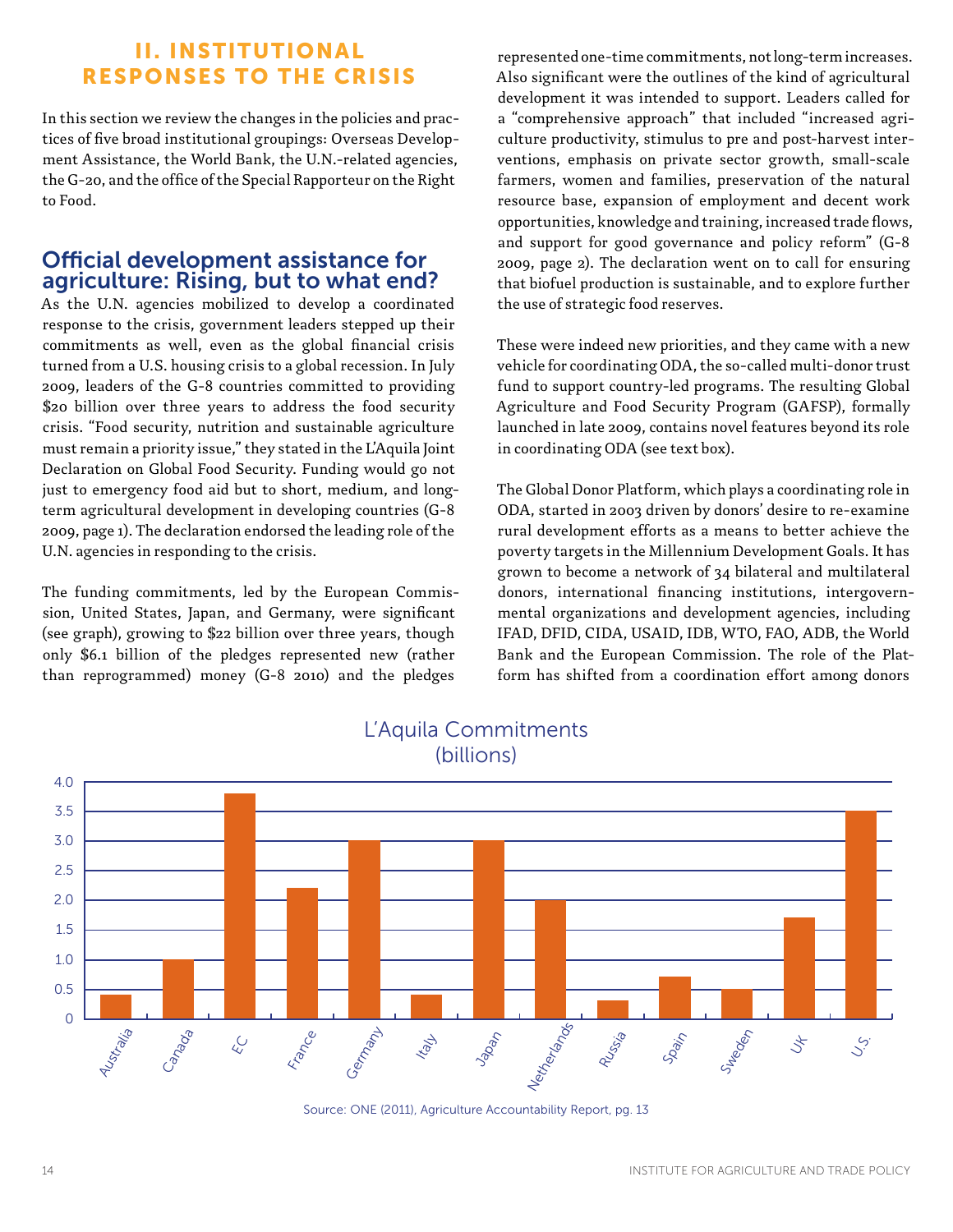#### GLOBAL AGRICULTURE AND FOOD SECURITY PROGRAM (GAFSP)

GAFSP's financial mechanisms are a mix of support to public and private actors as well as large and small-scale farmers. The GAFSP has both a public and private financing component, with the former strictly a grant-making program and the latter directed by the International Finance Corporation of the World Bank. Its endorsement of country-led programs explicitly backs innovative efforts such as the New Partnership for Africa's Development (NEPAD) and the Comprehensive Africa Agriculture Development Programme (CAADP), while its "multistakeholder" approach gives civil society groups and farmers a seat at the table (GAFSP 2009).

GAFSP has received only a small share of the L'Aquila pledges to play a leading role in agricultural development. Most donor countries have continued to direct most of their ODA through bilateral programs. The total pledged to GAFSP is just \$925 million, less than 5% of the \$22 billion L'Aquila pledge. As of June 2011, GAFSP had received \$521 million in public financing, with Australia, Canada, Spain, and the Gates Foundation fulfilling their pledges. The United States had provided only one-third of its pledge of \$475 million, while Korea had funded only 5% of its commitment (GAFSP 2011a). Many, including ActionAid, the InterAgency Working Group on Price Volatility, and ONE International have called on donor countries to direct a larger share of their ODA to GAFSP (FAO, OECD et al. 2011; ONE 2011; Watkins 2011a).

This is because programmatically GAFSP is living up to much of its promise. It offers a better coordinated program for directing ODA into country-led agricultural development projects. Some of those projects feature the kinds of changes promised by the L'Aquila Declaration, particularly in terms of support for small-scale and women farmers engaged in sustainable agriculture. GAFSP has active programs in twelve countries, with projects in Bangladesh, Haiti, Sierra Leone, Togo and Rwanda the furthest along. These focus on reaching the rural poor, improving crop diversity, and promoting sustainable ecological practices. For example, the Rwanda project seeks to transform hillside agriculture by reducing erosion and bolstering productivity in an environmentally sustainable manner. It funds small-scale producers to terrace hillside farms, which has increased local potato production beyond near-subsistence to producing a significant marketable surplus, while supporting farmer organizations in community and rural development activities (GAFSP 2011b). A review by a non-governmental aid organization participating in the GAFSP gave the project a positive evaluation (Watkins 2011b). The same organization has called on the G8 and other donors to provide more support through GAFSP (ActionAid 2011).

focused on aid effectiveness to active participation as a group at many high-level meetings that concern agriculture and development.

Many of those policy initiatives are welcome. In 2006, before the first spike in food-prices, the Platform identified several "hot topics" including climate change and the environment, small-scale farmers and development, and the impacts of biofuels mandates and subsidies (Platform 2006). Its 2010 "Evidence Paper on Agriculture and Rural Development," prepared in advance of the November 2011 Busan meetings on aid effectiveness, provides a critical assessment of aid levels and aid effectiveness (Platform 2010a). The platform created a Commission on Sustainable Agriculture and Climate Change, in conjunction with CGIAR, with the goal of using existing research from IAASTD, UNFCCC and others to recommend policy measures for member countries in advance of the December 2011 Durban climate summit (Platform 2010b).

Beyond the limited amount of new funding, there are also significant shortfalls in donor countries' L'Aquila pledges, now nearly two years into the three-year program. A report commissioned by the G-8 and released in May 2011 noted that only 22 percent of pledged funds had been disbursed halfway into the program, and only another 26 percent were committed and in the pipeline. The report praised the increase in funding to CGIAR agencies for seed research (G-8 2011).

A non-governmental assessment released in July 2011 was more critical. It noted that funding for agriculture had increased since 2006, but by 2008 it had returned only to 1991 levels, which in real terms are still just half the levels of ODA

to agriculture in 1987 (see graph, page 16). It warned that some donors were well behind on their commitments. Canada and Italy had disbursed two-thirds of their pledges, but France and the U.K. had disbursed only around 30 percent and the United States just 2 percent of its pledge, though it praised the United States for establishing a five-year program for funding, something other donors had not done. The report noted that only the United States and Canada had directed any of their funding to GAFSP, and most donors were not giving priority to country-owned programs. Evaluators also found consistent shortcomings in donors' commitments to address gender issues and environmental concerns (ONE 2011).

#### Bilateral funding trends

With debt crises in Europe and the United States, aid levels are unlikely to reach pledged commitments. Details of the U.S. foreign aid budget are still being worked out, but all indications are that further reductions beyond last year's cuts are inevitable.

As the L'Aquila evaluations suggest, most bilateral aid programs offer less promise than the L'Aquila declaration and the Donor Platform suggest. Still, the United States has increased its budget going to ARD from\$473.3 million in 2008 to \$1.3 billion in 2011 (U.S. State Department and USAID 2011b). The United States has also accepted the primacy of country-led programs and the need for long-term commitments. This has taken the form of the new program, Feed the Future (FtF), which establishes a new bureau at USAID for global food security and pledges to spend \$3.5 billion over three years. So far, FtF has been allocated \$950 million in FY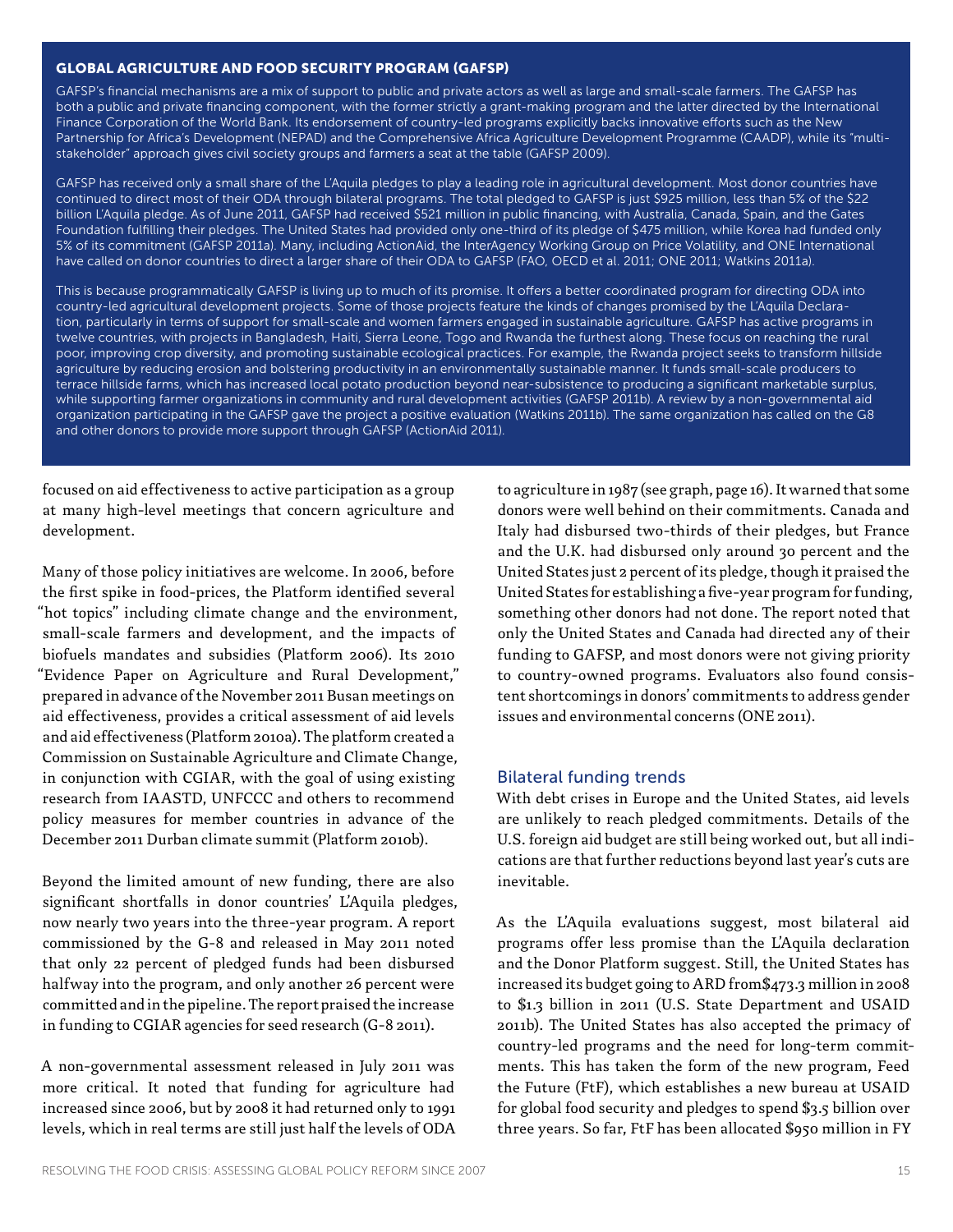# Global Official Development Assistance to Agriculture 1983–2009





2009 and \$968.4 million in FY2010. Subject to current budget negotiations, the Obama administration has requested about \$1.6 billion for FtF for FY2012, which includes \$1.1 billion in State/USAID bilateral agriculture development programs and \$308 million for Treasury's GAFSP contribution (U.S. State Department and USAID 2011a).

Initial programs are just now getting underway and FtF still lacks a lead coordinator, so it is difficult to evaluate their focus or efficacy. While its programs still seem dominated by technology-driven development, there are some positive indicators. FtF has supported some CAADP programs, has channeled some resources through GAFSP, and has the expressed goal of addressing rural poverty. Stated priorities include agricultural extension, training, input-provision, infrastructure development, and public research. It is difficult to tell if priority is being given to the production of food for domestic markets rather than cash or export crops (USAID 2010).

The European Commission (the Commission), with the largest L'Aquila pledge, started its emphasis on global food security fairly early on with the creation of the Food Security Thematic Programme in 2008. The Commission spent €876 million in its first three years and has committed to another €749 million through 2013 (European Commission 2010). Most of the funding thus far has been put towards responding to food insecurity in exceptional transition situations as well as in fragile and bankrupt states—this will continue to be prioritized over the next three years (European Commission 2010). The Commission created a specific structure for this type of funding called the EU Food Facility (FAO 2011a). Additionally, the Commission has prioritized pro-poor research and the strengthening of the global governance of the food system.

Most of the Food Facility funds distributed from 2007-2011 were channeled through the international organizations in the U.N. High-Level Task Force on the Global Food Security Crisis, and the Commission has made supporting global governance one of its three strategic priorities for the period 2011-2013. While some of the funding goes towards traditional development programs such as agricultural inputs, Commission funding also addresses nutrition, ecologically efficient intensification of agriculture, sustainable natural resources management, and agricultural biodiversity and the sustainable management of agricultural ecosystems (European Commission 2010). A report on the EU's role in global food security produced by Oxfam earlier this year lauded the Food Facility but expressed concern over the Commission's domestic policies surrounding biofuels and the regulation of derivatives markets that contrast with the FTSP's goals of pro-poor growth and sustainability (Herman and Craeynest 2011).

Of the major providers of ODA, the UK's Department for International Development (DFID) may have achieved the most thorough reform of its approach to agriculture and rural development. In part, this is because the agency took up the issue before the crisis hit, focusing on the poverty-reducing effects of agricultural development. The agency's 2005 assessment set out a clear analysis and strong priorities based on an analysis of the market failures in developing-country agriculture. It rejected the one-size-fits-all approach that characterized most aid programs. It focused on overcoming obstacles to raising productivity among small-scale farmers in laborintensive agriculture with a focus on food crops, not export crops. DFID connected social protection programs to agricultural development, rather than a substitute for it. And it made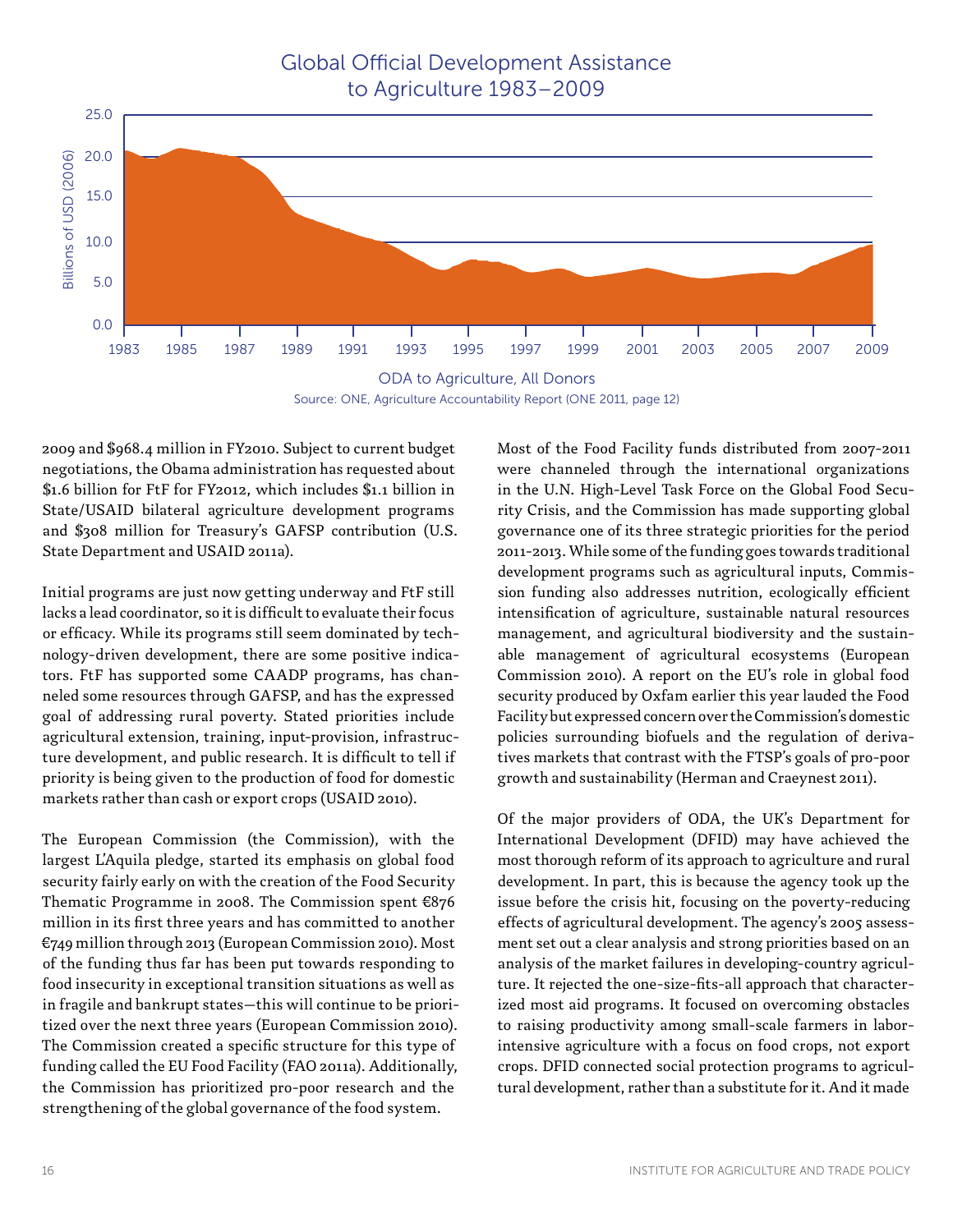sustainable resource use a core principle. DFID programs strongly supported publicly funded research and took a more precautionary approach to biotechnology (DFID 2005).

Interestingly, a 2009 evaluation of this strategy urged even deeper reform, with a greater focus on marginal farmers and rural development (Wyeth and Ashley 2009). A Donor Platform evaluation cautioned that while funds had increased somewhat in nominal terms they had actually declined as a share of DFID's budget. That said, aid for agricultural development increased significantly after the price spikes, from just under £5 million in 2007-08 to over £26 million in 2009-10 (Platform 2011, pages 15-16).

One of the new features of the ODA landscape is the active participation of emerging countries such as China and Brazil. Data is difficult to find, but much of it is going into land acquisitions, with the United Arab Emirates as a leading buyer. The Donor Platform notes that such purchases dwarf ODA to agriculture, estimating that some \$63.5 billion in so-called Agricultural Investment Funds flowed into the developing world for land purchases. Principal investors come from the Gulf States, China and South Korea (Platform 2010a, pages

9-11). At this point it is difficult to track and evaluate other forms of ODA from emerging economies.

Private foundations are also playing a more significant role, led by the Gates Foundation, which has provided \$1.8 billion in aid for ARD since the organization started (Gates Foundation 2011b). The Gates Foundation made Agricultural and Rural Development the largest area of its Global Development Program in 2006, and spent \$242 million on ARD grants in 2010 alone (Gates Foundation 2011a). The Alliance for a Green Revolution in Africa (AGRA) is the largest Gates

program, with a focus on seed research and farmer access to improved seeds. Some funds support efforts to protect crop diversity while some promote the development of genetically modified crops for Africa. Efforts focus on productivity and poverty reduction, with some emphasis on small-scale and women farmers. Gates is a large and active funder, giving the foundation influence even beyond its financial contributions. Contributions to public entities, such as CGIAR agencies, provide important leverage for public funds. Other significant

private foundation contributors include Rockefeller and Ford, and also McKnight with a "holistic, ecosystem approach to agriculture," and the Howard G. Buffett Foundation with a priority on conservation agriculture (McKnight Foundation 2009; Buffett Foundation 2010; Rockefeller Foundation 2011).

There is no single comprehensive measure of aid to agriculture and rural development from official and private sources. By all indications, funds have increased in recent years with the price crisis, though a recent OECD study cautions that the increase is not as significant as it might seem (OECD 2011). And there are some encouraging signs of change with the growth of funding for country-led programs that help governments provide aid to small-scale agriculture. It is less clear that priority is being given to funding improved agro-ecological practices or projects that increase domestic food production.

#### Multilateral and regional development banks respond to the crisis

*There are encouraging* 

*increases in funding for* 

*country-led programs* 

*that help governments* 

*or projects that increase* 

The World Bank continues to play a leading role in agricultural development in response to the crisis, as the agency of choice for multilateral donors. This is not surprising since the

Bank has the largest number of country programs across all bilateral and multilateral partners, continuous involvement in the agricultural sector, and the ability to respond rapidly to shocks. Its initiatives reflect the strengths and weaknesses evident in WDR 2008. On the positive side, the Bank reasserts the importance of agriculture for development and acknowledges the role of national governments and international institutions in supporting agricultural development, including small-scale agriculture. The Bank also recognizes the prevalence of market failures in the sector from credit to climate change *provide aid to small-scale agriculture. It is less clear that the priority is improved agro-ecological practices domestic food production.* 

and the need to address them proactively. On the negative side, the Bank's initiatives remain overly market-driven. They are too heavily focused on improving access to liberalized markets and promote the expansion of high-input agriculture rather than a transition to more sustainable methods.

Since the WDR 2008, the World Bank has devised an Agriculture Action Plan through 2012, contributed to Interagency Reports to the G-20, and launched several finance and granting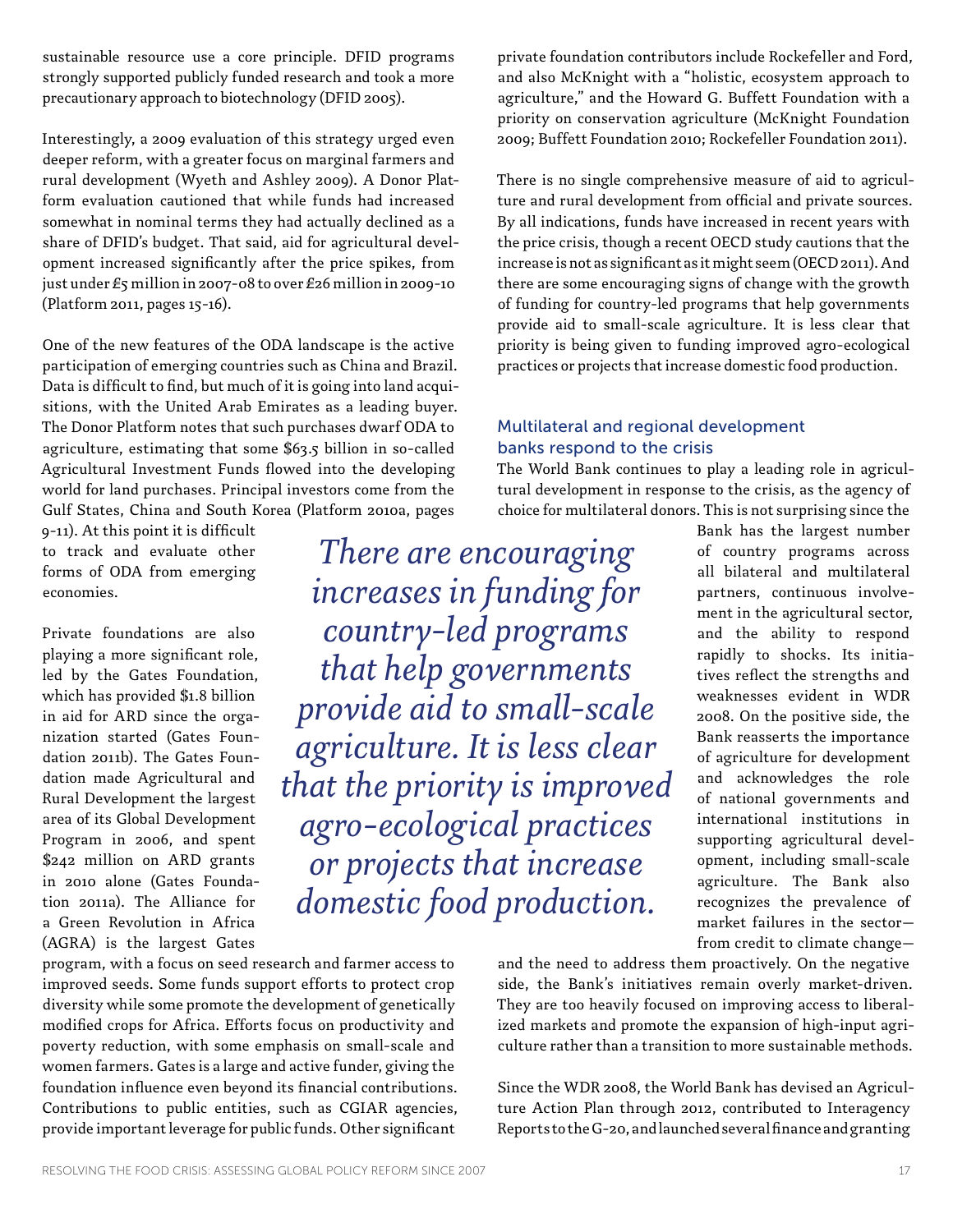# World Bank Group Agriculture and Related Sector Financing



projects in addition to managing the Global Agriculture and Food Security Program (GAFSP). New Bank programs include the Agriculture Finance Support Facility (AgriFin) and a product called Agriculture Price Risk Management.

The Agriculture Action Plan focuses on raising agricultural productivity and enhancing market mechanisms to deal with depressed rural incomes and improve risk management. To the Bank's credit, the plan comes with an increase in funding to between \$6.2 and \$8.3 billion/year in 2010-12, a significant increase from the level of \$2.3 billion/year a decade ago and\$4.1 billion/year in 2006-8 (World Bank 2009).

The Action Plan lists five focal areas: 1) Raise agricultural productivity, 2) Link farmers to market and strengthen value addition, 3) Reduce risk and vulnerability, 4) Facilitate agricultural entry and exit and rural nonfarm income, and 5) Enhance environmental services and sustainability. The plan breaks somewhat with the "one size fits all" approach of past programs, emphasizing the importance of tailoring projects to local conditions based on WDR 2008's "three worlds of agriculture" schema, which separated developing countries into

agriculture-based, transforming, and urbanized regions. The stated goals are to raise long-term agricultural growth rates to 5% while halving (by 2015 compared to 1990) the proportion of the population below a minimum level of dietary energy consumption and the proportion of population below \$1 (PPP) per day. The plan also seeks to reduce the rate of loss of land area covered by forests.

As part of the Action Plan, the Bank continues to support the Global Food Crisis Response Program (GFRP). The GFRP is ongoing across more than 40 countries, and has financed \$1.5 billion in projects with another \$1.24 billion already approved — focusing on short-term budget support, social protection, and agricultural supply response. Supply response programs seem to rely heavily on seed and fertilizer distribution as a medium-term measure. For example, since 2008, the GFRP distributed 529,873 tons of fertilizer and 3,223 tons of seeds to farmers in Tajikistan, Togo, Guinea, Ethiopia, Kyrgyz Republic, Niger and Benin (World Bank 2011b).

#### New financing initiatives

Launched in 2010, AgriFin is a new Bank initiative intended to overcome market failures in credit and finance by funding approved domestic financial institutions to encourage increased lending to small-scale farmers and rural enterprises. Grants support capacity-building in established, regulated financial institutions (AgriFin 2010). AgriFin has approved grants to 10 different banks in Asia and Africa, with funding limited to a maximum of \$1.5 million. It is currently finalizing the legal agreements with these partners. Smallscale farmers are the exclusive target of this initiative, though the framework document suggests that financing will go primarily to those with a marketable surplus, not the poorest farmers (AgriFin 2011).

Lastly, the Bank in 2011 introduced its new Price Risk Management product, created in partnership with J.P. Morgan. The Bank claims this will mobilize up to \$4 billion in liquidity for hedging price risk. Administered through the IFC, the goal is to "improve access to hedging instruments to shield consumers and producers of agricultural commodities from price volatility" (World Bank 2011c). Intended beneficiaries include producers, consumers, aggregators, cooperatives and local banks. It is unclear how accessible this fund or these tools will be for poor or small-scale producers or in countries with limited financial infrastructure. It is also worth questioning a strategy that further exposes producers to highly volatile global commodities markets.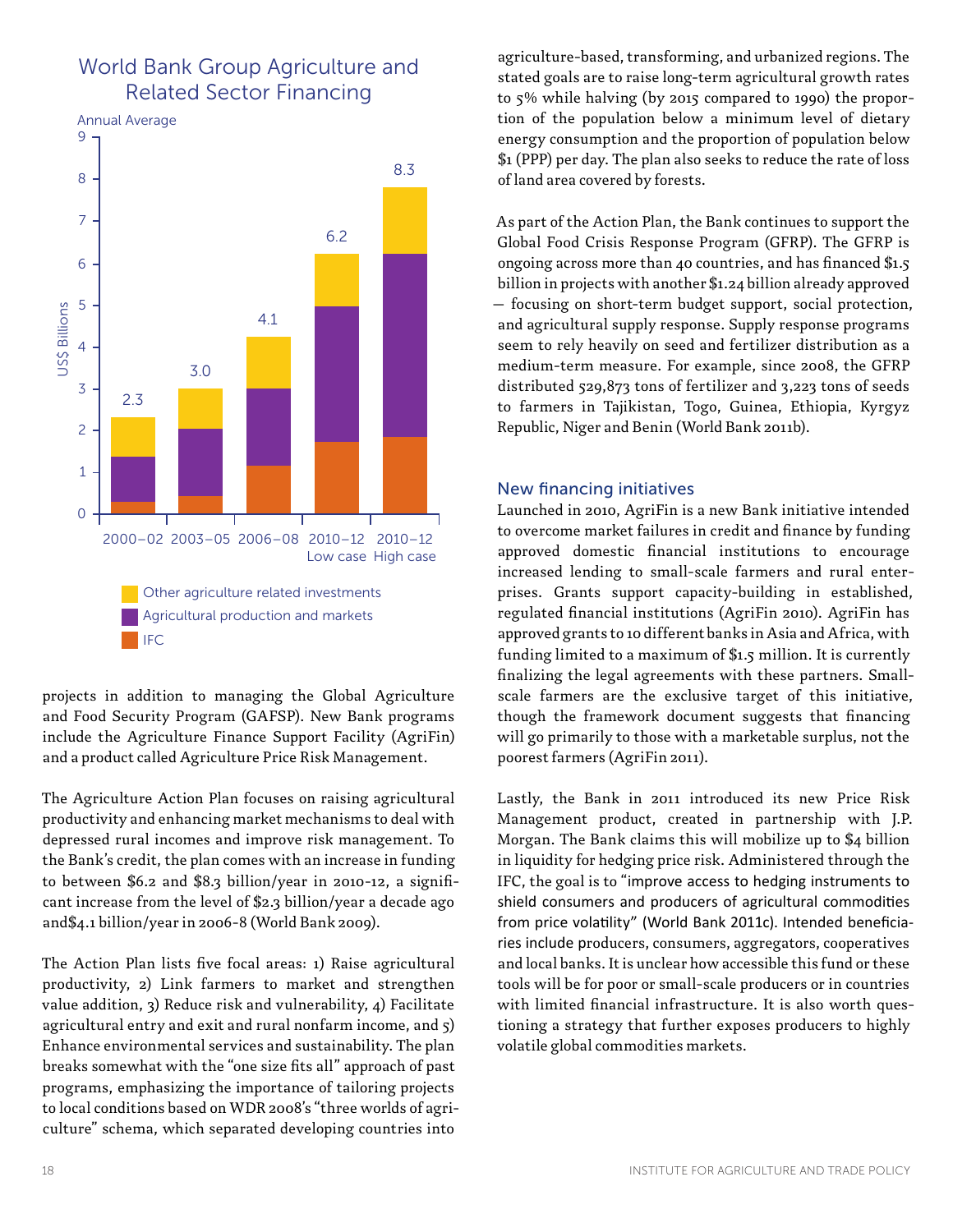#### How much of a change?

How much of a change do these programs represent in World Bank support for agricultural development? The increased funding is significant, though the OECD recently estimated that overall multilateral funding had increased very little in real terms by 2009 (OECD 2011). We see renewed attention to small-scale farmers, though it is difficult to discern from World Bank documents how large a share of its funding is actually reaching the sector. There seems to be little change from the high-input model of agricultural development, though a higher priority is given to environmental concerns. Overall, the World Bank Group has maintained its priority on expanding markets rather than regulating them. This leaves

the World Bank endorsing the idea of "responsible agricultural investment" while at the same time facilitating the kind of large-scale land acquisitions widely seen as "land grabs." There is little evidence this is contributing to either poverty alleviation or agricultural development (Oakland Institute 2011c).

The World Bank has taken steps to prioritize efforts to reduce carbon emissions and forest degradation caused by agriculture. New research initiatives have focused on climate change and agriculture (see, for example, World

*There is little change from the high-input model of agricultural development, though high priority is given to environmental concerns. The World Bank Group has maintained its priority on expanding markets rather than regulating them.* 

Bank 2011a), and the Action Plan called for changes to reduce carbon emissions, such as from intensive livestock operations. At the 2010 Cancún climate summit, the World Bank announced an initiative to link agriculture-related investments with the transition to "climate-smart growth" (World Bank 2010). That said, much concern has been raised over weakened social and environmental protection as a part of climate financing schemes for which the World Bank plays a primary role. According to reports, the plans were developing with minimal input from the U.N. bodies responsible for the issue and the climate financing scheme relies too heavily on private capital while using public resources to insure private sector risk rather than support meaningful improvements directly. And many question whether the World Bank's initiatives go far enough fast enough to address the linkages between climate change and agriculture (see, for example, Fuhr and Unmüßig 2011; Godfray, Pretty et al. 2011).

Many also question the reliance on carbon markets to do so. The World Bank, through its BioCarbon Fund, includes support for agroforestry projects and the development of new methodologies to encourage farmers to sequester carbon on the soil, resulting in offset credits to be sold on carbon markets. It has implemented a pilot program in Kenya to test the idea, and, along with the FAO, promoted the expansion of this as a "triple win" for food production, mitigation and adaptation in agriculture.

On its surface, the idea of generating revenues based on practices to rebuild soils, increase yields and sequester carbon is appealing. However, there are substantial transaction costs

> involved in setting up such a project. In the case of the Kenya project, nearly half of the expected revenues would be absorbed by international consultants and project developers, rather than the targeted communities (Sharma and Suppan 2011). The market is very small, as the European Emissions Trading Scheme (which accounts for 97 percent of the carbon market) does not currently accept soil carbon credits or have any plans to do so in the next decade (Stabinsky 2011). Even if a market for soil carbon offsets were to emerge someday, it could add to pressure for

land grabs, as well as incentives to treat agriculture more as a carbon sink than the source of food and livelihoods for millions of people around the world.

#### The role of Regional Development Banks

Regional Development Banks are also increasingly focused on agricultural development, and are pumping billions of dollars into food security in their respective regions. Among the four banks reviewed for this summary (the Asian Development Bank, the African Development Bank, the Inter-American Development Bank and the Islamic Development Bank), some common priorities are evident: agricultural production, sustainable water use and management, and rural infrastructure. The Asian Development Bank created an operational plan that intends to provide \$2 billion annually from 2010 to 2012. In addition to the priorities mentioned above, ADB is also concerned about climate change adaptation and food-price volatility (Asian Development Bank 2010).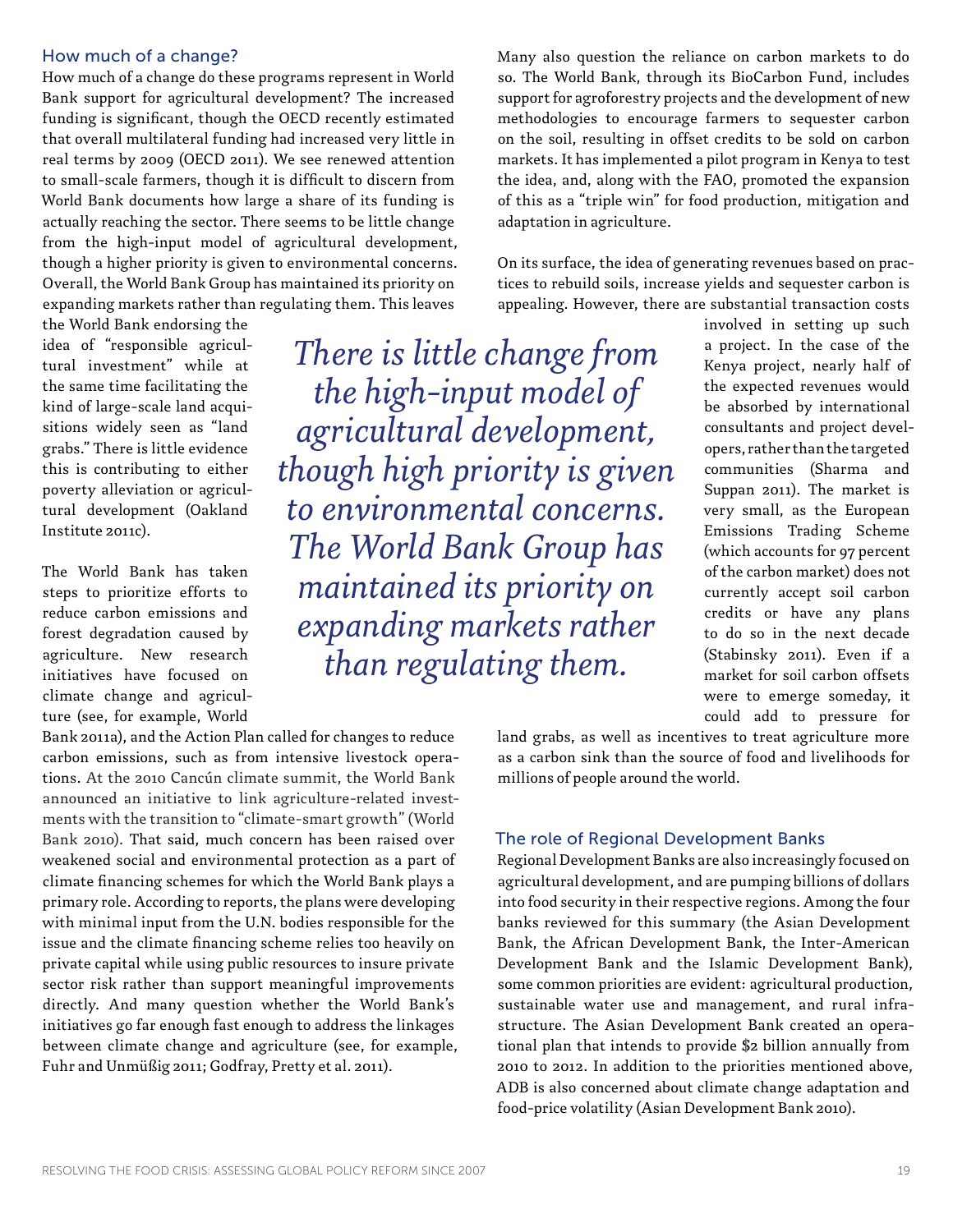The African Development Bank plans to spend over \$5 billion between 2010 and 2014 on agriculture-related projects. AfrDB intends on working closely with the World Bank, CAADP, the FAO, IFAD and African governments to implement its interventions. What may be unique to the African Development Bank is its emphasis on Country-Owned Plans and its willingness to support those plans through its interventions (African Development Bank 2010).

The Inter-American Development Bank supports the modernization of agricultural services, improving market access for farmers, investments in rural infrastructure, and support payments for farmers as its priorities. Interestingly, 38 percent of its investment loans in agriculture from 2004–2010 were towards income support payments to farmers (Inter-

American Development Bank 2011).

The Islamic Development Bank is also concerned with food security in light of the foodprice crisis of 2007-08. In May 2008, IDB approved a financing package for a food security program for \$1.5 billion covering a period of five years. By the end of 2010, the Bank had already approved nearly half of that amount (Islamic Development Bank 2010; Islamic Development Bank 2011).

#### The U.N. responds to the crisis

When the food crisis hit, the U.N. was quick to respond. By late in 2007, FAO had set up its Initiative on Soaring Foodprices and had started to get

packages of inputs out to producers in developing countries. A series of high-level meetings followed, as well as assessments of what was needed, what policies were failing, and what might be done about it (Viatte, De Graaf et al. 2009). The World Food Programme (WFP) launched a special appeal for an additional one billion dollars, as soaring prices meant their budget was well under what they needed to meet their usual needs. The crisis prompted a franker discussion about how WFP might strengthen its contribution to longer-term food security—not a new debate for the agency, but one given considerable impetus by the depth and scale of the food crisis and its impact on hunger (Mousseau 2010). IFAD, the International Fund for Agriculture and Development, was already

on record saying many of the things that the food crisis made commonplace: that more public and private investment in agriculture is essential, rural development hinges on agriculture, small-scale producers and their organizations should be heard in political processes, agriculture is not just about production, but also about marketing and distribution, etc. (see, for example, IFAD 2010). One of the messages that was most picked up and repeated was the U.N. assessment that food production was going to have to double—or more—by 2050 in order to meet growing demand through population growth, and the changing composition of demand to include more biofuels and more meat (Moon 2009 page 2).

In 2008, WFP launched a pilot project called Purchase for Progress (P4P). The objectives were to use WFP's demand for

*The final Common Framework for Action recommends an assessment of the feasibility of models to establish and operate "sustainable, strategic reserves of key grains" and the "management of food stocks at the international, regional, national and community and household levels."* 

food, "to leverage smallholder agricultural growth in some of the world's poorest countries through supply chain reforms (Mitchell and Leturque 2011)." The pilot covered 21 countries and involved nine donors (a mix of private, bilateral and multilateral). The mid-term evaluation says P4P succeeded in contracting more than 150,000 mt in 20 countries, of which 56 percent was from farmer organizations, an impressive feat. (Just for some perspective, however, WFP distributes 3.7 million mt of food a year, so the P4P remains a tiny share of its total operation). The evaluation makes it clear that there is a lot still to improve in the program (Mitchell and Leturque 2011). Nonetheless, the initiative is an important step in building WFP from a largely charitable orga-

nization that still depends on food surpluses from a handful of donors to one that can also plan and implement projects that lessen the likelihood of crises in the future. At the same time P4P has come on-line, WFP has shifted from reliance on in-kind donations to using cash donations, thereby significantly increasing its ability to use food purchases and distribution as a mechanism to support local producers in recipient and neighboring countries, and to support the infrastructure they need to store, transport and market their production.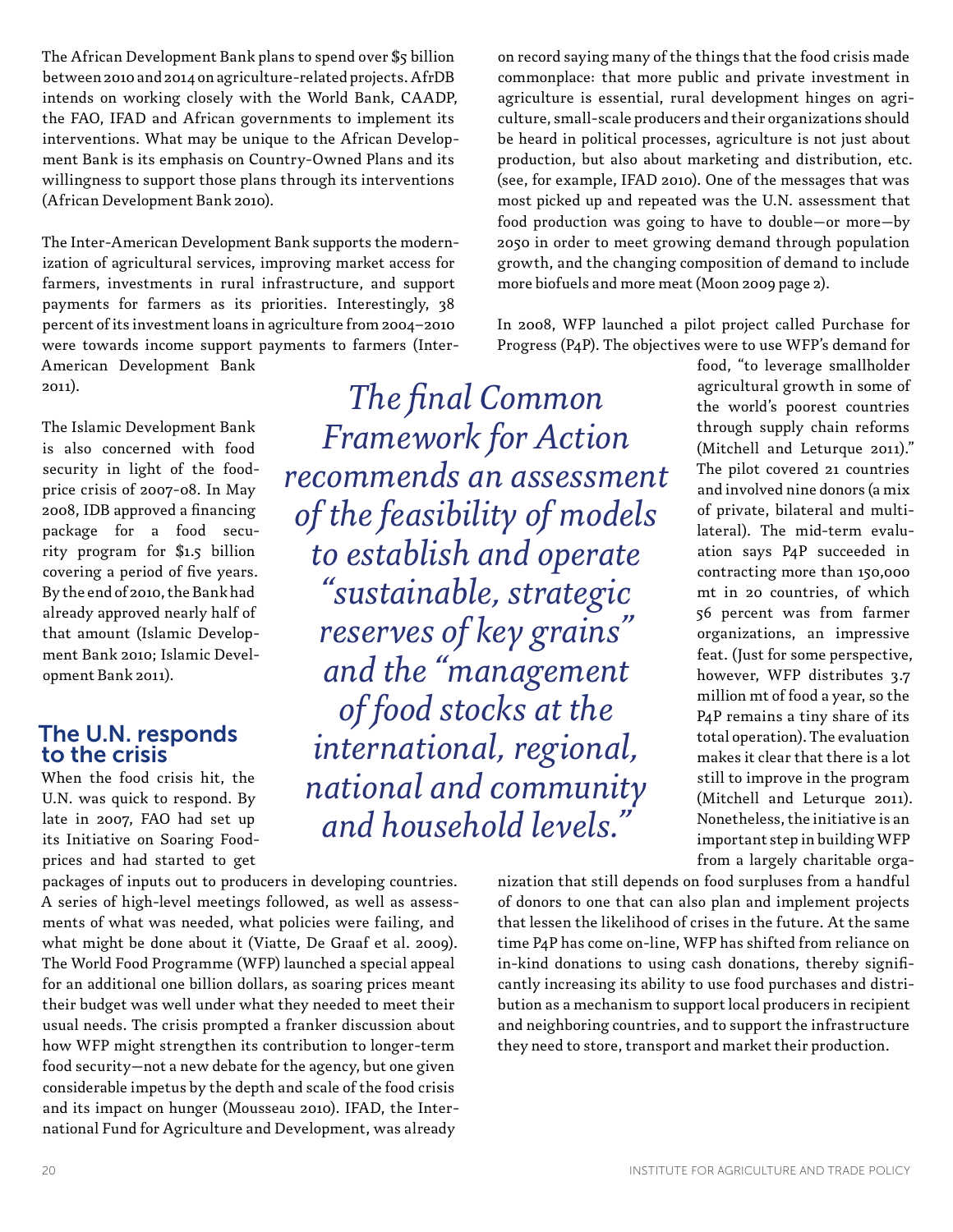#### The High-Level Task Force on the Global Food Security Crisis

The U.N. responded at its center as well. In 2008, U.N. Secretary General Ban Ki Moon appointed a High Level Task Force on the Global Food Security Crisis. He put David Nabarro in charge of the task force, and, subsequently, made Nabarro his Special Representative for Food Security and Nutrition. The task force brought together 22 U.N. departments, agencies, funds, and programmes with the World Bank, IMF, and WTO to agree a Common Framework for Action (CFA) in response to the food crisis (HLTF 2010). The work was meant to be time-limited—in practice, it is easier to create task forces than it is to disband them, and the HLTF continues to be an active participant in multilateral debates on food security.

The CFA had two iterations. The first version was produced in three months, probably setting some kind of multilateral negotiating record, especially given how many agencies were involved (HLTF 2008). The second, a reiteration that covered more issues, in more depth, and that nuanced some of its analysis, came in 2010 (HLTF 2010). The second iteration involved a more considered process and some outreach to interested stakeholders. The basic message of the CFA did not change: the food crisis required a two-track approach, with both short- and medium-term responses. Both were urgent and to be undertaken simultaneously. The short-term solutions focused on increasing production by getting inputs into producers' hands, on emergency safety nets, and on needs assessments (the food crisis highlighted the lamentable inadequacy of most countries' emergency preparedness). The medium term tackled the more contested debates on structural change to lessen the fragility of agricultural systems and to protect higher levels of public and private investment.

The basic analysis was familiar: agriculture deserved more money and attention, production needed to rise, poverty had to be overcome to protect people's purchasing power. But there were some important additional elements to this basic text, including a serious look at women's role in the crisis (as victims of the price rises, and as part of the solution to the problems); a mention of the need to address growing inequity in access to natural resources; an understanding that price volatility is expensive and discourages countries' engagement in international cooperation; and, an appreciation that the issues concerned not just producers and consumers, but also workers (a seemingly obvious point, but one that was not often evident in the analysis around the food crisis).

Despite the long and mostly useful list of priority areas, the final policy recommendations, particularly on any matter that touched the policies of rich economies, were a disappointment. Biofuels, for example, included in draft versions of the second CFA text, were moved to an annex in the final version,

while the trade discussion ignored the politics of Doha (which were in no small part hung up over definitions of food security) and insisted on more open and liberal trade (HLTF 2010, page 7). Somewhat stronger were the recommendations that commodity and futures markets needed better oversight. The final CFA also recommends an assessment of the feasibility of models to establish and operate "sustainable, strategic reserves of key grains" and "the management of food stocks at the international, regional, national and community and household levels" (HLTF 2010). Given the difficulty of getting a conversation on grain reserves aired in G-20 circles, this language, albeit undermined within the CFA document by a text box listing the failures of reserves policies, was new and potentially useful. Arguably because of strong CSO and some private sector pressure, the issue of nutrition was given a high profile in the second CFA.

#### The reformed Committee on World Food Security

The HLTF recommended reform of the U.N. Committee on World Food Security (CFS) to create a central point of coordination and policy advice for food security issues in the U.N. system. The recreation of the CFS took months of negotiation in 2009, and was adopted by governments in October 2009. The first meeting of the reconstituted CFS was held in October 2010. The CFS is unique for its inclusive multi-stakeholder structure. Not only are the principal international agencies represented on the formal Advisory Group to the member governments, so too are civil society organizations (CSOs), through the civil society mechanism, or CSM. The CSM includes small-scale family farmers, fisherfolk, herders, landless, urban poor, agricultural and food workers, women, youth, consumers and indigenous peoples, as well as international NGOs (Civil Society for the Committee on World Food Security 2011a).

This last area, knowledge, was addressed by creating another new institution: the High Level Panel of Experts (HLPE), which was tasked with providing arms-length and independent advice and analysis to the CFS. The HLPE is made up of 15 people. All of them have expertise and some independence from government, although they had to have the support (tacit or open) of their national government to be approved. Two of the 15 experts work with civil society organizations. The HLPE is responsible for commissioning reports, which are written by project teams rather than the experts themselves. They are explicitly intended to bring together traditional knowledge and other than Western models of scientific learning together with more mainstream analysis. In practice, the constraints of time and budget make it difficult to move far beyond the dominant European languages (English, Spanish, French) and academic and intergovernmental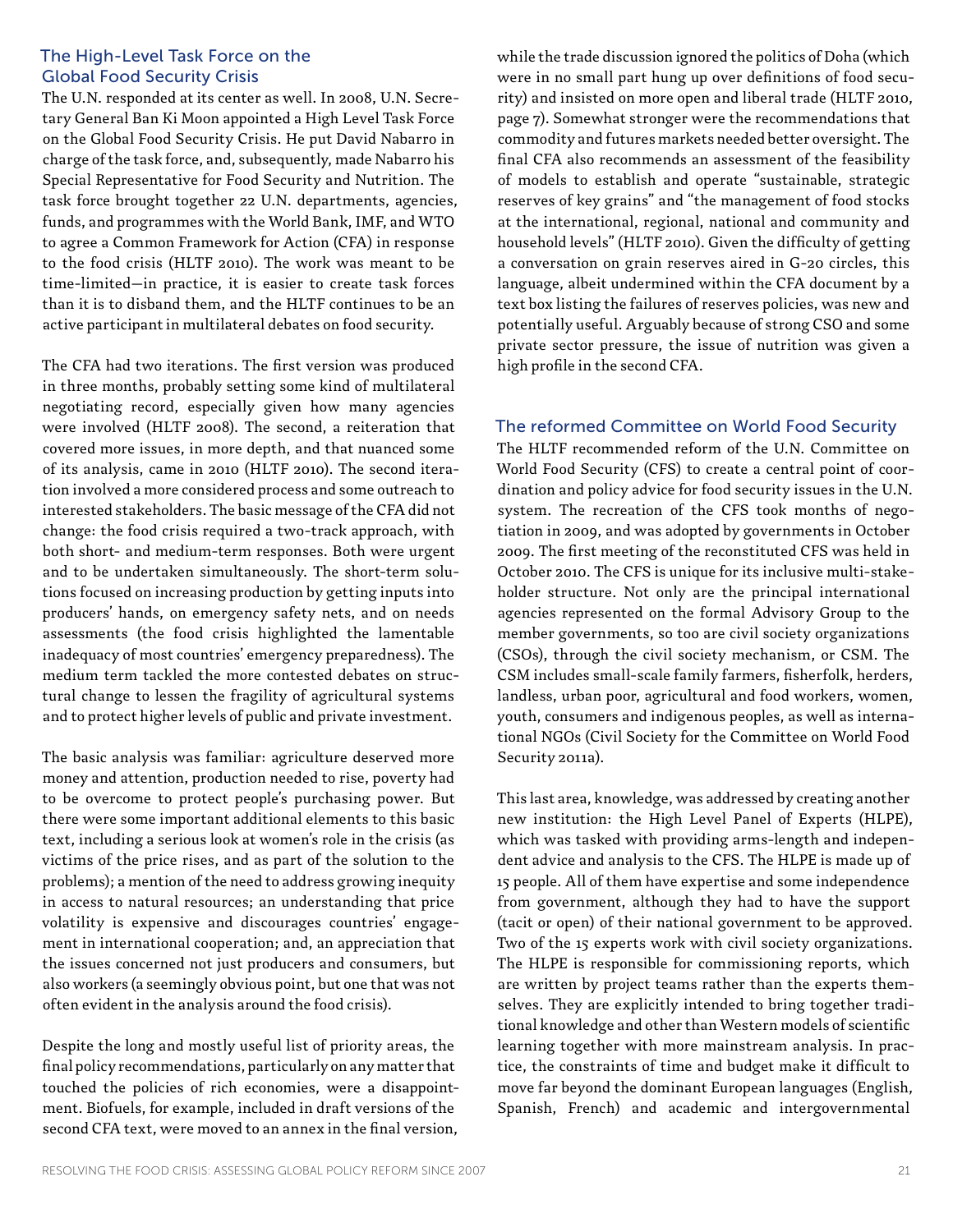# Experts' report on price volatility

The High-Level Panel of Experts (HLPE) report on price volatility was less contested in the preparation, but proved a more uncomfortable document for governments at the end, providing a clear counterpoint to the inter-agency report prepared for the G-20 summit of Agriculture Ministers in June 2011 (described below). (Sophia Murphy, co-author of this report, was one of the co-authors of the HLPE report on price volatility.) Some governments, including Argentina and Canada, were very critical of this HLPE report, although others, including NEPAD (New Economic Partnership for Africa) welcomed the document and chose to take some of the conclusions even further in their own work (NEPAD 2011).

The terms of reference for the HLPE report on price volatility included both domestic and international sources of volatility. Domestic price volatility continues to pose enormous challenges for agriculture and food security, especially in the poorest countries. The HLPE report explicitly addresses volatile prices in the context of high prices, on the grounds that high prices were in fact the predominant political concern for most countries. The HLPE report made recommendations in five broad areas: trade, stocks, speculation, investment and demand (HLPE 2011b).

On trade, the HLPE report recommended that governments rethink trade rules from a food security perspective and consider distinct rules for low-income food deficit countries. The report said the Doha Agenda was both unlikely to succeed and failed to address important issues with regard to both dampening the occurrence of volatility and mitigating its effects. On stocks, the report recommended the CFS look at "forms of international cooperation regarding world food stocks and food security including the establishment of guidelines for the efficient management of such stocks." (HLPE 2011b, page 12). On commodity market speculation, the HLPE report proposed tighter regulation and oversight on the grounds that a precautionary approach was warranted given that private individuals and firms enjoy the benefits of increased speculation, while the public has to pay for any systemic failures. On investment, the HLPE report calls for stable and sustained investment in agriculture and agricultural research.

Finally, on demand: the HLPE report is a rare document produced within the multilateral system that tackles the question of demand headon, rather than focusing only on increasing supply. The report recommends the CFS insist that governments abolish targets on biofuels and remove subsidies and tariffs on biofuel production and processing. The report also recommended looking at waste, both in developed and developing country contexts. The detail of the report is explicit about the need to rethink agricultural production systems from an ecological perspective. On the domestic side, the report called for national food security strategies, akin to poverty reduction strategies, and created with civil society involvement (HLPE 2011b).

reports. Yet the explicit objective of seeking out other knowledge systems opens the way for experimentation as the HLPE grows into its role.

The CFS is charged with developing a Global Strategic Framework (GSF) for food security and nutrition by 2012, building on other relevant work (CFA, CAADP, IAASTD, the Rome Principles for Sustainable Global Food Security, etc.). The CFS presented an annotated outline for the GSF in June 2011 (CFS 2011b). A final version of the GSF is due to be presented at the CFS in 2012. The outline provides some underlying principles, some policy areas for consideration, and a proposal for monitoring national progress. The analysis is decent, though it sticks to mainstream messages on increasing production and purchasing power rather than questioning consumption. The outline suggests the following areas for priority attention (CFS 2011b):

- demographic changes: population growth, urbanization and rural-urban migration;
- the empowering of women and preventing the intergenerational reproduction of hunger;
- changing patterns of food consumption and associated production and nutritional implications;
- $\blacksquare$  pressure on natural resources: land and soil, water, biodiversity, forests and mountains;
- $\blacksquare$  climate change: including the potential for an increased incidence of natural disasters;
- hunger resulting from protracted crises and in postconflict situations;
- trade in food and agricultural commodities, food quality and safety, nutrition and the implications for food security and nutrition;
- $\blacksquare$  technology development and transfer; research and development
- degradation of the soil structure and nutrient cycling of the agricultural ecosystem; and
- $\blacksquare$  accelerating loss of crop and domestic animal genetic diversity.

At CFS 36, the first meeting of the CFS after its renewal, governments requested the HLPE prepare several reports, including one on land investments and a second on food-price volatility. The HLPE agreed at its meeting in December 2010 to prepare those reports, which were adopted by the HLPE at their meeting in July 2011 and submitted to the CFS for consideration at the annual meeting in October 2011.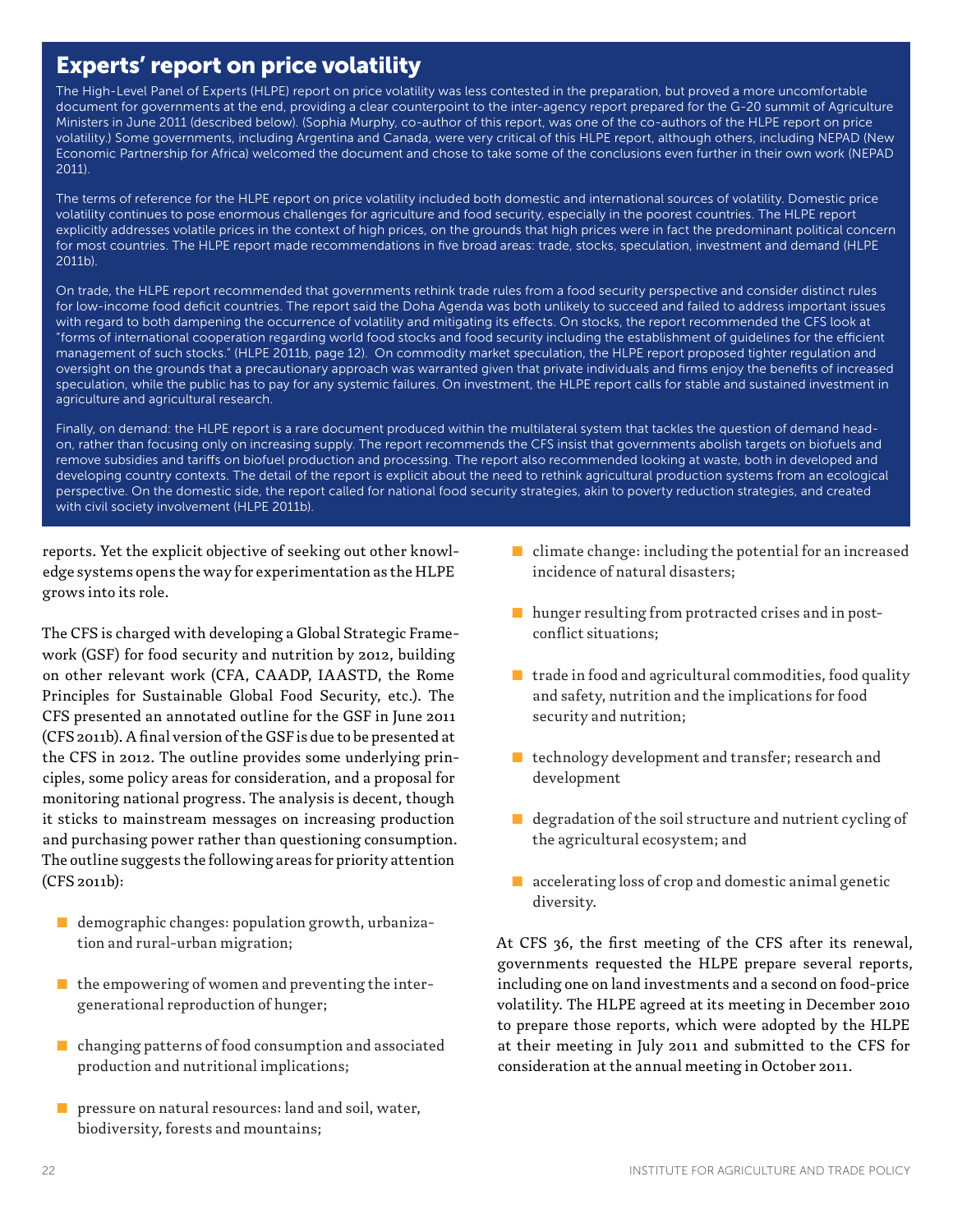The HLPE report on land investment proved so controversial in the writing that it was not sure until the last minute it could be finalized. Yet the resulting analysis and recommendations are clear if not new. The CFS welcomed the report's findings and supported its recommendation that smallholdersensitive investment be included in the criteria for assessing responsible corporate investment in agriculture. The main conclusions include the need to acknowledge how land is not like any other commodity, because it is the basis for the livelihoods of some 2 billion people; because it provides vital environmental services that the market ignores; and, because of its "strong social and cultural attributes" (HLPE 2011a). The report says there is very little evidence that the investment is improving productivity or livelihoods: "Rather, large scale investment is damaging the food security, incomes, livelihoods and environment for local people"(HLPE 2011a). The report covers the lack of accurate and accessible data on the size and use of investments, the role of investment firms, the failure to consult with local communities, the importance of the debate on small-scale agriculture's productivity in deciding how land should be used, the responsibilities of the host government, the need for better laws and regulation, and more (HLPE 2011a).

CSOs prepared joint recommendations for the CFS discussion on price volatility (Civil Society for the Committee on World Food Security 2011b) , which backed the HLPE report's call for strong action (see text box). Despite the varied and relatively strong recommendations for reforms to international agricultural markets from both the HLPE and civil society, the final CFS decisions on price volatility were weak: a meek reprise of the G-20 Agricultural Ministers meeting, held in June 2011 (and described in detail below). One exception was the request in the final CFS document for, "relevant international organizations, in consultation with all relevant stakeholders, to further assess the constraints and effectiveness of local, national and regional food reserves."

The CFS meeting in 2011 discussed two other policy areas: investment in small-scale farmers; and, gender and nutrition. The CFS adopted excellent recommendations on smallholder investment, including strong support for public investment in the sector, particularly for women, and a commitment to environmental sustainability. CFS members also requested an HLPE study on constraints to small-scale-farmer investment in agriculture. The political debate on land is also picked up in the negotiations on the Voluntary Guidelines (CFS 2011a), which are moving slowly but positively under the auspices of the CFS. The policy recommendations on gender and nutrition included a call to introduce affirmative action for women, to increase women's role for in decision-making related to realizing the right to food and national food security, and the need to introduce legislation to ensure women's access to health, education, land, water and other natural resources.

Finally, from within the U.N. system the CFS is well positioned to play a positive role on climate change and agriculture. While the UNFCCC negotiations are struggling to agree to basic steps forward on mitigating and adapting to climate change, they have all but ignored agriculture, despite the importance of industrial agriculture as a source of greenhouse gas emissions, and the already evident impact of climate changes on agricultural production in some regions. This gives the multi-stakeholder CFS an important place in global climate negotiations and at the upcoming June 2012 Rio+20 meetings. The HLPE will be producing a report on climate change and agriculture in 2012.

# G-20: Newcomer asserts leadership

The G-20 has taken an increasingly prominent role in the global governance of food security, particularly on the question of price volatility and particularly under French leadership between the G-20 summits of November 2010 and November 2011. While the G-20 are exactly the governments

# Interagency report to the G-20 on price volatility

The IAWG report on "Price Volatility in Food and Agriculture Markets: Policy Responses" was controversial from the start. An early draft of the report was leaked, prompting widespread criticism for its weaknesses and omissions. Many were addressed in the final report, which identified a number of the major drivers of price volatility. If the policy recommendations failed to embrace the more challenging end of the policy spectrum, they nonetheless covered the gamut of the "new mainstream," including the need to tackle climate change, the need to invest more in agriculture in developing countries, including public investment in the sector, and recognition of the contribution of small-scale farmers. The main policy proposals included a call for the G-20 to establish a new agricultural market information system (AMIS), to improve transparency in commodity futures markets, to remove trade restrictions on food exports, and to institute a system of reserves for use in emergencies. The report called for the removal of subsidies and mandates for biofuels by G-20 governments (FAO, OECD et al. 2011).

The IAWG report had its share of critics. The report makes no mention of the policy implications of having to cope with more volatile markets and higher prices simultaneously, nor of the possibility that curbing demand might be part of the necessary solutions. There is no sign that the inter-agency compromise allowed much discussion of the need to promote a shift from high-input, industrial agriculture to more environmentally sustainable methods. The discussion of trade went no further than the public position of the WTO at the time: that Doha was still the important agenda of the day, though maybe some extra measures on disciplining export taxes were needed. The loss of net-food importing developing country confidence in global trade was nowhere acknowledged or addressed.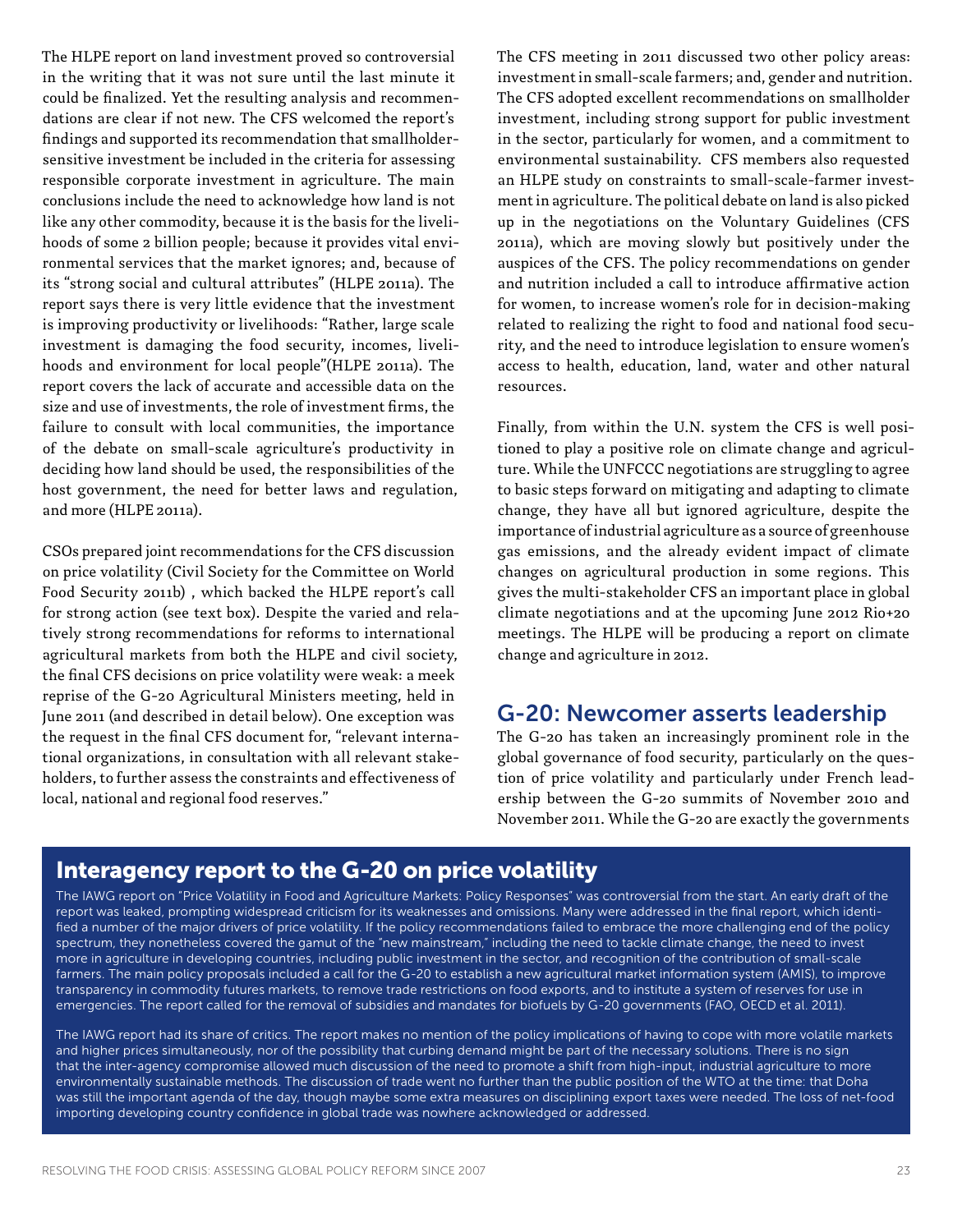that most urgently need to implement policy reforms if volatility in international agricultural commodity markets is to be better managed, the G-20 has not been able to agree to enough of substance to play a useful role. At the same time, the G-20's presumption of leadership has chilled the possibilities of action from other, more representative institutions, such as the CFS.

At its 2009 Pittsburgh Summit, G-20 leaders expressed strong support for the G-8's L'Aquila initiative and called for the World Bank to set up the GAFSP to facilitate disbursements (G-20 2009). The G-20's food security agenda came into sharper focus the next year with the Seoul Summit, which formulated a Development Action Plan with an explicit pillar on food security. The plan included support for U.N. leadership in responding to the crisis, but the G-20 also set up its own Development Working Group. Goals included a commitment to the World Bank's "Principles for Responsible Agricultural Investment" (PRAI) initiative, mitigating risk in price volatility, promoting small-scale farmers' access to markets, and enhancing protection for the most vulnerable.

Under President Sarkozy's leadership and with the Seoul Development Action Plan as a mandate, the G-20 took on a more ambitious food security agenda. In addition to making a strong commitment to the Seoul food security agenda, Sarkozy advocated for G-20 leadership in addressing price volatility, arguing that G-20 members are the most important participants in oil, agricultural, and financial markets. He noted that G-20 countries account for 65 percent of all agricultural land, 77 percent of global production of cereals, and 80 percent of world trade in agricultural products. His stated goals were to: improve regulation for commodity financial markets, increase transparency for physical commodity markets, improve the prevention and management of food crises, and explore ways poorest countries may benefit from new financial insurance instruments (G-20 2011) .

These initiatives led to the call for an Interagency Report on Food-price Volatility (FAO, OECD et al. 2011)**.** Background papers were also commissioned on responsible agricultural investment and on nutrition and humanitarian supplies, to be presented in advance of the first-ever meeting of G-20 agriculture ministers in June 2011.

The Interagency reports involved a range of international agencies depending on the topic—the World Bank, FAO, OECD, IFAD, IMF, UNCTAD, WFP, WTO, and HLTF. Given the institutional constraints of the authors, and the difficulty of reaching compromises across institutions with different governance structures, some of the policy recommendations were surprisingly ambitious. Some showed no ambition. And many, ambitious or not, failed to secure the G-20 approval.

The IAWG report on "Promoting Responsible Investment in Agriculture" essentially supported the ongoing international efforts to better define standards for PRAI. The report noted the need for a significant increase in private investment to meet growing food requirements. It called on the G-20 to support the CFS consultative process among stakeholders, advocate use of PRAI by all investors and governments, support a set of IAWG PRAI pilot projects, provide technical assistance for capacity and institution-building in Low Income Countries, and support IAWG research on alternative business models (Interagency Working Group 2011).

The report on "Nutrition and Humanitarian Supplies" called on the G-20 to support ongoing international efforts to ensure adequate social safety nets in developing countries, improve food security information and warning systems, provide sustained funding for humanitarian assistance, and improve functioning of emergency food reserves. The report also called for an end to export restrictions for food purchased for humanitarian purposes (World Bank and HLTF 2011).

#### Agricultural action plan

The IAWG report on price volatility provoked much criticism, but it called for several substantial reforms (see text box). The meeting of G-20 agriculture ministers in June 2011 showed the member states were not ready for the IAWG's proposals. The G-20 "Action Plan" deferred the controversial issue of commodity market regulation to the meeting of finance ministers in November and dropped recommendations to limit biofuel subsidies in favor of further study and the use of "flexible mandates." The final recommendations included only the proposed new AMIS, support for public seed-improvement research through the CGIAR system, the need to promote market-based risk management tools for vulnerable countries and farmers, and a proposal to do a simultaneous feasibility study and pilot project to establish an emergency regional food reserve for humanitarian purposes under WFP auspices (G-20 Agriculture Ministers 2011).

U.N. Special Rapporteur on the Right to Food Olivier De Schutter concluded, "**The roots of the problem remain unaddressed in this action plan" (De Schutter 2011c). He particularly noted the G-20's unwillingness to address biofuels expansion or entertain more ambitious efforts to address volatility or moderate price swings with food reserves.**

The African Union responded to the G-20's Action Plan on Food-price Volatility and Agriculture with a strong message, including a demand for policies to support food self-sufficiency: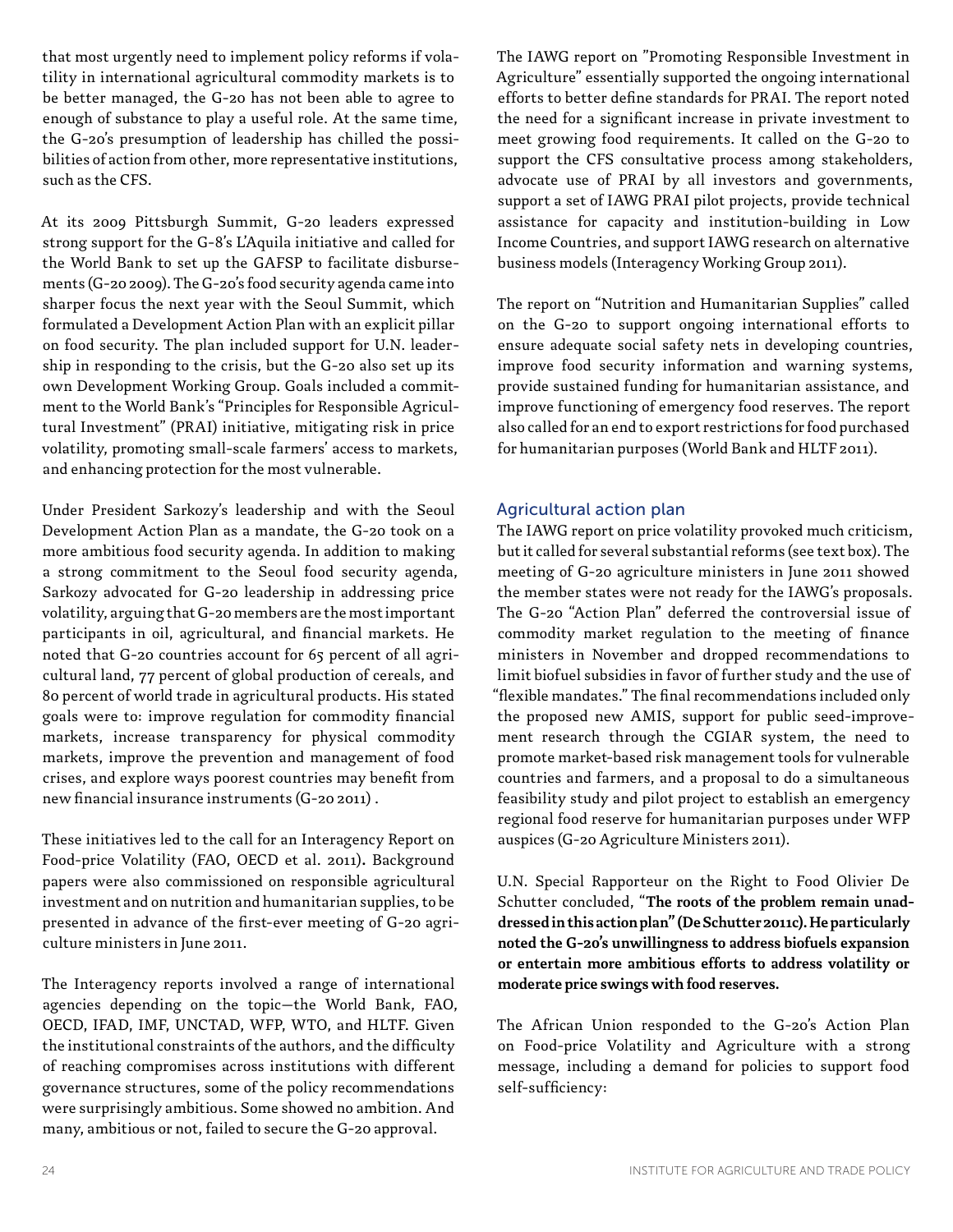African countries are not looking forward to depending continuously on external supplies that will remain uncertain in prices and quantities. Actually, our ultimate and unquestionable ambition is to develop our agriculture and markets. In this regard, NEPAD is working towards this goal through its Comprehensive African Agriculture Development Program (CAADP). In our opinion, we must rely on our own production to meet our food needs. In fact, importation is not Africa's goal. (ed - bold in original) (NEPAD 2011).

#### G-20 and global governance

The Action Plan said the FAO and the CFS should lead the coordination of the global response to the food security crisis, which was consistent with the mandate given to the HLTF. This was reassuring because other signs indicated the G-20 was usurping that role. Reassuring, but not particularly convincing: the debate on price volatility at the CFS was clearly stifled by the presence of the G-20 among the governments, and the insistence of those governments on using G-20 language, presuming other states should simply accept and endorse G-20 decisions. Other governments present at the CFS did not resist this assumption of power by the G-20.

The G-20 has in effect declared itself the *de facto* coordinator of international development finance, tasking international agencies with specific mandates. The G-20 has issued 23 such "policy mandates" to other bodies. For example, the G-20 called on the World Bank to offer recommendations on climate finance, bypassing the U.N.'s leading and ongoing work on the issue. For the Mexico Summit in June 2012, the G-20 tasked the multilateral development banks, not the CFS or the FAO, to prepare a joint action plan on food and water. The G-20 is also moving quickly and aggressively on infrastructure development, again in concert with the World Bank and with a strong emphasis on private sector finance through public-private partnerships. The G-20 even solicited a set of recommendations from Bill Gates (Gates 2011), which included measures to use public financing to offset private risk in infrastructure investments (Alexander 2011)

This raises questions of both governance and policy. The HLTF, FAO, and CFS are established under international law with formal governance systems and clear mandates, with inclusive, if sometimes messy, procedures that bring different agencies and stakeholders to the table. The G-20 has none of this. It is an invitation-only group of some of the world's most powerful economies. The emerging and developing countries in the group have no mandate to speak for larger blocs of countries, as is the case in other international bodies such as the U.N. and the WTO. And because the G-20, as an extension of the G-8, has no formal institutional structure, it lacks even

the transparency and accountability of the G-8, let alone of the World Bank and other institutions where civil society has won important democratic reforms. Much of the G-20's work takes place hidden from public view. The G-20's assertion of leadership in development finance, including a response to the food security crisis, undermines accountability in the international system, and weakens the efforts of the organizations and inter-agency processes that should be solving the problems.

Even under France's more expansive and proactive leadership, the G-20 took an ambitious agenda and reduced it mostly to a set of business-as-usual policies, lowering ambition on the use of buffer stocks, exercising effective veto power over ambitious biofuels reforms, and promoting greater "financialization" of agricultural commodity markets to manage volatility. The November 2011 G-20 summit left commodity market regulation in the G-20 agenda for the coming year, endorsing the limited recommendations on market transparency from a report commissioned from the International Organization of Securities Commissions (IOSCO 2011). Few now expect concerted action. In other areas—biofuels; food reserves; support for more environmentally sustainable, low-input agriculture; support for small-scale and women farmers; investment rules that respect communities' rights; climate mitigation and adaptation—policy recommendations have been weak or absent. Meanwhile, donor support for agriculture and food security, which comes mostly from G-20 countries, is largely channeled not through GAFSP with its broad mandate for coordination, but through bilateral ODA heavily influenced by private sector interests.

#### The United Nations Special Rapporteur on the right to food

In the global policy debate on the responses to the current food-price crisis, an important new actor is playing a critical role advocating for more ambitious change: the United Nations Special Rapporteur on the Right to Food since 2008, Olivier De Schutter. Out of work to define voluntary guidelines on the right too food, an outcome of the U.N.'s 1996 World Food Summit, the right to food approach uses a human rights framework to assess full access by all to adequate food. As Special Rapporteur, De Schutter has argued for a more farreaching response to the food crisis. His office has produced influential reports on many of the central policy choices facing the international community. His office has called for greater attention to agroecology (De Schutter 2011a), aggressive restrictions on commodity speculation (De Schutter 2010b), regulation of growing agribusiness concentration in the agri-food value chain (De Schutter 2010a), urgent attention to climate change and bioenergy (De Schutter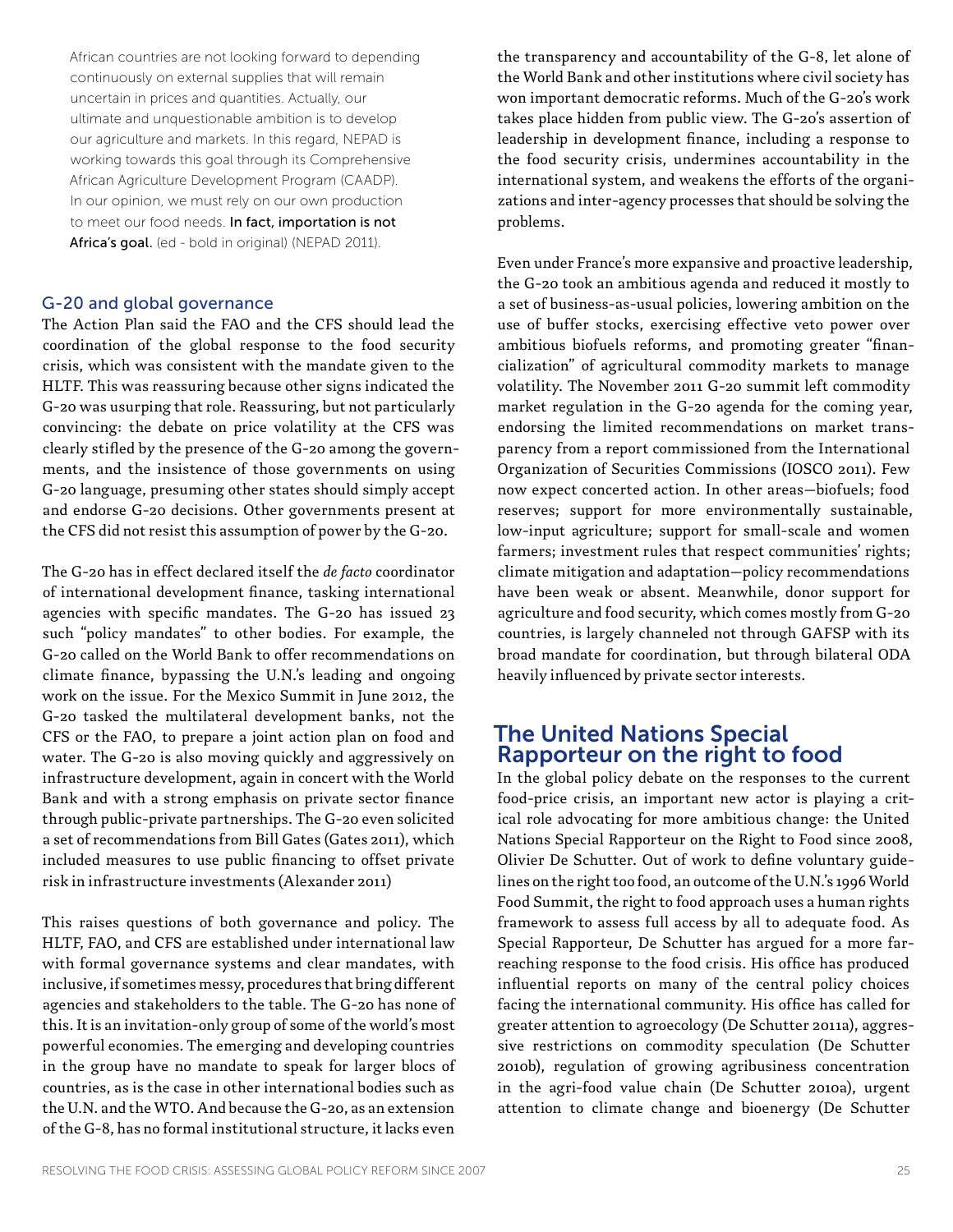2008), restrictions on land grabs (De Schutter 2010c; 2011d), improved seed policies to support biodiversity (De Schutter 2009), and changes to multilateral trade rules (De Schutter 2011g).

The special rapporteur's perspective has added an influential voice in the policy debate. One of the important messages he brings is to remind policy-makers that hunger is above all about access, not supply. Increased production without addressing livelihoods, income, inequality and discrimination, worker's rights, and what Amartya Sen calls "entitlements" will make no difference to the incidence of hunger. The special rapporteur is willing to challenge other institutions. As he wrote in his acceptance of a second threeyear mandate: "Today, too many [governments] continue to see hunger as a problem of supply and demand, when it is primarily a problem of a lack of access to productive resources such as land and water, of unscrupulous employers and traders, of an increasingly concentrated input providers' sector, and of insufficient safety nets to support the poor. Too much attention has been paid to addressing the mismatch between supply and demand on the international markets – as if global hunger were the result of physical scarcity at the aggregate level – while comparatively too little attention has been paid both to the imbalances of power in the food systems and to the failure to support the ability of smallscale farmers to feed themselves, their families, and their communities" (De Schutter 2011f, page 2)

As we move on to analyze the extent to which policies and practices have changed since the recent crisis began, De Schutter offered a useful set of priorities for policymakers (De Schutter 2011b):

- 1. Support countries' ability to feed themselves.
- 2. Establish food reserves.
- 3. Regulate financial speculation.
- 4. Ensure national social safety nets against declining export revenues and rising food import bills.
- 5. Support farmers' organizations.
- 6. Protect access to land, putting a moratorium on largescale foreign land purchases.
- 7. Promote the transition to environmentally sustainable agriculture.
- 8. Defend the human right to food.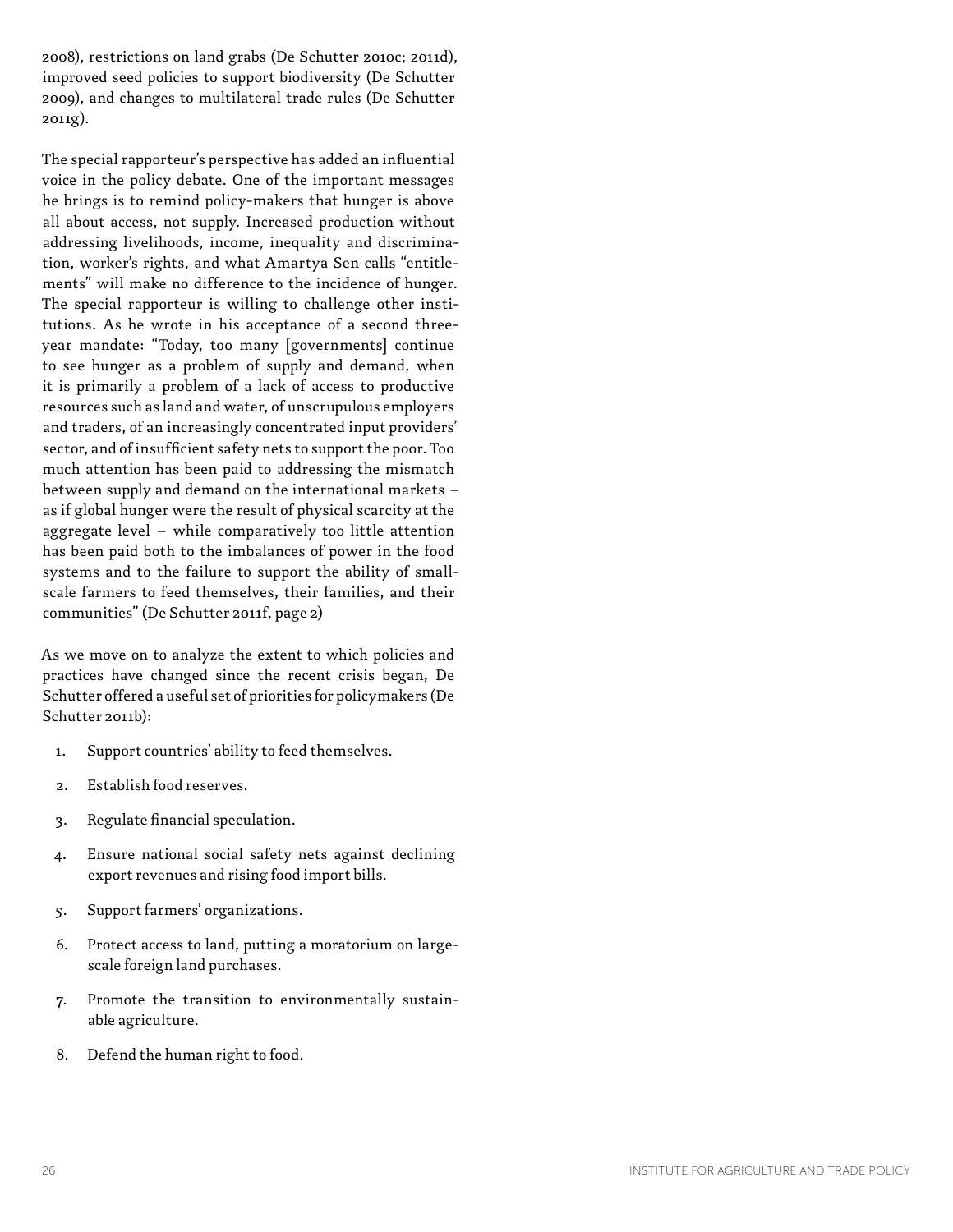# III. EVALUATING THE CHANGES: STILL A LONG WAY TO GO

Where does this leave us? The purpose of this overview is to, "gauge the extent to which the recent spikes in food-prices, and the flurry of commentary and international meetings, have brought about substantive changes." We suggested the following indicators:

- levels of financial support for agriculture and rural development;
- $\blacksquare$  relative priority given to small-scale farmers in general, and women in particular;
- relative priority given to low-input practices and agroecology;
- relative priority given to the production of food crops for domestic consumption;
- relative priority given to enhancing productivity with native seeds as opposed to relying primarily on hybrids or GMOs;
- $\blacksquare$  the balance between public and private financing and between market mechanisms and government action;
- policies to reduce the impact of energy crop development on food-prices;
- policies to reduce price volatility, including measures to address financial speculation and support strategic food reserves;
- policies that promote responsible agricultural investment, particularly in land;
- policies that recognize the role of changing climate patterns in agricultural production;
- policies that curb the concentration of market power among transnational firms in the food system; and
- protecting policy space for developing countries to manage their food and agricultural policies.

In this section, we review a certain number of the core policy changes proposed to deal with the long-term causes of the food-price crisis and consider what progress has been made, referring back to the list of indicators above.

#### Funding for agriculture and rural development: Some new wine, mostly old bottles

It is difficult to assess fully the changes in support for agriculture and rural development (ARD) because funds come from a wide variety of sources (including an important share from national governments) and such investments are not tracked in a centralized or consistent manner. It is even more difficult to evaluate changes in the priorities those funds support, in line with the indicators we examine in this paper. Still, this review suggests a number of preliminary conclusions.

There is no question that donor countries, international institutions, developing-country governments, and private philanthropies have increased the amount and share of spending on ARD, even though it is impossible to quantify that increase with any degree of accuracy. The 2009 L'Aquila commitments to give US\$22 billion over three years represent some new funding and though their disbursement is delayed and in some cases uncertain this represents a substantial increase in ARD funding. Similarly, ARD now assumes a higher priority in the lending of the World Bank and the regional development banks, an important shift after years of declining support. Agricultural research through the CGIAR institutions has been reformed and is once again increasing, though with heavy dependence on agricultural transnational firms. Private philanthropies, led by the Gates Foundation, have made agricultural development a top priority and are contributing important resources and policy direction. Most importantly, developing-country governments have responded by raising their own commitments to ARD, including through programs such as NEPAD and CAADP in Africa.

This is indeed encouraging. But the current global wave of austerity threatens to reduce government spending on foreign aid to pre-crisis levels, even though the share of spending on agriculture seems set to remain higher than it was before. Even at current levels, support for ARD is not enough to meet the challenges posed by the global food crisis. IFPRI estimated in 2008 that to achieve the Millennium Development Goal of halving poverty and hunger would require at least \$14 billion *per year* in public funding (national and international) above prevailing levels, and this just for irrigation, seed research, and rural infrastructure. A much-needed input-financing program would cost another \$2.3 billion, just for Sub-Saharan Africa (Fan and Rosegrant 2008). This suggests that the need for public investment still exceeds the amount pledged by a large margin.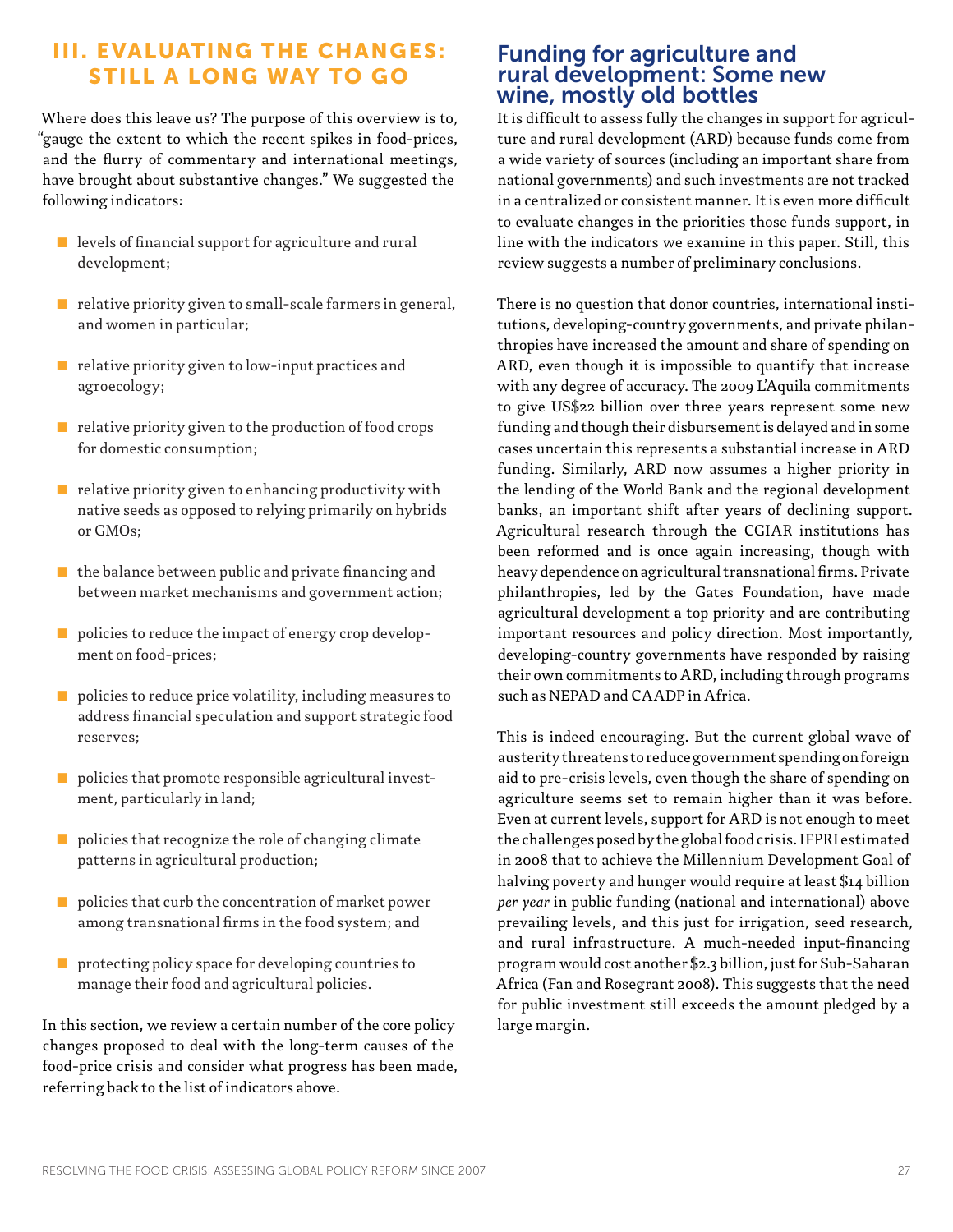Is the money being spent in new ways? This is even more difficult to discern, since many of the programs are still new and few have been fully evaluated. Here are some preliminary conclusions:

**BUPPORT FOR "COUNTRY-LED" PROGRAMS:** The Rome Principle of support for country-led programs is now more widely accepted and practiced, and has resulted in improved ARD programs through such efforts as CAADP. Within the national strategies, some shift in priorities towards more support for small-scale producers and women farmers, for more attention to agro-ecological practices, and more attention to food crops, not just export crops is evident.

#### **STATE ROLE IN AGRICULTURAL DEVELOPMENT:**

Linked to country-led programs, recent ARD investments show renewed recognition of the importance of the state in agricultural development, a noteworthy shift from previous attempts to reduce the state role in the economy. Still, there remains a strong bias toward the private sector, which increasingly takes the form of public-private partnerships. These are problematic when the public sector is weak or when the role of the public sector is simply to insure private investors against risk.

- **B** GAFSP OFFERS MANY GOOD FEATURES BUT HAS ONLY RECEIVED A SMALL SHARE OF THE TOTAL SPENDING: GAFSP has only just begun to implement ARD projects, but early indications are encouraging, both in terms of governance and project quality. Too small a share of international aid is flowing through this program set up to channel international support in a more coherent manner.
- SMALL-SCALE AND WOMEN FARMERS: Small-scale farmers figure much more prominently as a stated target for agricultural programs, women less so but more than they did before. Still, it would be a mistake to suggest that small-scale and women farmers are now receiving an adequate share of international ARD support. Not surprisingly, many programs that favor small-scale farmers exclude those not considered "commercially viable," leaving many unsupported. An evaluation of DFID came to this conclusion and urged a more inclusive approach (Wyeth and Ashley 2009).
- **EXTITLE EVIDENCE OF SHIFT TOWARD LOW-INPUT** AGRICULTURE: While many of the country-led programs say they support efforts to encourage lowinput, diversified, and more sustainable agricultural models, there is very little evidence the recent surge in ARD funding explicitly favors such programs, and some

clear evidence that industrial agriculture continues to command a significant share of the spending. (More on this below.)

#### **E** PREVAILING BIAS TOWARD EXTERNAL TECHNOLO-

GIES: Improved seeds are important for agricultural development, but the bias in research and development and in extension is on commercial hybrids and biotechnology rather than the improvement of native seeds and local food crops. There are notable exceptions, but most programs still tend to promote the importation of commercial seeds, with the reliance on external inputs they imply. Native seeds remain an important and underutilized source of biodiversity and resilience, which will be critical in the face of climate change and are essential if farmers are to retain more economic control of the value of their production.

**E** LITTLE EVIDENCE OF PRIORITY ON DOMESTIC

FOOD MARKETS: There is very little indication that the priority in international programs has shifted toward ARD for domestic food markets. Country-led projects may well emphasize food production for local and regional consumption, in which case these will get more support than before, but the bias in international funding seems to be toward production of cash crops to promote the integration into global commodity chains. To the extent ARD projects focus on better integrating small-scale farmers into global, national, and commercial retail markets, this bias will go unchallenged. The evident risks of increasing small-scale producers' exposure to the volatility of international markets is nowhere satisfactorily addressed as yet in donor programs.

**E** ACKNOWLEDGMENT OF CLIMATE CHANGE, BUT LIMITED CONCRETE ACTION: Institutions now recognize that climate change is important for agriculture, and vice versa. But most programs fail to prioritize climate adaptation and ecosystem resilience. (More below.)

On balance, we see a notable increase in funding to ARD at all levels and some movement toward more appropriate policies. Perhaps not surprisingly, donors are much less willing to confront the changes needed in their own economic policies (e.g. trade policy) such that they support the new policy space being opened for small-scale producers. And the programmatic commitments fall far short of the funding needed.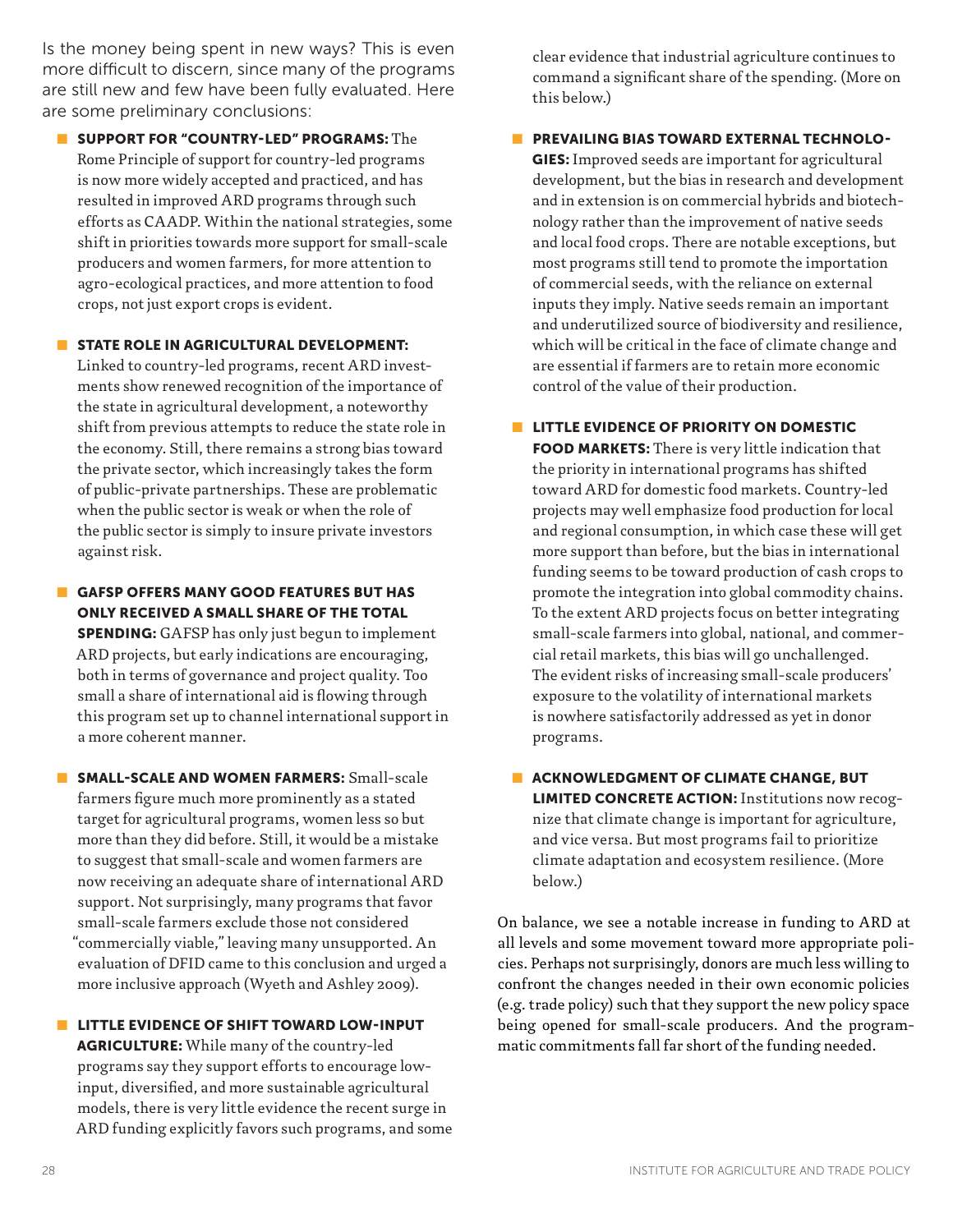## Promoting a transition to agroecology

This review highlights the growing recognition that agricultural development must operate within increasingly severe resource constraints. While many policies and programs now talk about these issues, on balance they fall well short of promoting a meaningful and rapid transition to more sustainable agricultural systems. Responses to the recent crisis have focused primarily on productivity increases achieved in the short run through the increased application of chemical fertilizers and in the medium term through more widespread use of improved seeds. These approaches deepen farmers' dependence on external inputs that have too often proved unaffordable. Fertilizer costs increased more than any other commodity during the food-price crisis of 2007-08. Fossil fuel-based agricultural chemical and fertilizer prices are projected to continue increasing. They are also a significant source of greenhouse gas emissions. Long-term agricultural development strategies continue to emphasize new "green revolution" approaches, such as in the well-funded AGRA program, with support from Monsanto and other transnational firms that benefit from such programs. Policies focus on integrating small-scale farmers into global value chains without assessing the sustainability of those systems, environmentally or economically.

Among the institutions reviewed for this report, the U.N. affiliated agencies—particularly the CFS—may have taken environmental concerns the most to heart in their recommendations and policies, but even the U.N. agency programs are a mixed bag. There are notable and encouraging alternative approaches which are now well-documented, by IAASTD's exhaustive literature review as well as subsequent studies. The GAFSP-funded project in Rwanda makes good use of local resources and knowledge to raise food production for farmers and local markets while improving resource management (Watkins 2011b). Impressive gains have been documented in the widely lauded strategy of "sustainable intensification" using a varied array of methods (Pretty, Toulmin et al. 2011).

IAASTD's Robert Watson summarized the main lesson from the report: "Business as usual is not an option"(IAASTD 2009b). Thus far, the evidence suggests that with encouraging exceptions the international community is opting for business as usual instead of aggressively promoting a transition to environmentally sustainable, low-input agriculture which is important not simply because resources are constrained but because such a transition would offer significant environmental and health benefits to society.

# Reducing the impact of energy crops on food prices

One of the most disappointing policy failures in response to the global food-price crisis has been the refusal of a number of (mostly richer) governments to reconsider their national policies that encourage the expansion of energy crop production and the diversion of current food crops to produce biofuels. There is near-consensus among researchers that the expansion of corn ethanol and biodiesel are important contributors to recent food-price increases, raising demand for crops, land and water at a time when inventories are tight (see, for example, Abbott, Hurt et al. 2011; Lagi, Bar-Yam et al. 2011). The countries involved encourage the expansion of industrial biofuels production and use with policies that protect, subsidize, or mandate the use of biofuels, policies that could be reversed or eliminated. It is true that as oil prices rise, the effect of removing support policies is less and less likely to be decisive (see, for example, Babcock 2011). Nonetheless, the support has helped the industry grow very rapidly, creating a demand shock that had a measureable (if disputed) effect on the price of food. Most commentators also agree the net carbon benefits of most biofuels are at best limited (see, for example, Sims, Taylor et al. 2008).

Little of the analytic work reviewed in this paper disputes these conclusions. The G-20's Interagency Task Force paper on food-price volatility said G-20 governments should reconsider biofuels policies (FAO, OECD et al. 2011). The U.N.'s High-Level Panel of Experts paper on volatility was equally clear (HLPE 2011b). IFPRI has long had such reforms near the top of its list of needed responses to the food-price crisis (Fan, Torero et al. 2011). Yet action remains elusive. The G-20 agricultural ministers ignored the advice of their commissioned expert report, saying only, "We recognize the need to further analyze" the issue (G-20 Agriculture Ministers 2011, page 10). G-20 heads of state followed suit. This tepid response perhaps accounts for the gradual fading of biofuel-related proposals in the CFA, which started out strong but finished in an annex to the report. The CFS followed the G-20 lead on this issue, too, calling only for more study. In the process, the CFS members rejected strong demands from those formally involved in the CFS's Civil Society Mechanism, prompting a walkout by civil society at the CFS in October 2011 (Civil Society for the Committee on World Food Security 2011a).

This is not an area that needs more study. A number of economists have shown conclusively that a few governments have put in place support programs for industrial biofuel production and use that have had a demonstrable effect in raising global food-prices. International bodies like the CFS should unequivocally urge reform. To be effective, reforms will need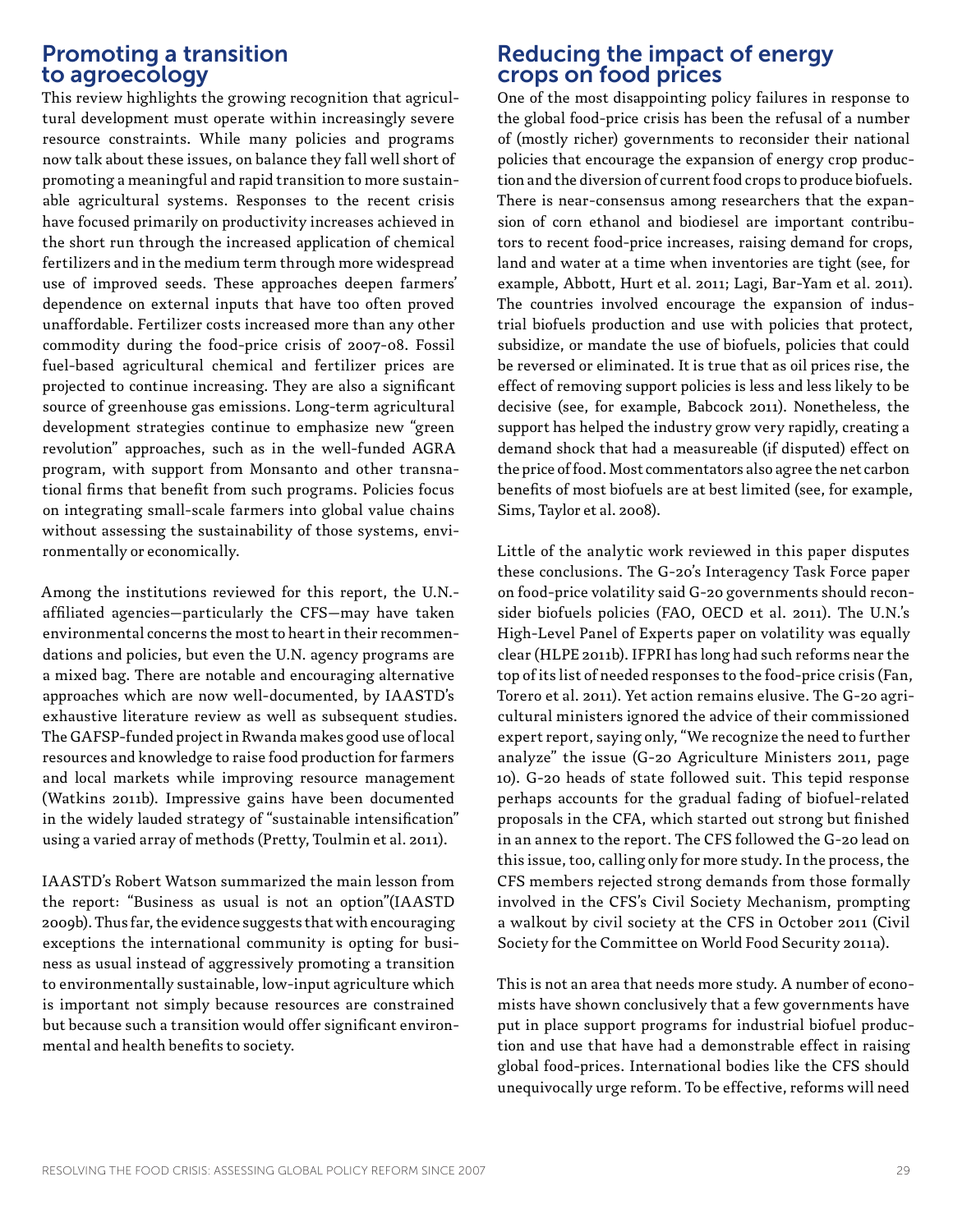to go deeper than simply ending current supports and trade protections, because oil prices will continue to rise, making biofuel expansion profitable, at the expense of food production.

## Curbing food price increases and reducing volatility

Food-price volatility is recognized as a problem by all the institutions reviewed in this paper. The recurrence of price spikes in 2010, as well as the persistently high prices on many developing countries' domestic markets, is a sign more than one set of factors is at work. There are arguments over how much different factors matter, but not that many factors are at work simultaneously. The persistence of high and volatile prices has also made it harder for economists to support the argument that volatility is natural and best left to the markets to sort out (Tangermann 2011).

Analysis of the food-price crisis started with the fundamen-

tals: supply and demand. One of the strongest and most consistent policy objectives has been the call to increase production. FAO, CGIAR, the World Bank, the G-20 have all called for anything from "doubling production by 2050" to a 70 percent increase in more recent documents. This analysis is questioned both by those who challenge the assumptions that are made about demand (which is assumed to be a given rather than negotiable) and by a human rights perspective, which sees access and

*Any call for increasing demand has to consciously reflect on what kind of production is needed, how existing production might be used more efficiently and how access to food is to be guaranteed.*

distribution rather than supply as the primary challenges in realizing food security. Any call for increasing demand has to consciously reflect on what kind of production is needed, how existing production might be used more efficiently and how access to food is to be guaranteed. It also has to recognize the already extremely concentrated market power that is typical in most international commodity markets (where a few producer countries and even fewer dominant firms hold sway) (Murphy 2006).

Reserves are slowly re-appearing on the global policy agenda, after several decades in the policy wilderness. Reserves offer an excellent way to both limit price volatility (low stocks are a necessary condition for excessive volatility) and to provide a buffer supply if production shortfalls occur (at home or on the international market). Reserves provide a useful corollary to trade. If you are a poor country, expensive to trade with and

dependent on imports for food security, the food-price crisis proved you are vulnerable. As Peter Timmer has pointed out, the WTO can exhort exporting countries not to impose export restrictions in a crisis, as they did in 2007-08, but those governments' first obligation is to protect their own citizens. If they feel adequate supplies are not secure, they will impose export restrictions (Timmer 2011). The G-20 failed to get agreement to limit this behavior, beyond the use of exports to meet humanitarian emergencies.

IFPRI has been clear in its calls for food reserves (von Braun and Torero 2009). The World Bank and the G-20 reject the use of reserves to moderate volatility. The G-20 will consider more limited humanitarian reserves, and they approved a pilot project under WFP auspices to experiment with a reserve for emergency food in West Africa. In October 2011, the CFS called for a review of the uses and effects of reserves. There is still little acknowledgement from the international system that many countries actively maintain food reserves,

> and some are cooperating in developing more substantial regional programs, such as the ASEAN+3 rice reserve. The international community needs to build on these efforts rather than constrain the use of reserves.

> Economists continue to argue about the extent to which speculation on commodity markets accounts for price volatility. The G-20 acknowledge there is a problem but have not been able to agree on a firm policy response. The issue is deferred

to Mexico's chairmanship of the G-20 in 2012. Meanwhile, the only actions—AMIS, hedge funds, and others—relate to market transparency rather than regulation. Yet a growing body of literature shows strong links between the increase in commodity market speculation and the recent spikes in food-prices (see, for example, Wray 2008; Ghosh 2009; Wahl 2009; Jones 2010; Abbott, Hurt et al. 2011; Chowdhury 2011; HLPE 2011b; Lagi, Bar-Yam et al. 2011; Lilliston and Ranallo 2011; Timmer 2011; UNCTAD 2011). Others dissent (see, for example, Gilbert and Morgan 2010). The HLPE report recommends a precautionary approach: first, do no harm. The financial actors, from banks to the multinational grain traders to private investors, clearly stand to gain from deregulation (and some, too, will lose). What is not proven is that there is any gain for the public interest, while the costs and risks are clear and have significant implications for people's access to food.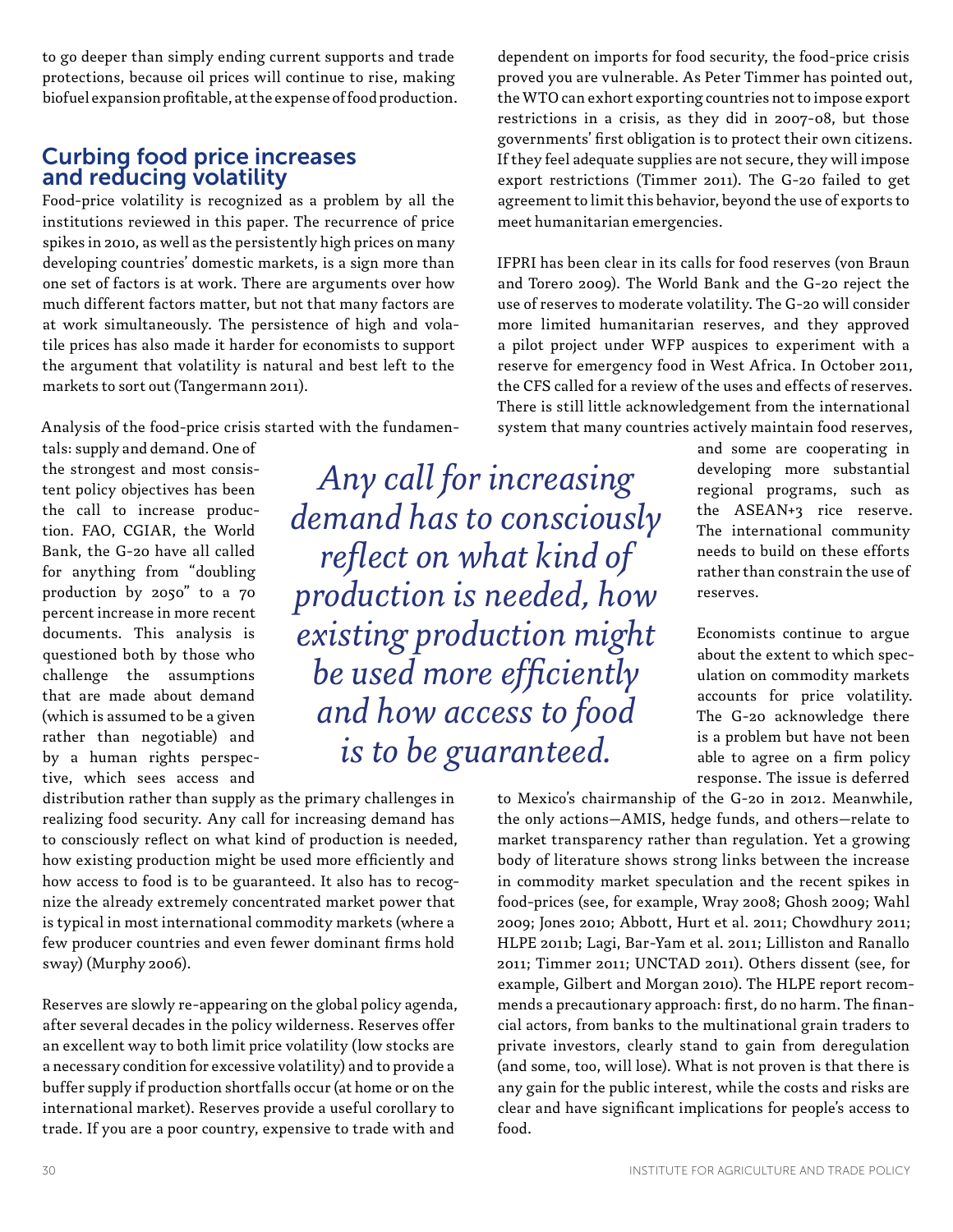Ultimately, speculation is controlled by national law in a handful of countries (the US and the UK are the most prominent, but there are also grain exchanges in South Africa, in France, and in some other countries around the globe). Reform efforts have been slow, meeting strong resistance from financial firms, as with the Dodd-Frank bill in the United States. Now that most of the world's poorest countries are dependent on food imports to meet an important share of their food needs, the implications of unchecked speculation in the short-term have to be taken into account. It will take strong re-regulation of financial markets, not their expansion through World Bank-sponsored risk management hedge funds, to insulate agricultural markets from price bubbles such as we have seen in recent years.

#### "Land grabs" and responsible agricultural investment

There is a clear consensus that foreign land acquisitions— "land grabs"—represent a major threat to food security. They are driven largely by sovereign wealth funds in some richer

developing countries that wish to ensure long-term access to food by leasing or buying arable land abroad; by biofuel producers looking to produce feedstock; and, by international investors speculating on land and the water beneath it. The problem is notoriously hard to document. A recent Oxfam report uses data from the collaborative Land Matrix Partnership to estimate that as

*Where land tenure is collective, poorly defined, or poorly enforced, the land leases dispossess people who have no alternative means of making a living.* 

many as 227 million hectares of land has been sold or leased since 2001, mostly to international investors, with the bulk of these land acquisitions occurring over the past two years (Zagema 2011). These figures are well above the previous estimates, such as those from the World Bank (Deininger, Byerlee et al. 2011). The scale dwarfs ODA to agriculture; the Donor Platform estimated foreign land acquisitions were worth \$91 billion in 2008 alone, the year the phenomenon first exploded. (Platform 2010a, pages 9-11).

Oxfam has called this trend "development in reverse" (Zagema 2011, page 21). While developing-country agriculture is starved of capital, the leases and sales tie up food-producing resources far into the future, taking land that would have been available for food production (not always cultivated crops) out of the local communities' control. The agriculture practiced on the land is capital-intensive, high-input monoculture, creating few jobs and undermining efforts to move food systems to a more environmentally sustainable path.

Where land tenure is collective, poorly defined, or poorly enforced, the contracts dispossess people who have no alternative means of making a living.

The international response has been woefully inadequate to the urgency of this trend. There is broad consensus that it poses serious problems. One response is the World Bank's proposed Principles for Responsible Agricultural Investment (PRAI), but they have been widely criticized as far too weak. More promising, and now given priority in the international system, are the Voluntary Guidelines on the Responsible Governance of Tenure of Land, Fisheries and Forest, in negotiation under the auspices of the CFS. The working draft, which was discussed in October 2011 and is expected to be adopted in 2012, is far more comprehensive than the PRAI. Such an approach is closely in line with the "right to food" approach advocated by De Schutter (2011d).

The voluntary guidelines are an important and positive initiative, but governments are not expected to ratify them before late in 2012 and they will be voluntary. In the meantime, it

> will fall to investing-country governments to insist on high standards and stronger policies for such investments and on receiving-country governments to take actions to protect their land, national resources, and rural populations. Some have already imposed moratoria on foreign land sales to allow governments to establish better norms and oversight (see, for example, Oakland Institute

2011a; 2011b). The African Union has also proposed its own guidelines to slow the land sales (CFS 2011c).

# Climate change and agriculture

As agriculture assumes greater importance within global climate negotiations, climate change is also receiving greater attention among institutions, governments and donors concerned with agricultural development. It is remarkable, in fact, how much attention the issue gets in institutional documents and statements on food security and agricultural development. It would appear to be a near-consensus that agricultural development must limit its climate impact and that climate change is already affecting agro-ecosystems and that farmers need support adapting to those changes. There is clearly neither consensus on the best ways to do that, nor on the urgency needed for such actions.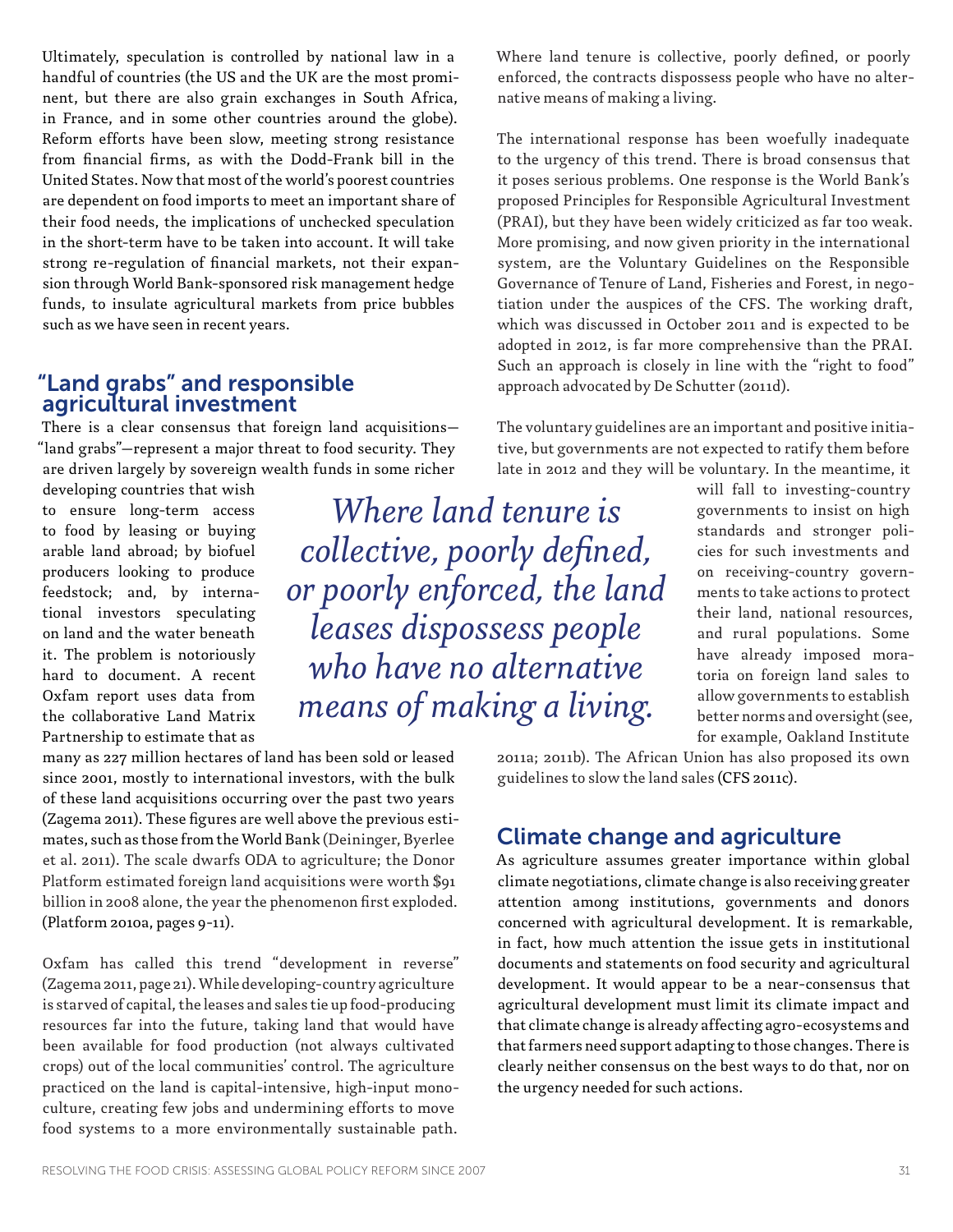It is well beyond the scope of this report to assess the vast array of policies and programs to address climate change in agriculture (for critical reviews, see Smith, Martino et al. 2007; CGIAR 2009; Nelson, Rosegrant et al. 2010). Here, we simply want to draw on the earlier presentation on responses to the crisis to highlight three salient points.

First, for all the encouraging attention to the links between climate change and agriculture among the varied institutions examined in this report, we see inadequate attention to the underlying causes of the problem: the industrial model of high-input, fossil fuel–based agricultural production. As noted earlier, we see nothing remotely like the kind of paradigm shift called for by IAASTD and others toward more resilient, low-input systems.

Second, the general bias toward private sector incentives rather than direct public sector investment has drawn widespread criticism from developing countries, which argue that such measures evade rich country responsibilities for financing climate mitigation and adaptation, and they will be ineffective in any case. The Green Climate Fund proposal to raise \$100 billion per year from public and private sources is an example (Conference of the Parties 2010).

Third, the reliance on carbon markets to address climate change is controversial, and especially in agriculture. This is coming to bear on developing-country agricultural development through REDD and REDD+, the U.N. programs designed to allow developed countries to get credit for emissions reductions by contributing to efforts to reduce deforestation and improve carbon sequestration. The REDD program, in particular, has created controversy due to debatable impact on mitigation and the violations that have and may continue to occur of the rights of people who currently occupy land in and immediately around the forests that may be coveted by governments seeking REDD payments (Sharma and Suppan 2011).

The new and consistent attention to the links between climate change and agriculture are welcome, but concerted action is needed to avoid having the international response be limited to the promotion of carbon markets and private investment in high-input industrial agriculture. Real change, of course, needs to come from the UNFCCC and ongoing climate talks, which are stalled but some governments are now seeking to bring agriculture more formally into the discussion. A proposal to develop a work program on agriculture was under consideration at the December 2011 climate negotiations but it did not move forward.

In the meantime, the CFS assumes great importance. It is broadly representative, with all governments present in addition to important agencies and stakeholders. As part of the U.N. system, the CFS is well-integrated into the climate talks, Rio+20, and other key policy forums. And it has asked for an expert report on the issue for October 2012.

# Trade and food security

Ten years ago—even five years ago, just before the food-price crisis—trade issues would have dominated a paper looking at international institutions addressing food security. At the 1996 World Food Summit, many governments more or less equated increased international trade and reduced trade barriers with the realization of food security. Into the last decade, a somewhat more nuanced version of the same message emerged that asserted small-scale producers in developing countries should find a value chain to insert into, preferably in an export market. It took the food-price crisis for the value of domestic food markets to get the recognition they deserved, by which time foreign investors had already established themselves in many of the largest developingcountry economies.

Nearly all of the institutions we review in this report included in their final communiqués on food security a call for the swift completion of the Doha Round at the WTO. This is both unlikely and undesirable. It is unlikely because talks remain deadlocked, and in the preparations for the December 2011 Ministerial, negotiators could not even agree on the inclusion of two proposals for the Ministers' Agenda that sought to limit the use of export restrictions (tariffs or bans) on exports destined for use in emergency relief programs (ICTSD 2011). Several decades of wrong-headed policies have weakened developing countries' domestic food production, including agricultural trade liberalization, disinvestment in agriculture, and the shrinking of state roles and responsibilities for agriculture and food under structural adjustment programs. Least developed countries moved from agricultural surpluses before 1980 to massive importers of food, mostly from developed countries (Clapp 2012).

The recent turbulence in international markets and foodprice spikes have exposed the fallacies of those policies. Now, the welcome and renewed attention to agricultural development and the role of the state need to be supported by trade policies that recognize the necessity of protecting foodproducing sectors as they develop. The countries that best weathered the recent price spikes were those that actively managed trade flows (Oxfam 2011). And while it is important to ensure export restrictions are transparently applied and properly notified, the system should assume governments will use such measures to protect their citizens when supplies fall short. The trade system needs ways to reassure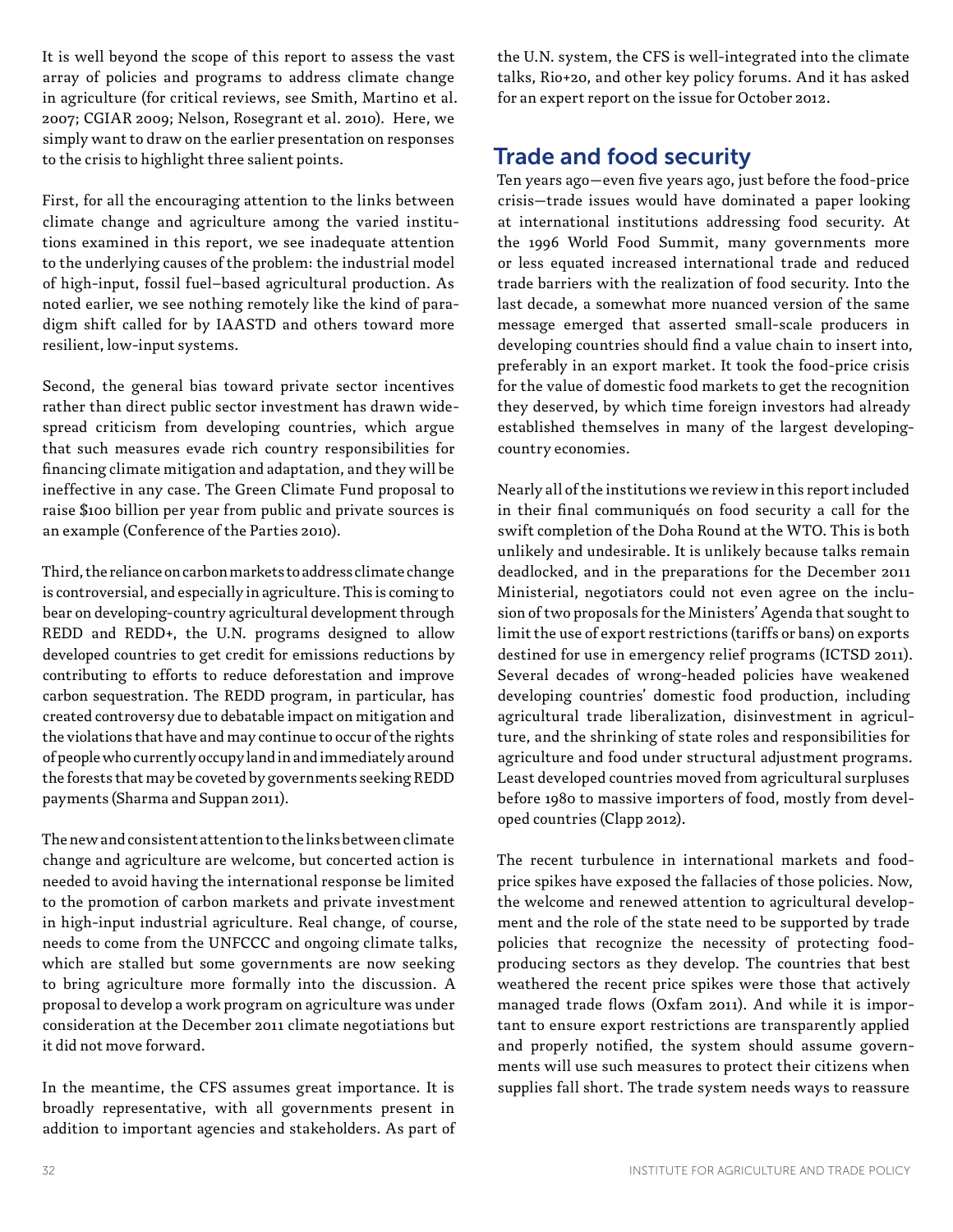food importers that supplies will be there given this political reality. A reliable system of publicly owned reserves would be a good start.

Thus far, the international institutions have failed to recog nize the key role of trade regulation in developing-country food security. We do not need more agricultural trade liber alization, under Doha or under the plethora of regional trade agreements that have been signed while the WTO negotia tions linger on. Better to ask, as the U.N.'s Special Rapporteur on the right to food did in a recent report, how can we put food security first in the international trade system? (De Schutter 2011g)

# Market power in the food system

As agricultural, energy, and financial markets become more integrated on a global scale, the power of transnational firms within the global food system grows. This poses significant threats to global food security, despite the advanced produc tion and communication systems these firms bring. Many have documented these trends and their complex implica tions (see, for example, Murphy 2006 and UNCTAD 2009). Of the institutions we reviewed, only the U.N. Special Rappor teur has given it the attention it deserves, from seed policies (De Schutter 2009) to value chains (De Schutter 2010a) to the negative consequences of contract farming (De Schutter 2011e).

As De Schutter points out, current systems of global gover nance are poorly equipped to address the concentration of market power as an obstacle to achieving the right to food. In this report we have not focused on these issues, in part because the international institutions we examined do not consider it in their mandates to regulate corporate concen tration. In our list of indicators of needed policy changes, we identified "policies that curb the concentration of market power among transnational firms in the food system." We see very few. In fact, the expanded interest in public-private partnerships and the continued commitment to the expan sion of industrial agriculture lead in the opposite direction. This is an area that needs further investigation to allow the international community to regulate in a meaningful way global corporations in a globalized economy.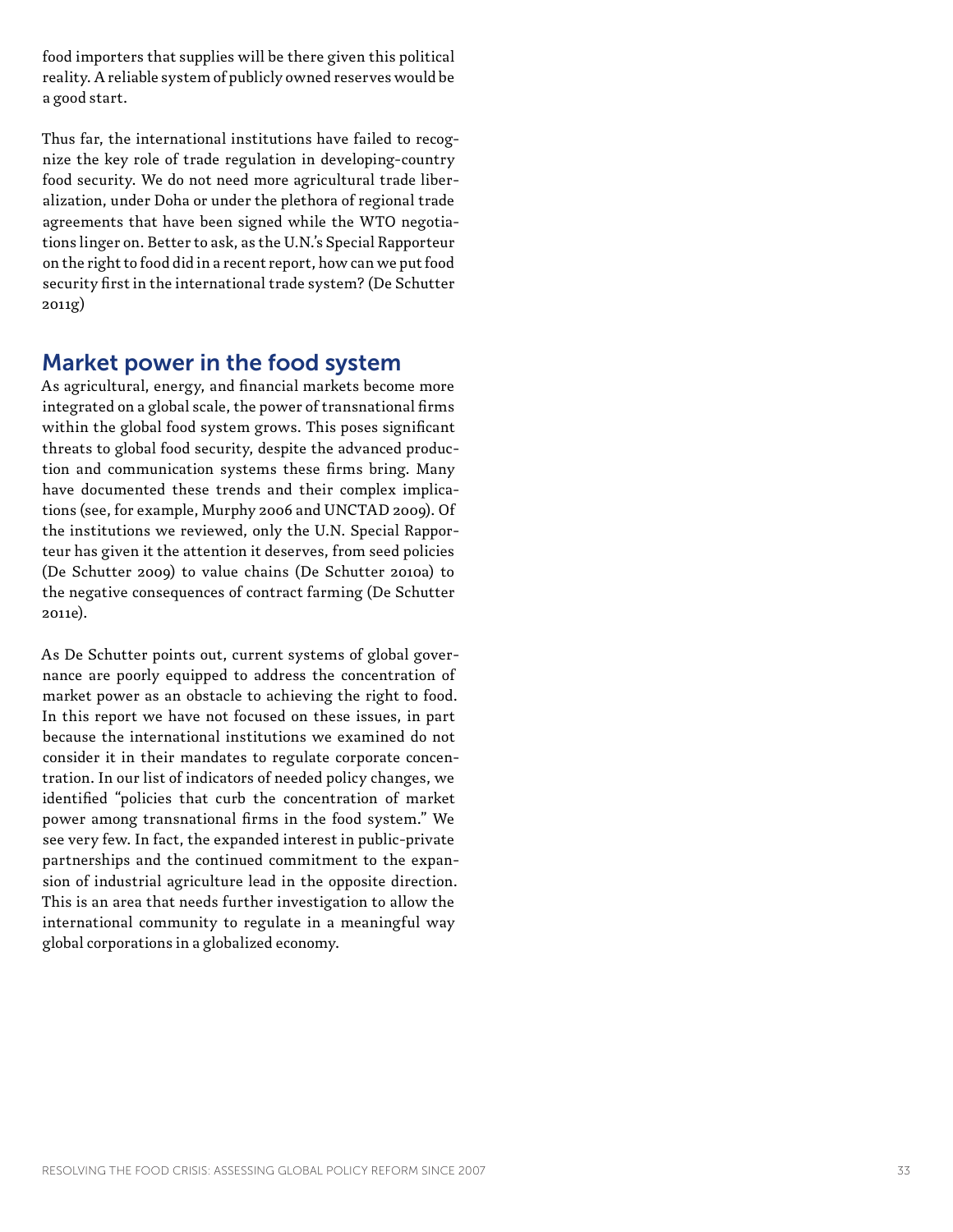### IV. CONCLUSIONS

This overview has looked at three things: the changing architecture of the global governance of food and agriculture; the main policies and priorities of some of the institutions and governments that are most concerned with food security; and, funding levels and project priorities among the major donors of foreign aid. What does this overview tell us about how well these international institutions have responded to the challenges posed by the food-price crisis?

On the positive side, the food crisis was an important catalyst for change. Paradigm shifts are messy and slow; they take shape in particular moments and events. The dramatic pace and the reach of the food-price hikes in 2007-08 was a true catalyst. As high prices persisted, and public protest mounted, many governments were confronted with "moments of truth," the cumulative result of which was to question some of the assumptions that had driven food and agriculture policy over the past few decades.

This prompted renewed attention to agricultural development, reversing the long-standing neglect of agriculture as a vital economic sector. It also brought some important new funding, though to levels that still fall far short of what is needed. The stated priorities for much of that funding suggest a distinct improvement over the policies of the past few decades. The needs and political voices of small-scale farmers and women; environmental issues, including climate change; and, the weaknesses of international markets are all getting more, and much-needed, attention. The additional funding for these important areas is also driven by greater openness to country-led programs with strong state involvement, a marked change from past priorities. National governments, working with local governments, are the key to building more resilient food systems, with the international system playing an essential role.

Our review suggests areas of great concern, though. We see neither the necessary urgency nor the willingness to change the policies that contributed to the recent crisis. As welcome as new international funding is, donors are providing less new money than they seem, and in any case it is well short of even modest estimates of the need. The current wave of austerity in the developed world is likely to reduce that funding below pledged levels.

The priority for such efforts is too heavily focused on increasing production. While food production needs to increase, there are many problems with this short-sighted supply-side approach. It encourages the expansion of industrial agriculture rather than more sustainable and affordable methods. It treats current demand trends—biofuels, meat-based diets, postproduction food waste, etc.—as given rather than challenging

the policies that encourage them. Also unchallenged are the inequities in the distribution of the food we produce, which is more than enough to feed everyone. Of the institutions we review here, only the U.N. Special Rapporteur's office has consistently questioned the heavy emphasis on increasing production.

Beyond investment and spending, the causes of the recent food-price crisis, and the fragility of the system the crisis uncovered, are still by and large untouched. The world needs policies that discourage biofuels expansion, regulate financial speculation, limit irresponsible land investments, promote the use of buffer stocks, move away from fossil fuel dependence and towards agro-ecological practices, reform global agricultural trade rules to support rather than undermine food security objectives. These are urgent policy matters yet they continue to be neglected by the powerful economies.

Unfortunately, we find that the international institutions reviewed have shown weakening resolve to address these issues. This is due largely to the resistance of some developed-country governments to making the necessary reforms. At the G-20, where the world's most economically powerful nations have asserted leadership on food security, the actions have been tepid if not counterproductive. This has had a chilling effect on reform efforts elsewhere in the international system, most notably at the U.N.. This raises important governance issues. The U.N.'s CFS is formally recognized by most institutions as the appropriate body to coordinate the global response to the food crisis, because of both its mandate and its inclusive, multi-stakeholder structure. Yet in practice the G-20, a self-appointed body with little formal authority in the international system, has systematically constrained the reform agenda. Similar actions by the most powerful countries also recently derailed progress in major summits on climate change and trade, with dire implications for agricultural development and food security.

A paradigm shift is underway, caused by the deepening integration of agricultural, energy, and financial markets in a resource-constrained world made more vulnerable by climate change. Powerful multinational firms dominate these markets. Many benefit from current policies and practices, and some are directly involved in new agricultural development programs, either through public-private partnerships or in programs such as AGRA. Their interests heavily influence national and global policies, slowing, diverting, or halting needed action. This leaves international institutions promoting market-friendly reforms but resistant to imposing needed regulations on those food and agricultural markets.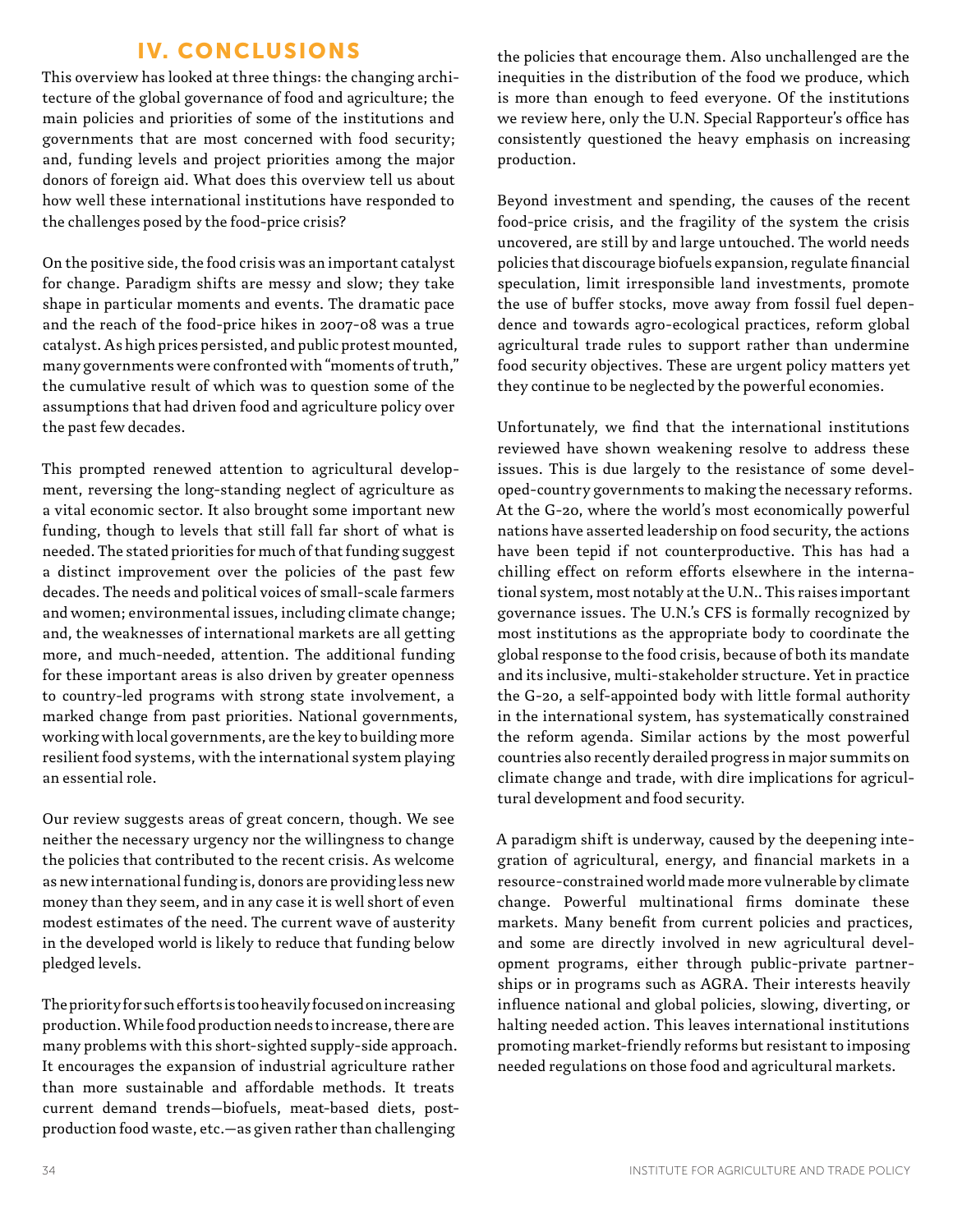Three areas in particular demand decisive action:

- **BIOFUELS EXPANSION:** There is a clear international consensus that current policies to encourage biofuel expansion, particularly in the United States and Europe, are a major contributor to rising demand, tight supplies, and rising prices. Yet international institutions, from the G-20 to the U.N. High Level Task Force to the CFS, have diluted their demands for actions to address this problem.
- **PRICE VOLATILITY:** High spikes in prices remain a major problem for poor people worldwide, and for food importing developing countries in particular. The policy goal, for effective market functioning and for food security, should be relatively stable prices that are remunerative to farmers and affordable to consumers. We find few concrete actions toward this goal. There is strong evidence that financial speculation contributed to recent food-price volatility, though there remains considerable debate Precautionary regulations are warranted but few have been taken. Similarly, the shortage of publicly held food reserves contributes to the shortages that make speculation possible while leaving vulnerable countries at risk. Reserves should be explored more actively than simply as emergency regional humanitarian policy instruments.
- LAND GRABS: The scale and pace of land grabs is truly alarming. The consensus is that such investments are not good for food security or development. As laudable as recent efforts are to promote more responsible investment, particularly the Voluntary Guidelines in negotiation under CFS auspices, they risk being too little too late if there is not some way to review existing contracts. Meanwhile, international institutions, such as the World Bank, must stop promoting large-scale land investment deals (Oakland Institute 2011c).

Fortunately, many developing countries are not waiting for international action or permission to more aggressively address the problems that can be dealt with a national or regional level. Many of the CAADP projects in Africa, for example, emphasize the kinds of changes that are needed. The program has four pillars: land and water management, market access, food supply and hunger, and agricultural research. Similarly, Bangladesh and other countries used food reserves to reduce the impact of the food-price spikes, in far more ambitious efforts than the G-20 is proposing to support in West Africa. In fact, national food reserves are again increasingly common, and some are proposing more ambitious regional initiatives to improve, not distort, trade (see, for example, Timmer 2010). While a more coordinated

international effort would be less costly and more comprehensive, these are initiatives national governments can undertake on their own. So too are efforts to promote regional integration, which are too often met with resistance by international donors more interested in globalized markets and willing to rely on humanitarian aid and social safety nets rather than structural change to eradicate poverty (Mousseau 2011).

The recent food-price crisis has exposed the fragility of the global food system. There has been much progress in international policies and practices on food and agricultural development, but some of the underlying causes of the crisis have yet to be addressed. Developing-country governments will be central to bringing about such changes. They need the policy space to pursue their own solutions and they need the support of the international community to demand deeper reform in developed-country policies.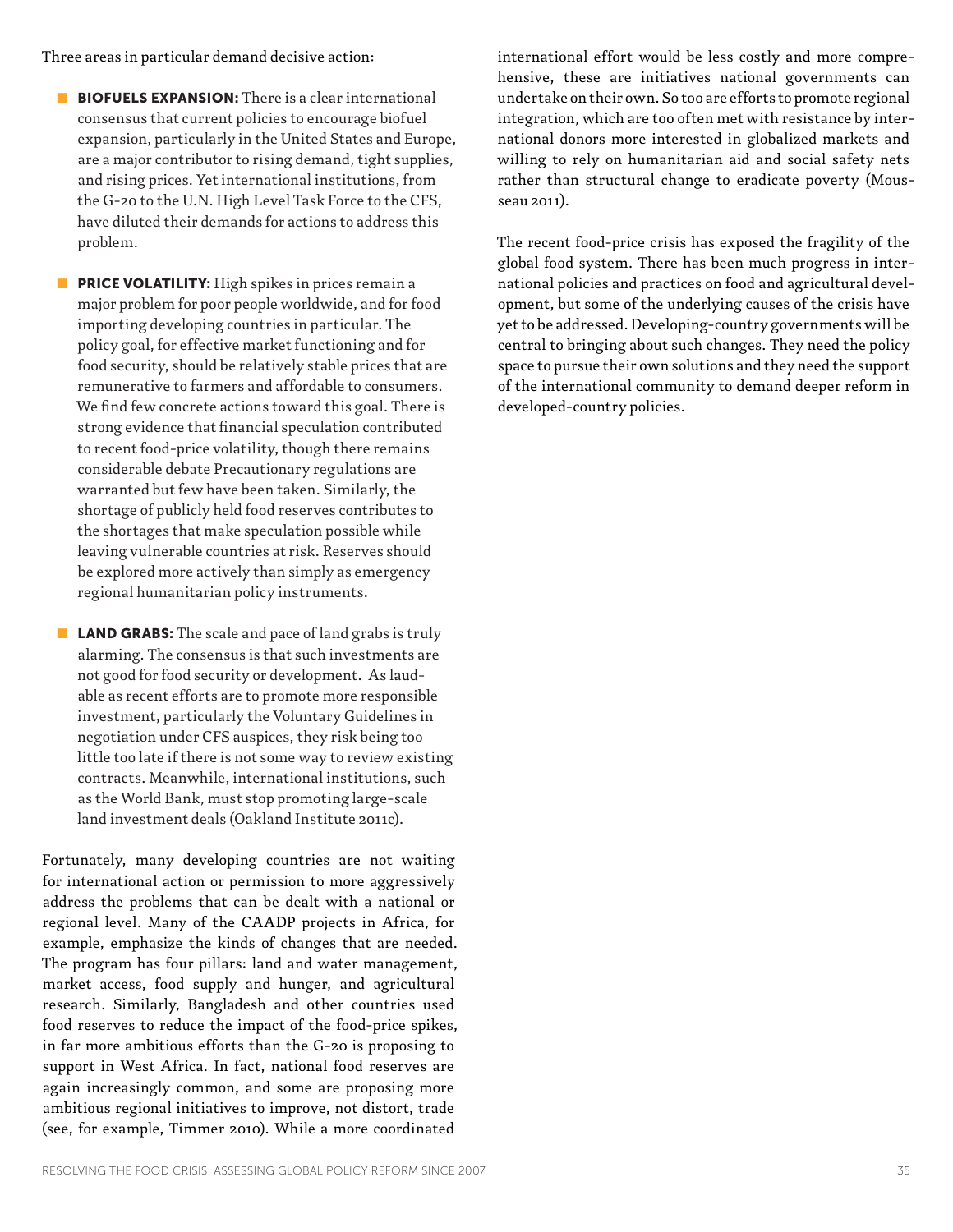#### REFERENCES

Abbott, Philip C., Christopher Hurt, et al. (2011). What's Driving Food-prices in 2011? *Issue Report*. Oak Brook, Ill., Farm Foundation.

ActionAid (2011). Food For Thought: How the G-20 can help prevent a new food crisis. Johannesburg, South Africa, ActionAid International.

African Development Bank (2010). Agriculture Sector Strategy: 2010 - 2014. Tunis-Belvedère, Tunisia, African Development Bank.

AgriFin (2010). Program Strategy 2010. Washington, D.C., World Bank Agriculture Finance Support Facility.

AgriFin. (2011). "Who We Work With." from https://www.agrifinfacility.org/afsf/ Whom%20We%20Work%20With

Alexander, Nancy (2011). The G-20: "Maestro" of the Development Finance World? Washington, DC, Heinrich Böll Stiftung.

Asian Development Bank (2010). Operational Plan for Sustainable Food Security in Asia and the Pacific Manila, Philippines, Asian Development Bank.

Babcock, Bruce A. (2011). The Impacts of US Biofuel Policies on Agricultural Price Levels and Volatility. *Issue Paper*. Geneva, International Centre for Trade and Sustainable Development.

Buffett Foundation. (2010). "Initiatives: Conservation Agriculture." Retrieved 11/5/2011, 2011, from http://www.thehowardgbuffettfoundation.org/initiatives/ conservation-agriculture.

CFS (2011a). First Draft Voluntary Guidelines on the Responsible Governance of Tenure of Land, Fisheries and Forests. Rome, Italy, Committee on World Food Security.

CFS (2011b). Global Strategic Framework for Food Security and Nutrition: Annotated Outline. Rome, Italy, Committee on World Food Security.

CFS (2011c). Process of Consultation on Principles for Responsible Agricultural Investments within the Committee on World Food Security (CFS). Rome, Italy, Committee on Global Food Security.

CGIAR (2009). Climate, agriculture and food security: A strategy for change. Washington, DC, Consultative Group on International Agricultural Research (CGIAR).

Chowdhury, Anis (2011). Food-price Hikes: How Much Is Due to Excessive Speculation? *Economic and Political Weekly*. XLVI: 12-15.

Civil Society for the Committee on World Food Security. (2011a). "Civil Society for the Committee on World Food Security " Retrieved December 2, 2011, from http:// cso4cfs.org/.

Civil Society for the Committee on World Food Security. (2011b, 10/2011). "Foodprice Volatility: Recommendations from Civil Society." from http://www.iatp.org/ documents/food-price-volatility-recommendations-from-civil-society.

Clapp, Jennifer (2009). "The Global Food Crisis and International Agricultural Policy: Which Way Forward?" *Global Governance* 2009(15): 299-312.

Clapp, Jennifer (2012). Food Security and the WTO. *Trade, Poverty, and Development: Getting beyond the Doha Deadlock*. R. Wilkinson and J. Scott, Routledge.

Conference of the Parties (2010). Addendum to Part Two: Action taken by the Conference of the Parties at its fifteenth session. *Report of the Conference of the Parties*. Copenhagen, Denmark, U.N. Framework Convention on Climate Change.

De Schutter, Olivier (2008). The Challenges of Climate Change and Bioenergy: Report of the Special Rapporteur on the results of the High-Level Conference on World Food Security. Geneva, Switzerland, U.N. Special Rapporteur on the Right to Food.

De Schutter, Olivier (2009). Seed policies and the right to food: enhancing agrobiodiversity and encouraging innovation: Report presented to the U.N. General Assembly (64th session). Geneva, Switzerland, U.N. Special Rapporteur on the Right to Food.

De Schutter, Olivier (2010a). Agribusiness and the right to food: Report presented to the Human Rights Council. Geneva, Switzerland, U.N. Special Rapporteur on the Right to Food.

De Schutter, Olivier (2010b). Food Commodities Speculation and Food-price Crises: Regulation to reduce the risks of price volatility. *Briefing Note*. Geneva, Switzerland, United Nations Special Rapporteur on the Right to Food.

De Schutter, Olivier (2010c). Large-scale land acquisitions and leases: a set of minimum principles and measures to address the human rights challenge: Report presented to the Human Rights Council. Geneva, Switzerland, U.N. Special Rapporteur on the Right to Food.

De Schutter, Olivier (2011a). Agroecology and the Right to Food: Report presented at the 16th Session of the United Nations Human Rights Council. Geneva, Switzerland, United Nations Human Rights Council.

De Schutter, Olivier (2011b). Food for All. *Project Syndicate*. Brussels.

De Schutter, Olivier (2011c). G-20 Action Plan addresses the symptoms, not the causes of the problem. Louvain-la-Neuve, Belgium, U.N. Special Rapporteur on the Right to Food: 1-2.

De Schutter, Olivier (2011d). "The Green Rush: The Global Race for Farmland and the Rights of Land Users." *Harvard International Law Journal* 52(2).

De Schutter, Olivier (2011e). Interim Report on the Right to Food. *United Nations General Assembly*. Louvain-la-Neuve, Belgium, U.N. Special Rapporteur on the Right to Food.

De Schutter, Olivier (2011f). New 3-Year Term for Olivier De Schutter as United Nations Special Rapporteur on the Right to Food. Louvain-la-Neuve, Belgium, U.N. Special Rapporteur on the Right to Food.

De Schutter, Olivier (2011g). The World Trade Organization and the Post-Global Food Crisis Agenda: Putting Food Security First in the International Food System. Louvain-la-Neuve, Belgium, U.N. Special Rapporteur on the Right to Food.

Deininger, Klaus, Derek Byerlee, et al. (2011). Rising Global Interest in Farmland: Can it Yield Sustainable and Equitable Benefits? *Agriculture and Rural Development*. Washinton, DC, World Bank.

DFID (2005). Growth and poverty reduction: the role of agriculture. Glasgow, UK, Department for International Development.

European Commission (2010). Food Security Thematic Programme Thematic Strategy Paper (Update) and Mutliannual Indicative Programme 2011-2013. Brussels, Belgium, European Commission.

Evans, Alex (2011). Governance for a Resilient Food System. *Oxfam Discussion Papers*. Oxford, UK, Oxfam International.

Fan, Shengenn and Mark Rosegrant (2008). Investing in Agriculture to Overcome the World Food Crisis and Reduce Poverty and Hunger. Washington, IFPRI.

Fan, Shengenn, Maximo Torero, et al. (2011). Urgent Actions Needed to Prevent Recurring Food Crises *IFPRI Policy Brief*. Washington, D.C., International Food Policy Research Institute.

FAO (2004). The State of Agricultural Commodity Markets 2004. Rome, FAO.

FAO (2009). The State of Food Insecurity in the World: Economic crises – impacts and lessons learned. Rome, Italy, Food and Agriculture Organization of the United **Nations** 

FAO (2011a). European Union Food Facility Foundations for Future Action: An Initial Review of Selected Projects. Rome, Italy, United Nations Food and Agriculture Organization.

FAO (2011b). FAO Food-price Index, Food and Agricultural Organization.

FAO (2011c). Food Outlook - June 2011. Rome, Italy, Food and Agriculture Organization of the United Nations.

FAO (2011d). Food Outlook - November 2011. Rome, Italy, Food and Agriculture Organization of the United Nations.

FAO, OECD, et al. (2011). Price Volatility in Food and Agricultural Markets: Policy Responses, Food and Agricultural Organization.

Fuhr, Lili and Barbara Unmüßig (2011). A Future for International Climate Politics Berlin, Germany, Heinrich Böll Foundation.

G-8 (2008). G-8 Leaders Statement on Global Food Security. Hokkaidō, G-8.

G-8 (2009). "L'Aquila" Joint Statement on Global Food Security: L'Aquila Food Security Initiative (AFSI). L'Aquila, Italy, G-8.

G-8 (2010). Muskoka Accountability Report: Assessing action and results against development-related commitments. Muskoka, Canada, G-8.

G-8 (2011). Deauville Accountability Report: G-8 Commitments on Health and Food Security: State of Delivery and Results. Deauville, France, G-8.

G-20 (2009). Leaders' Statement: The Pittsburgh Summit. Pittsburgh, PA, G-20.

G-20. (2011). "The priorities of the French Presidency: Food Security." Retrieved 08/10, 2011, from http://www.G-20-G-8.com/G-8-G-20/G-20/english/prioritiesfor-france/the-priorities-of-the-french-presidency/sheets/food-security.339.html.

G-20 Agriculture Ministers (2011). Ministerial Declaration: Action Plan on Foodprice Volatility and Agriculture. Paris, France, G-20.

GAFSP (2009). Framework Document for a Global Agriculture and Food Security Program. Washington, D.C., World Bank.

GAFSP. (2011a). "Funding." *Global Agricultural and Food Security Program* Retrieved 08/31/2011, from http://www.gafspfund.org/gafsp/content/funding

GAFSP. (2011b). "Recipient Countries." Retrieved 08/31/2011, from http://www. gafspfund.org/gafsp/content/recipient-countries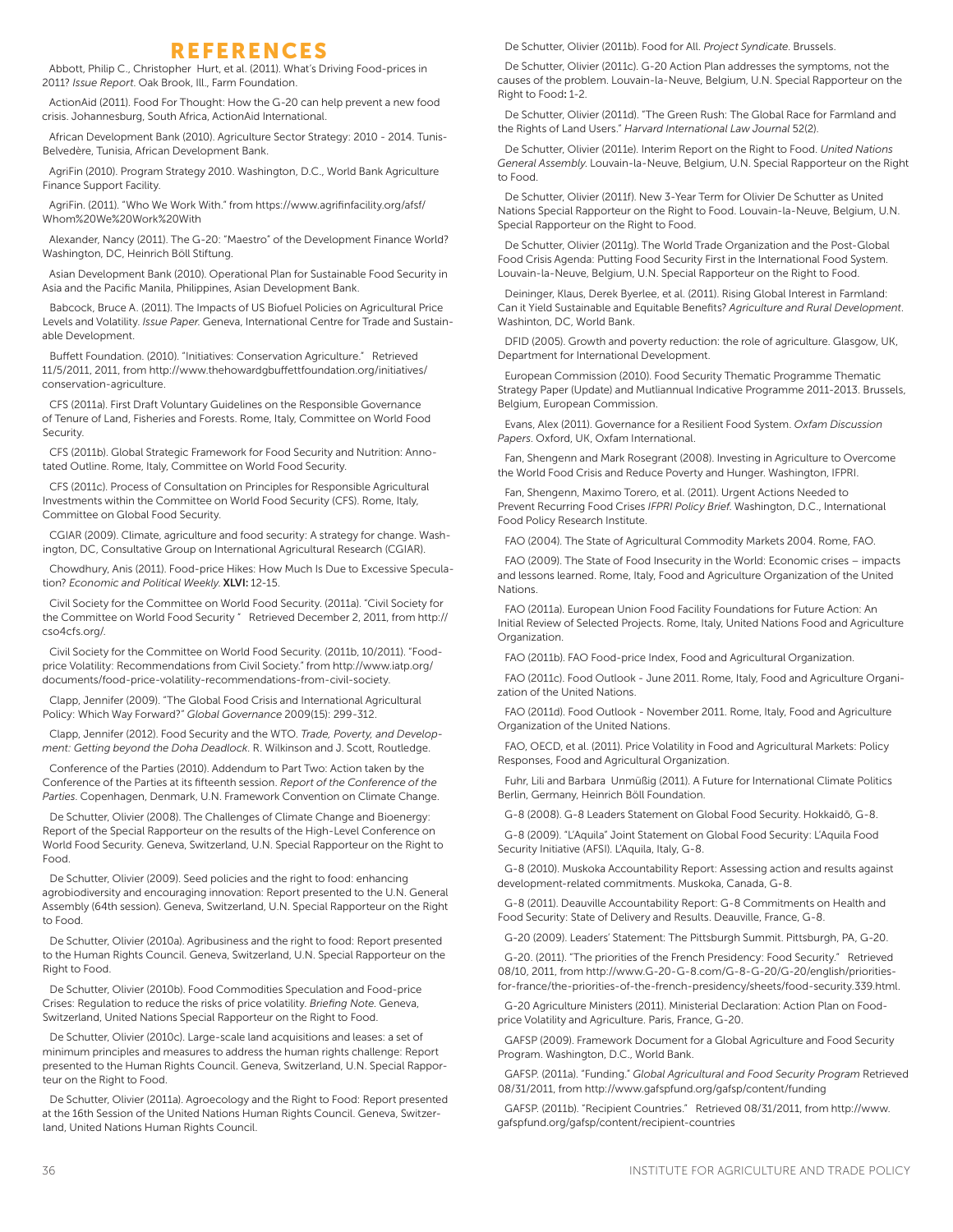Gates, Bill (2011). Innovation with Impact: Financing 21st Century Development. Cannes, France.

Gates Foundation (2011a). 2010 Bill & Melinda Gates Foundation Annual Report. Seattle, Washington, Bill & Melinda Gates Foundation.

Gates Foundation. (2011b). "Bill Gates Accepts Hunger Award, Says Focus on Poor Farmers "More Important Than Ever"." Retrieved 10/28, 2011, from http:// www.gatesfoundation.org/press-releases/Pages/george-mcgovern-leadershipaward-111024.aspx.

Ghosh, Jayati (2009). "The unnatural coupling: Food and global finance." *Journal of Agrarian Change* 10(1): 72-86.

Gilbert, Christopher L. and C. Wyn Morgan (2010). Food-price Volatility Philosophical Transactions of the Royal Society pp. 2023-34.

Godfray, H. C. J. , J. Pretty, et al. (2011). Linking Policy on Climate and Food. *Science*. 331: 1013-1014.

Headey, Derek and Shengenn Fan (2010). Reflections on the Global Food Crisis – How Did It Happen? How Has It Hurt? And How Can We Prevent the Next One? *Research Monograph*. Washington, DC, IFPRI.

Herman, Marc-Olivier and Lies Craeynest (2011). Averting Tomorrow's Global Food Crisis: The European Union's Role in Delivering Food Justice in a Resource-Constrained World. *Oxfam Briefing Note*. Oxford, UK, Oxfam International.

HLPE (2011a). Land tenure and international investments in agriculture: A report by the High Level Panel of Experts on Food Security and Nutrition of the Committee on World Food Security. Rome, Italy, High Level Panel of Experts, Committee on Global Food Security.

HLPE (2011b). Price Volatility and Food Security. Rome, Italy, High Level Panel of Experts on Food Security and Nutrition (HLPE).

HLTF (2008). Comprehensive Framework for Action, U.N. High Level Task Force on the Global Food Security Crisis (HLTF)

HLTF (2010). Updated Comprehensive Framework for Action. Dublin, U.N. High Level Task Force on the Global Food Security Crisis (HLTF).

IAASTD (2009a). International Assessment of Agricultural Knowledge, Science and Technology for Development: Global Report. Washington, DC, Island Press.

IAASTD (2009b). Major Agricultural Report: "Business as Usual is not an Option". Washington, DC, IAASTD.

ICTSD (2011). WTO Members Drop Food Security Proposals for Ministerial. *Bridges Weekly Trade News Digest*. 15.

IFAD (2010). Rural Poverty Report 2011. Rome, Italy, International Fund for Agricultural Development.

Inter-American Development Bank. (2011). "Agriculture and Food Security." Retrieved 11/03, 2011, from http://www.iadb.org/en/topics/agriculture/agricultureand-food-security,1163.html.

Interagency Working Group (2011). Options for Promoting Responsible Investment in Agriculture, Interagency Working Group on the Food Security Pillar of the G-20 Multi-year Action Plan on Development.

IOSCO (2011). Principles for the Regulation and Supervision of Commodity Derivatives Markets: Final Report, International Organization of Securities Commissions.

Islamic Development Bank (2010). Expert Group Meeting on Achieving Food Security in Member Countries in the Post-Crisis World (2010). Jeddah, Saudi Arabia, Islamic Development Bank.

Islamic Development Bank (2011). 36th Annual Report 1431H (2010-2011) Jeddah, Saudi Arabia, Islamic Development Bank.

Jones, Tim (2010). The Great Hunger Lottery: How Banking Speculation Causes Food Crises. London, UK, World Development Movement.

Lagi, Marco , Yavni Bar-Yam, et al. (2011). The Food Crises: A quantitative model of food-prices including speculators and ethanol conversion. Cambrodge, MA, New England Complex Systems Institute.

Lilliston, Ben and Andrew Ranallo, Eds. (2011). *Excessive Speculation in Agriculture Commodities: Selected Writings From 2008-2011*. Minneapolis, MN, Institute For Agriculture and Trade Policy.

Margulis, Matias E. (2010). The Evolving Global Governance of Food Security. Hamilton, Ontario, Canada, Canadian Department of Foreign Affairs and International Trade.

McKeon, Nora (2011). Global Governance for World Food Security: A Scorecard Four Years After the Eruption of the "Food Crisis." Berlin, Germany, Heinrich-Böll-Stiftung.

McKnight Foundation (2009). Factsheet: Collaborative Crop Research Program. Minneapolis, MN, McKnight Foundation.

Mitchell, Jonathan and Henri Leturque (2011). WFP 2008 – 2013 Purchase for Progress (P4P) Initiative: A Strategic Evaluation (mid-term). Rome, Italy, World Food Programme.

Moon, Ban-Ki (2009). Opening Remarks at the U.N. Food Summit. Rome, United Nations.

Mousseau, Frederic (2010). The High Food-price Challenge: A Review of Responses to Combat Hunger. Oakland, CA, The Oakland Institute.

Mousseau, Frederic (2011). Achieving Regional Integration: The Key to Success for the Fight Against Hunger in West Africa. Oakland, California, Oakland Institute and ACF International Network.

Murphy, Sophia (2006). Concentrated Market Power and Agricultural Trade. *Eco-Fair Trade Dialogue,* Heinrich Böll Stiftung and Misereor.

Murphy, Sophia and Tilman Santarius (2007). The World Bank's WDR 2008: Agriculture for Development: Response from a Slow Trade, Sound Farming Perspective. *Ecofair Trade Dialogue Discussion Papers*. Germany, Misereor and Heinrich-Boll Stiftung.

Nelson, Gerald C. , Mark W. Rosegrant, et al. (2010). Food Security, Farming, and Climate Change to 2050: Scenarios, Results, Policy Options. Washington, DC, International Food Policy Research Institute.

NEPAD (2011). AU/NEPAD Declaration on the G-20 action plan on food-price volatility and agriculture. Midrand, South Africa, New Partnership for Africa's Development Planning and Coordinating Agency.

Oakland Institute (2011a). Understanding Land Investment Deals in Africa: Mozambique. Oakland, California, Oakland Institute.

Oakland Institute (2011b). Understanding Land Investment Deals in Africa: Tanzania. Oakland, California, Oakland Institute.

Oakland Institute (2011c). Understanding Land Investment Deals in Africa: The Role of the World Bank Group. Oakland, California, Oakland Institute.

OECD-FAO (2011). OECD-FAO Agricultural Outlook 2011-2020. Paris, OECD-FAO.

OECD (2011). Aid to agriculture and rural development. Paris, OECD.

ONE (2011). Agriculture Accountability Report: Holding Donors to their L'Aquila Promises. London, UK, ONE International.

Oxfam (2007). What agenda now for agriculture? A response to the World Development Report 2008. *Oxfam Briefing Note*. Oxford, UK, Oxfam International.

Oxfam (2011). Preparing for Thin Cows: Why the G-20 Should Keep Buffer Stocks on the Agenda. Oxford, Oxfam International.

Patel, Raj (2007). The World Bank and Agriculture: A Critical Review of the World Bank's World Development Report 2008. Johannesburg, South Africa, ActionAid, International.

Platform (2006). Hot topics: Platform consensus on rural development issues of global significance in 2006. Bonn, Germany, Global Donor Platform for Rural Development.

Platform (2010a). Evidence Paper on Agriculture and Rural Development for HLF-4 Busan. Bonn, Germany, Global Donor Platform for Rural Development.

Platform (2010b). Platform Progress Report 2010. Bonn, Germany, Global Donor Platform for Rural Development.

Platform (2011). Aid to ARD and food security: The United Kingdom. *Platform Knowledge Piece*. Bonn, Germany, Global Donor Platform for Rural Development.

Pretty, Jules , Camilla Toulmin, et al. (2011). "Sustainable Intensification in African Agriculture." *International Journal of Agricultural Sustainability* 9(1).

Rockefeller Foundation. (2011). "Strengthening Food Security: Alliance for a Green Revolution in Africa (AGRA)." Retrieved 11/05/2011, 2011, from http://www.rockefellerfoundation.org/what-we-do/current-work/strengthening-food-security-alliance.

Sharma, Shefali and Steve Suppan (2011). Elusive Promises of the Kenya Agricultural Carbon Project. Minneapolis, Minnesota, Institute for Agriculture and Trade Policy.

Shaw, D. John (2009). *Global Food and Agricultural Institutions*. New York, NY, Routledge.

Sims, Ralph, Michael Taylor, et al. (2008). From 1st to 2nd Generation Biofuels: An overview of current industry and RD&D activities, OECD/International Energy Agency.

Smith, Pete , Daniel Martino, et al. (2007). Agriculture. *Climate Change 2007: Mitigation. Contribution of Working Group III to the Fourth Assessment Report of the Intergovernmental Panel on Climate Change*. Cambridge, UK, Cambridge University Press.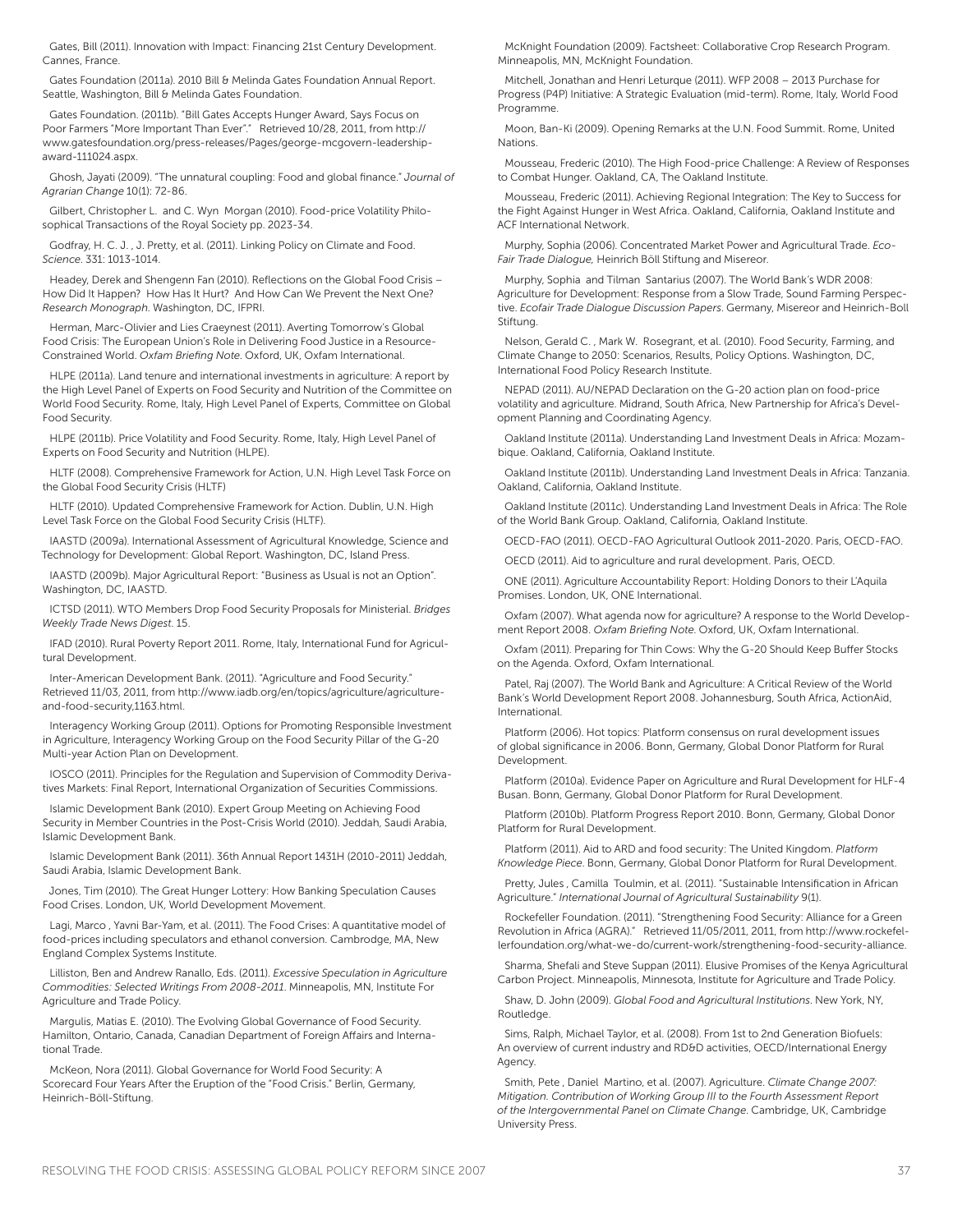Stabinsky, Doreen (2011). Fiddling with Soil Carbon Markets while Africa Burns…! Johannesburg, South Africa, ActionAid International.

Tangermann, Stefan (2011). Policy Solutions to Agricultural Market Volatility: A Synthesis. *Issue Paper*. Geneva, Switzerland, International Centre for Trade and Sustainable Development.

Timmer, C. Peter (2010). The Changing Role of Rice in Asia's Food Security. *ADB Sustainable Development Working Paper Series*. Manila, Philippines, Asian Development Bank.

Timmer, C. Peter (2011). Managing Food-price Volatility: Approaches at the global, national and household levels.

U.S. State Department and USAID. (2011a). "Feed the Future Initiative." Retrieved 11/08, 2011, from http://foreignassistance.gov/Initiative\_FTF\_2012.aspx?FY=2012.

U.S. State Department and USAID. (2011b). "Foreign Assistance Sectors." Retrieved 11/08, 2011, from http://foreignassistance.gov/ObjectiveView.aspx.

UNCTAD (2009). World Investment Report: Transnational Corporations, Agricultural Production and Development. World Investment Report. Geneva, UNCTAD.

UNCTAD (2011). Price Formation in Financialized Commodity Markets: The Role of Information. Geneva, United Nations Conference on Trade and Development.

USAID (2010). Feed The Future Guide. Washington, DC, United States Agency for International Development (USAID).

Viatte, Gérard, Jacques De Graaf, et al. (2009). Responding to the food crisis: synthesis of medium-term measures proposed in inter-agency assessments. Rome, Italy, Food and Agriculture Organization.

von Braun, Joachim and Maximo Torero (2009). Implementing Physical and Virtual Food Reserves to Protect the Poor and Prevent Market Failure. *IFRPI Policy Brief*. Washington, DC, International Food Policy and Research Institute.

Wahl, Peter (2009). Food Speculation: The Main Factor of the Price Bubble in 2008. Berlin, Germany, World Economy, Ecology & Development.

Watkins, Neil. (2011a, 03/18/2011). "The Global Agricultural and Food Security Program (GAFSP): An Innovative Fund to Fight Hunger." *Modernize Aid* Retrieved 12/02, 2011, from http://www.modernizeaid.net/2011/03/18/the-global-agriculturaland-food-security-program-gafsp-an-innovative-fund-to-fight-hunger/.

Watkins, Neil (2011b). Land Husbandry, Water Harvesting & Hillside Irrigation Project: A Case Study of New Investment Supported by the Global Agriculture and Food Security Program (GAFSP). Washington, D.C., ActionAid, International USA.

World Bank (2007). *World Development Report 2008: Agriculture for Development.* Washington, World Bank.

World Bank (2009). Implementing Agriculture for Development: World Bank Group Agriculture Action Plan: FY 2010-2012. Washington, D.C., World Bank.

World Bank. (2010). "Agriculture Must Play Key Role In Climate Solutions." Retrieved 11/23, 2011, from http://web.worldbank.org/WBSITE/EXTERNAL/NEWS/0,, contentMDK:22786407~pagePK:64257043~piPK:437376~theSitePK:4607,00.html.

World Bank. (2011a). "Climate Change: Scientists Identify Priorities for Climate-Smart Agriculture." Retrieved 11/20, 2011, from http://climatechange.worldbank.org/ content/scientists-identify-priorities-climate-smart-agriculture.

World Bank (2011b). The Global Food Crisis Response: A Quick Response, But Long-Term Solutions. Washington, DC, World Bank.

World Bank (2011c). World Bank Group Announces New Instrument to Help Food Producers and Consumers in Developing Nations Deal with Volatile Prices. Washington, DC, World Bank.

World Bank and HLTF (2011). Nutrition Interventions for the Most Vulnerable and Access to Humanitarian Supplies: Progress and Prospects, World Bank.

Wray, L. Randall (2008). The Commodities Market Bubble: Money Manager Capitalism and the Financialization of Commodities. *Public Policy Brief Highlights*. Annandale-on-Hudson, NY, The Levy Economics Institute of Bard College.

Wyeth, John and Steve Ashley (2009). Agriculture and Food Security: Pre-Evaluation Review of DFID Policy. *Agriculture Sector Policy Review*. London, UK, Department for International Development.

Zagema, Bertram (2011). Land and Power: The growing scandal surrounding the new wave of investments in land. *Oxfam Briefing Paper*. Oxford, UK, Oxfam International.